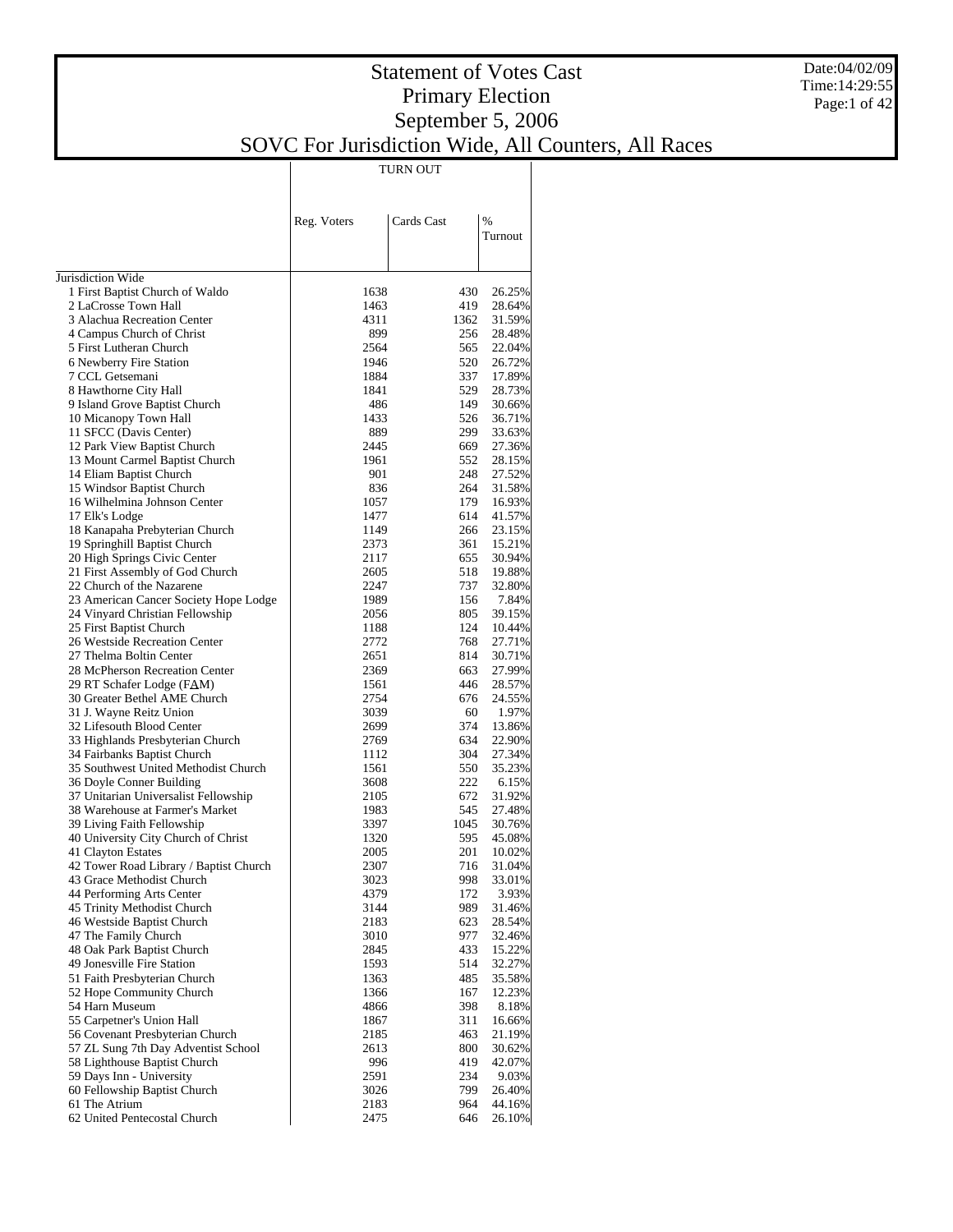|                                    | <b>TURN OUT</b> |            |                          |  |  |  |
|------------------------------------|-----------------|------------|--------------------------|--|--|--|
|                                    | Reg. Voters     | Cards Cast | $\frac{0}{0}$<br>Turnout |  |  |  |
| 63 Plantation Oaks Clubhouse       | 2053            | 807        | 39.31%                   |  |  |  |
| 64 Westminster Presbyterian Church | 1339            | 595        | 44.44%                   |  |  |  |
| 65 Newberry Methodist Church       | 1784            | 505        | 28.31%                   |  |  |  |
| 66 Best Western Gateway Hotel      | 1846            | 641        | 34.72%                   |  |  |  |
| 67 Oak Dale Baptist Church         | 1424            | 430        | 30.20%                   |  |  |  |
| 68 Shrine Club                     | 2855            | 802        | 28.09%                   |  |  |  |
| 69 Haile Meeting Hall              | 3194            | 998        | 31.25%                   |  |  |  |
| 70 North Pleasant Grove Church     | 1101            | 337        | 30.61%                   |  |  |  |
| 71 Archer Methodist Church         | 1376            | 445        | 32.34%                   |  |  |  |
| Total                              | 146447          | 36777      | 25.11%                   |  |  |  |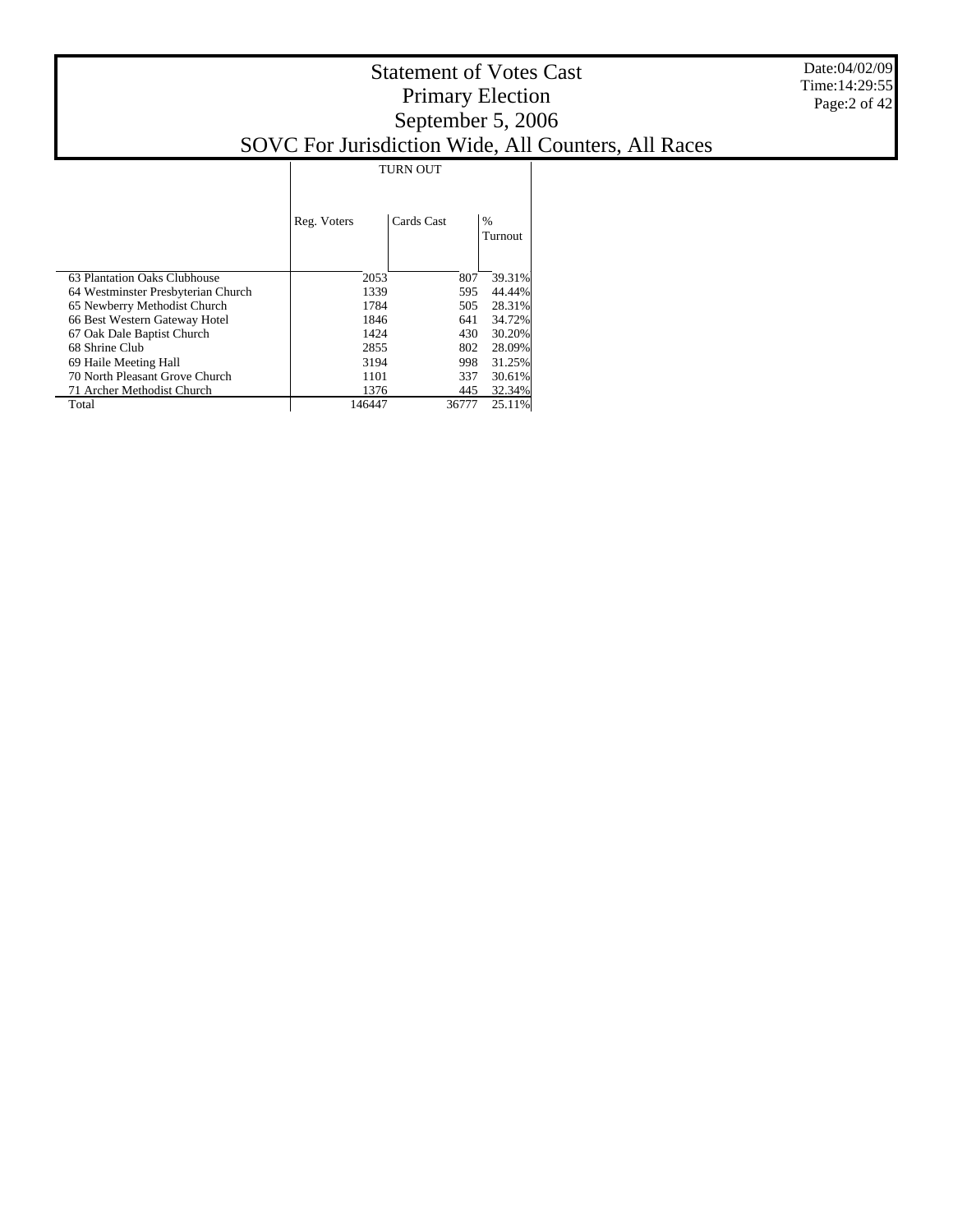#### Date:04/02/09 Time:14:29:55 Page:3 of 42

|                                                                          |             |                      |                    | US Senator (REP)  |                     |                  |                        |
|--------------------------------------------------------------------------|-------------|----------------------|--------------------|-------------------|---------------------|------------------|------------------------|
|                                                                          |             |                      |                    |                   |                     |                  |                        |
|                                                                          | Reg. Voters | <b>Times Counted</b> | <b>Total Votes</b> | LeRoy Collins Jr. |                     | Katherine Harris |                        |
|                                                                          |             |                      |                    |                   |                     |                  |                        |
|                                                                          |             |                      |                    |                   |                     |                  |                        |
| Jurisdiction Wide<br>1 First Baptist Church of Waldo                     | 525         | 135                  | 128                |                   | 21 16.41%           |                  | 68 53.13%              |
| 2 LaCrosse Town Hall                                                     | 374         | 90                   | 84                 | 15                | 17.86%              | 39               | 46.43%                 |
| 3 Alachua Recreation Center                                              | 1158        | 394                  | 367                |                   | 46 12.53%           | 179              | 48.77%                 |
| 4 Campus Church of Christ                                                | 267         | 52                   | 49                 | 15                | 30.61%              | 21               | 42.86%                 |
| 5 First Lutheran Church                                                  | 591         | 100                  | 95                 |                   | 32 33.68%           | 39               | 41.05%                 |
| 6 Newberry Fire Station                                                  | 609         | 163                  | 153                | 18                | 11.76%              | 86               | 56.21%                 |
| 7 CCL Getsemani                                                          | 354         | 53                   | 52                 |                   | 10 19.23%           | 25               | 48.08%                 |
| 8 Hawthorne City Hall                                                    | 503         | 137                  | 130                | 19                | 14.62%              | 65               | 50.00%                 |
| 9 Island Grove Baptist Church                                            | 159<br>377  | 46<br>139            | 42<br>133          | 3                 | 7.14%<br>22 16.54%  |                  | 23 54.76%<br>50.38%    |
| 10 Micanopy Town Hall<br>11 SFCC (Davis Center)                          | 140         | 79                   | 77                 | 6                 | 7.79%               | 67<br>49         | 63.64%                 |
| 12 Park View Baptist Church                                              | 570         | 128                  | 121                | 22                | 18.18%              | 53               | 43.80%                 |
| 13 Mount Carmel Baptist Church                                           | 105         | 14                   | 14                 | 3                 | 21.43%              | 7                | 50.00%                 |
| 14 Eliam Baptist Church                                                  | 292         | 76                   | 73                 | 8                 | 10.96%              | 30               | 41.10%                 |
| 15 Windsor Baptist Church                                                | 275         | 98                   | 92                 | $\overline{2}$    | 2.17%               |                  | 50 54.35%              |
| 16 Wilhelmina Johnson Center                                             | 75          | 9                    | $\tau$             | 3                 | 42.86%              |                  | 2 28.57%               |
| 17 Elk's Lodge                                                           | 391         | 150                  | 147                |                   | 38 25.85%           | 57               | 38.78%                 |
| 18 Kanapaha Prebyterian Church                                           | 267         | 66                   | 64                 | 8                 | 12.50%              | 30               | 46.88%                 |
| 19 Springhill Baptist Church                                             | 479         | 54                   | 51                 | 8                 | 15.69%              |                  | 22 43.14%              |
| 20 High Springs Civic Center                                             | 751         | 220                  | 198                |                   | 30 15.15%           |                  | 108 54.55%             |
| 21 First Assembly of God Church                                          | 686         | 137                  | 132                |                   | 26 19.70%           |                  | 60 45.45%              |
| 22 Church of the Nazarene                                                | 699<br>586  | 211<br>42            | 203<br>41          | 29<br>7           | 14.29%<br>17.07%    | 98               | 48.28%<br>21 51.22%    |
| 23 American Cancer Society Hope Lodge<br>24 Vinyard Christian Fellowship | 521         | 174                  | 165                |                   | 40 24.24%           | 75               | 45.45%                 |
| 25 First Baptist Church                                                  | 232         | 17                   | 17                 |                   | 2 11.76%            |                  | 4 23.53%               |
| 26 Westside Recreation Center                                            | 689         | 152                  | 143                | 41                | 28.67%              | 58               | 40.56%                 |
| 27 Thelma Boltin Center                                                  | 301         | 95                   | 87                 |                   | 16 18.39%           |                  | 44 50.57%              |
| 28 McPherson Recreation Center                                           | 144         | 29                   | 26                 | 3                 | 11.54%              |                  | 14 53.85%              |
| 29 RT Schafer Lodge (FAM)                                                | 215         | 64                   | 62                 | 8                 | 12.90%              | 30               | 48.39%                 |
| 30 Greater Bethel AME Church                                             | 324         | 53                   | 51                 | 4                 | 7.84%               |                  | 32 62.75%              |
| 31 J. Wayne Reitz Union                                                  | 824         | 18                   | 16                 | 1                 | 6.25%               |                  | 11 68.75%              |
| 32 Lifesouth Blood Center                                                | 823         | 101                  | 94                 |                   | 14 14.89%           |                  | 51 54.26%              |
| 33 Highlands Presbyterian Church                                         | 318         | 68                   | 66                 |                   | 14 21.21%           |                  | 31 46.97%              |
| 34 Fairbanks Baptist Church                                              | 302         | 88                   | 88                 |                   | 12 13.64%           | 39               | 44.32%                 |
| 35 Southwest United Methodist Church                                     | 508<br>928  | 182<br>63            | 173<br>57          | 9                 | 41 23.70%<br>15.79% | 80               | 46.24%<br>47.37%       |
| 36 Doyle Conner Building<br>37 Unitarian Universalist Fellowship         | 656         | 191                  | 183                | 38                | 20.77%              | 27<br>79         | 43.17%                 |
| 38 Warehouse at Farmer's Market                                          | 650         | 183                  | 175                |                   | 26 14.86%           | 77               | 44.00%                 |
| 39 Living Faith Fellowship                                               | 1064        | 285                  | 270                |                   | 66 24.44%           | 126              | 46.67%                 |
| 40 University City Church of Christ                                      | 433         | 182                  | 173                |                   | 46 26.59%           | 69               | 39.88%                 |
| 41 Clayton Estates                                                       | 471         | 47                   | 45                 |                   | 4 8.89%             | 27               | 60.00%                 |
| 42 Tower Road Library / Baptist Church                                   | 900         | 265                  | 250                | 38                | 15.20%              |                  | 119 47.60%             |
| 43 Grace Methodist Church                                                | 1147        | 378                  | 361                | 60                | 16.62%              | 159              | 44.04%                 |
| 44 Performing Arts Center                                                | 1124        | 52                   | 46                 | 15                | 32.61%              |                  | 15 32.61%              |
| 45 Trinity Methodist Church                                              | 1147        | 342                  | 322                |                   | 72 22.36%           |                  | 140 43.48%             |
| 46 Westside Baptist Church                                               | 894         | 239                  | 228                | 48                | 21.05%              |                  | 110 48.25%             |
| 47 The Family Church<br>48 Oak Park Baptist Church                       | 1257        | 380                  | 366                |                   | 52 14.21%           |                  | 175 47.81%             |
| 49 Jonesville Fire Station                                               | 845<br>538  | 134<br>174           | 132<br>169         | 23<br>21          | 17.42%<br>12.43%    |                  | 62 46.97%<br>74 43.79% |
| 51 Faith Presbyterian Church                                             | 465         | 154                  | 146                | 33                | 22.60%              | 59               | 40.41%                 |
| 52 Hope Community Church                                                 | 281         | 34                   | 33                 |                   | 4 12.12%            |                  | 17 51.52%              |
| 54 Harn Museum                                                           | 1262        | 125                  | 118                | 41                | 34.75%              |                  | 46 38.98%              |
| 55 Carpetner's Union Hall                                                | 301         | 55                   | 52                 |                   | 6 11.54%            |                  | 26 50.00%              |
| 56 Covenant Presbyterian Church                                          | 845         | 177                  | 168                |                   | 32 19.05%           | 68               | 40.48%                 |
| 57 ZL Sung 7th Day Adventist School                                      | 797         | 241                  | 224                |                   | 35 15.63%           |                  | 106 47.32%             |
| 58 Lighthouse Baptist Church                                             | 378         | 145                  | 141                | 23                | 16.31%              |                  | 62 43.97%              |
| 59 Days Inn - University                                                 | 602         | 57                   | 53                 | 10                | 18.87%              |                  | 24 45.28%              |
| 60 Fellowship Baptist Church                                             | 1036        | 265                  | 262                | 22                | 8.40%               | 149              | 56.87%                 |
| 61 The Atrium                                                            | 666         | 257                  | 241                | 41                | 17.01%              | 113              | 46.89%                 |
| 62 United Pentecostal Church                                             | 761         | 205                  | 198                |                   | 48 24.24%           |                  | 66 33.33%              |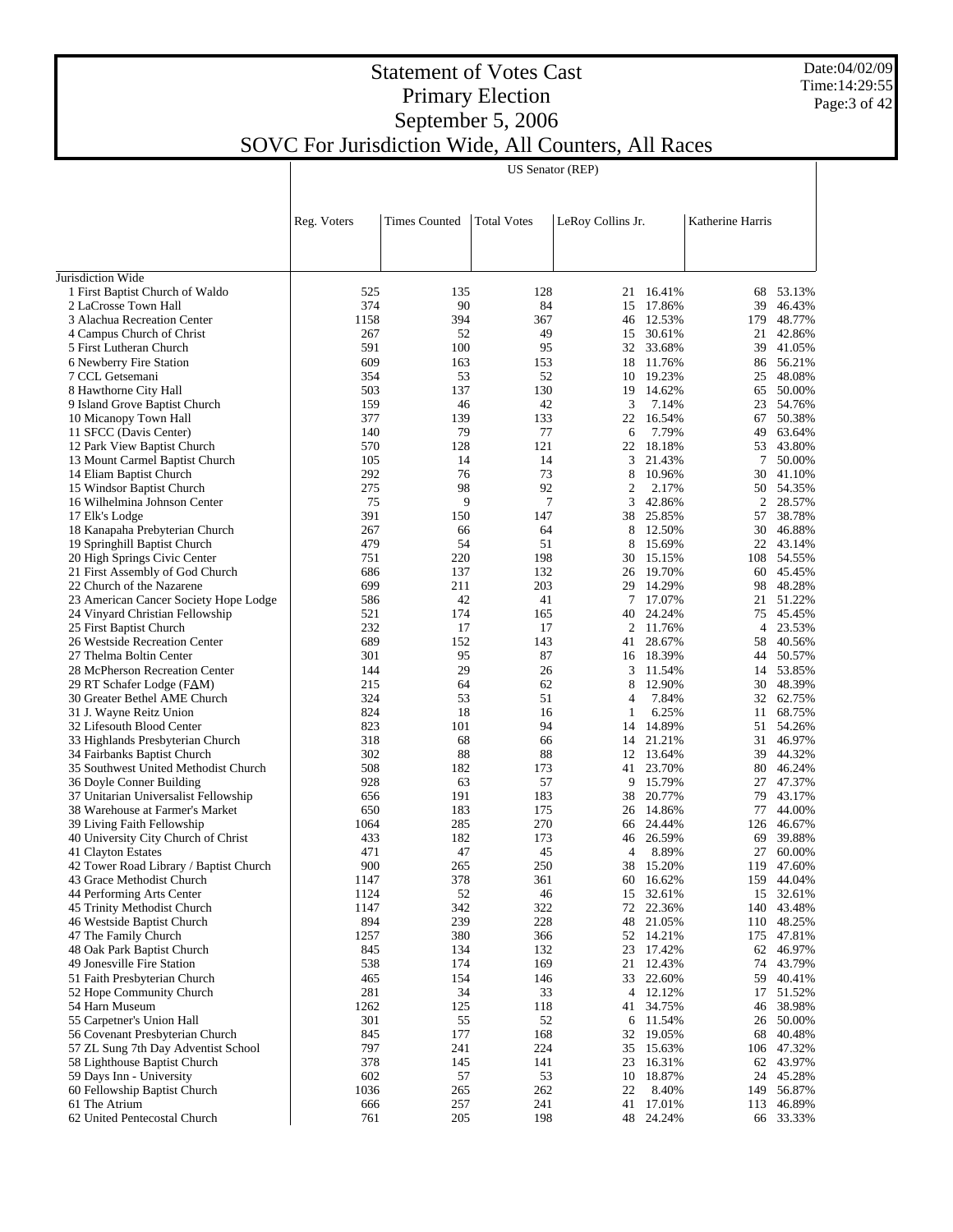Date:04/02/09 Time:14:29:55 Page:4 of 42

|                                    |             | <b>US Senator (REP)</b> |                    |                   |        |                  |        |  |  |
|------------------------------------|-------------|-------------------------|--------------------|-------------------|--------|------------------|--------|--|--|
|                                    |             |                         |                    |                   |        |                  |        |  |  |
|                                    | Reg. Voters | <b>Times Counted</b>    | <b>Total Votes</b> | LeRoy Collins Jr. |        | Katherine Harris |        |  |  |
|                                    |             |                         |                    |                   |        |                  |        |  |  |
|                                    |             |                         |                    |                   |        |                  |        |  |  |
| 63 Plantation Oaks Clubhouse       | 827         | 324                     | 304                | 54                | 17.76% | 159              | 52.30% |  |  |
| 64 Westminster Presbyterian Church | 390         | 143                     | 136                | 40                | 29.41% | 58               | 42.65% |  |  |
| 65 Newberry Methodist Church       | 644         | 192                     | 184                | 22                | 11.96% | 111              | 60.33% |  |  |
| 66 Best Western Gateway Hotel      | 710         | 230                     | 224                | 46                | 20.54% | 95               | 42.41% |  |  |
| 67 Oak Dale Baptist Church         | 465         | 150                     | 146                | 20                | 13.70% | 82               | 56.16% |  |  |
| 68 Shrine Club                     | 1086        | 309                     | 295                | 43                | 14.58% | 142              | 48.14% |  |  |
| 69 Haile Meeting Hall              | 1450        | 424                     | 400                | 89                | 22.25% | 162              | 40.50% |  |  |
| 70 North Pleasant Grove Church     | 393         | 120                     | 113                | 15                | 13.27% | .54              | 47.79% |  |  |
| 71 Archer Methodist Church         | 393         | 124                     | 118                | 22                | 18.64% | 58               | 49.15% |  |  |
| Total                              | 41240       | 10280                   | 9774               | 1751              | 17.91% | 4584             | 46.90% |  |  |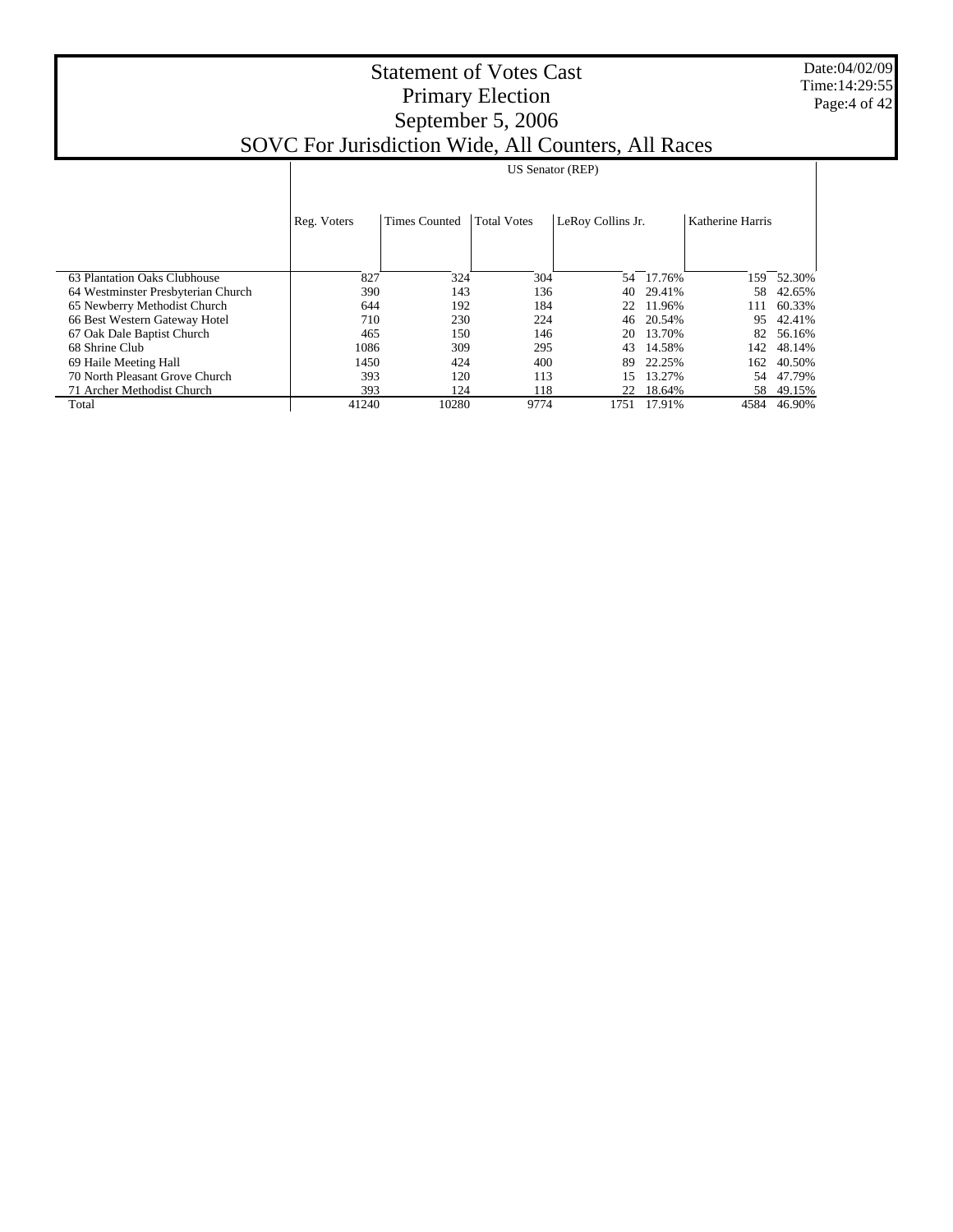#### Date:04/02/09 Time:14:29:55 Page: 5 of 42

#### Statement of Votes Cast Primary Election September 5, 2006 SOVC For Jurisdiction Wide, All Counters, All Races

US Senator (REP)

|                                                                     | WIll McBride   |                     | Peter Monroe   |                    |
|---------------------------------------------------------------------|----------------|---------------------|----------------|--------------------|
|                                                                     |                |                     |                |                    |
|                                                                     |                |                     |                |                    |
| Jurisdiction Wide<br>1 First Baptist Church of Waldo                | 31             | 24.22%              | 8              | 6.25%              |
| 2 LaCrosse Town Hall                                                |                | 24 28.57%           | 6              | 7.14%              |
| 3 Alachua Recreation Center                                         |                | 114 31.06%          | 28             | 7.63%              |
| 4 Campus Church of Christ                                           |                | 13 26.53%           | 0              | 0.00%              |
| 5 First Lutheran Church                                             |                | 20 21.05%           | 4              | 4.21%              |
| 6 Newberry Fire Station                                             |                | 43 28.10%           | 6              | 3.92%              |
| 7 CCL Getsemani                                                     |                | 15 28.85%           | $\overline{2}$ | 3.85%              |
| 8 Hawthorne City Hall<br>9 Island Grove Baptist Church              | 11             | 40 30.77%           | 6<br>5         | 4.62%<br>11.90%    |
| 10 Micanopy Town Hall                                               | 35             | 26.19%<br>26.32%    | 9              | 6.77%              |
| 11 SFCC (Davis Center)                                              |                | 20 25.97%           | 2              | 2.60%              |
| 12 Park View Baptist Church                                         | 37             | 30.58%              | 9              | 7.44%              |
| 13 Mount Carmel Baptist Church                                      |                | 4 28.57%            | 0              | 0.00%              |
| 14 Eliam Baptist Church                                             |                | 33 45.21%           | $\overline{2}$ | 2.74%              |
| 15 Windsor Baptist Church                                           |                | 38 41.30%           | $\overline{2}$ | 2.17%              |
| 16 Wilhelmina Johnson Center                                        |                | 1 14.29%            | 1              | 14.29%             |
| 17 Elk's Lodge                                                      |                | 46 31.29%           | 6              | 4.08%              |
| 18 Kanapaha Prebyterian Church                                      | 22             | 34.38%              | $\overline{4}$ | 6.25%              |
| 19 Springhill Baptist Church                                        |                | 15 29.41%           |                | 6 11.76%           |
| 20 High Springs Civic Center                                        |                | 50 25.25%           | 10             | 5.05%              |
| 21 First Assembly of God Church<br>22 Church of the Nazarene        | 39             | 29.55%<br>64 31.53% | 7<br>12        | 5.30%<br>5.91%     |
| 23 American Cancer Society Hope Lodge                               |                | 9 21.95%            | $\overline{4}$ | 9.76%              |
| 24 Vinyard Christian Fellowship                                     | 41             | 24.85%              | 9.             | 5.45%              |
| 25 First Baptist Church                                             |                | 8 47.06%            | 3 <sup>1</sup> | 17.65%             |
| 26 Westside Recreation Center                                       |                | 30 20.98%           | 14             | 9.79%              |
| 27 Thelma Boltin Center                                             | 21             | 24.14%              | 6              | 6.90%              |
| 28 McPherson Recreation Center                                      |                | 6 23.08%            |                | 3 11.54%           |
| 29 RT Schafer Lodge (FAM)                                           | 21             | 33.87%              | 3              | 4.84%              |
| 30 Greater Bethel AME Church                                        | 13             | 25.49%              | $\overline{2}$ | 3.92%              |
| 31 J. Wayne Reitz Union                                             | $\overline{4}$ | 25.00%              | $\overline{0}$ | 0.00%              |
| 32 Lifesouth Blood Center                                           | 26             | 27.66%              | 3              | 3.19%              |
| 33 Highlands Presbyterian Church                                    | 18<br>23       | 27.27%              | 3              | 4.55%              |
| 34 Fairbanks Baptist Church<br>35 Southwest United Methodist Church | 48             | 26.14%<br>27.75%    | $\overline{4}$ | 14 15.91%<br>2.31% |
| 36 Doyle Conner Building                                            |                | 16 28.07%           | 5              | 8.77%              |
| 37 Unitarian Universalist Fellowship                                | 55             | 30.05%              | 11             | 6.01%              |
| 38 Warehouse at Farmer's Market                                     | 62             | 35.43%              | 10             | 5.71%              |
| 39 Living Faith Fellowship                                          | 67             | 24.81%              | 11             | 4.07%              |
| 40 University City Church of Christ                                 |                | 48 27.75%           | 10             | 5.78%              |
| 41 Clayton Estates                                                  | 7              | 15.56%              | 7              | 15.56%             |
| 42 Tower Road Library / Baptist Church                              | 69             | 27.60%              | 24             | 9.60%              |
| 43 Grace Methodist Church                                           |                | 115 31.86%          | 27             | 7.48%              |
| 44 Performing Arts Center                                           | 14             | 30.43%              | $\mathfrak{2}$ | 4.35%              |
| 45 Trinity Methodist Church                                         | 94             | 29.19%              | 16             | 4.97%              |
| 46 Westside Baptist Church<br>47 The Family Church                  | 61<br>114      | 26.75%<br>31.15%    | 9<br>25        | 3.95%<br>6.83%     |
| 48 Oak Park Baptist Church                                          | 37             | 28.03%              | 10             | 7.58%              |
| 49 Jonesville Fire Station                                          | 64             | 37.87%              | 10             | 5.92%              |
| 51 Faith Presbyterian Church                                        | 44             | 30.14%              | 10             | 6.85%              |
| 52 Hope Community Church                                            | 12             | 36.36%              | 0              | 0.00%              |
| 54 Harn Museum                                                      | 28             | 23.73%              | 3              | 2.54%              |
| 55 Carpetner's Union Hall                                           | 20             | 38.46%              | 0              | 0.00%              |
| 56 Covenant Presbyterian Church                                     | 53             | 31.55%              | 15             | 8.93%              |
| 57 ZL Sung 7th Day Adventist School                                 | 66             | 29.46%              | 17             | 7.59%              |
| 58 Lighthouse Baptist Church                                        | 37             | 26.24%              | 19             | 13.48%             |
| 59 Days Inn - University                                            | 16             | 30.19%              | 3              | 5.66%              |
| 60 Fellowship Baptist Church<br>61 The Atrium                       | 72<br>71       | 27.48%<br>29.46%    | 19<br>16       | 7.25%<br>6.64%     |
| 62 United Pentecostal Church                                        | 73             | 36.87%              | 11             | 5.56%              |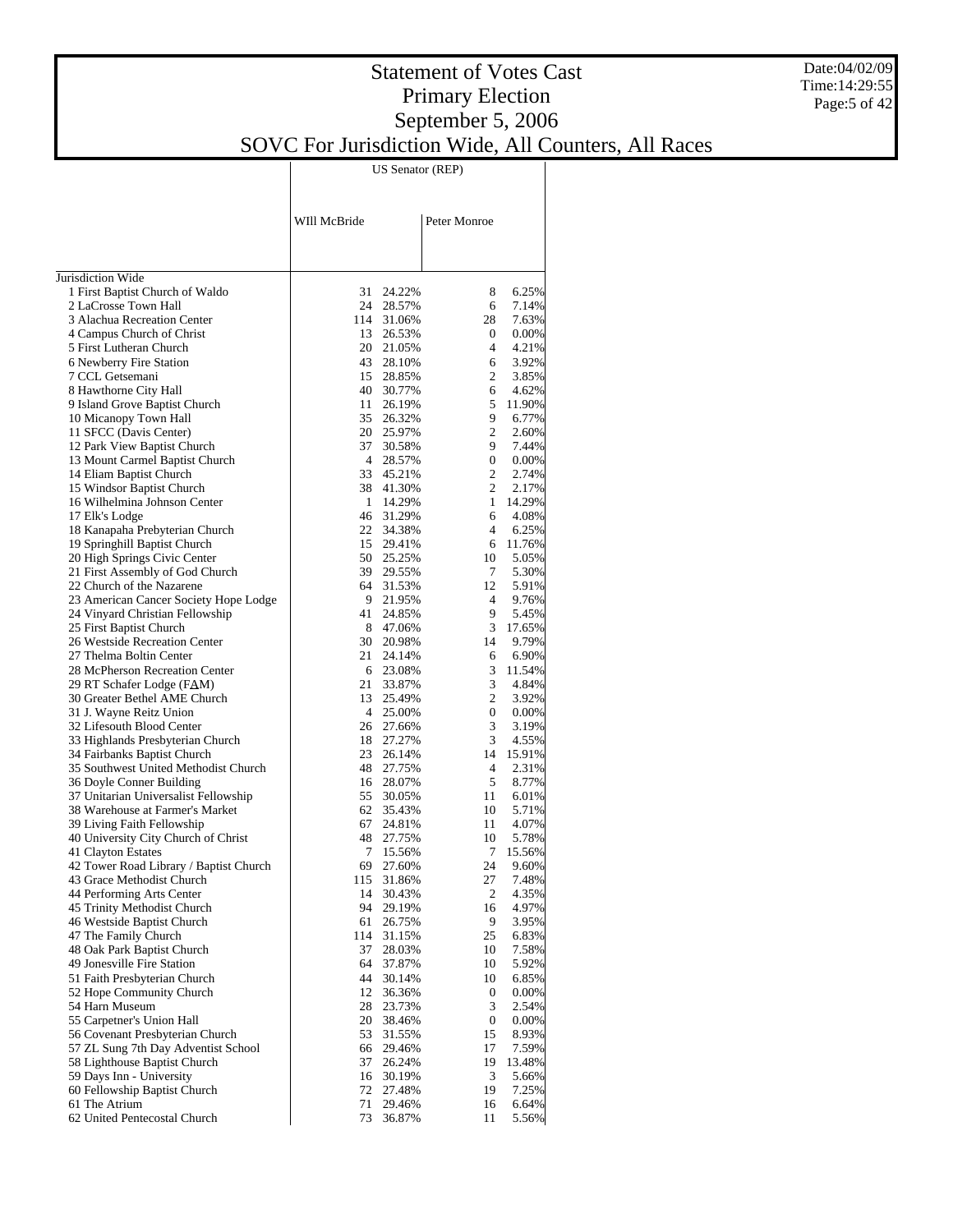|                                    |              |        | US Senator (REP) |        |  |
|------------------------------------|--------------|--------|------------------|--------|--|
|                                    | WIll McBride |        | Peter Monroe     |        |  |
| 63 Plantation Oaks Clubhouse       | 82           | 26.97% | 9                | 2.96%  |  |
| 64 Westminster Presbyterian Church | 35           | 25.74% | 3                | 2.21%  |  |
| 65 Newberry Methodist Church       | 42           | 22.83% | 9                | 4.89%  |  |
| 66 Best Western Gateway Hotel      | 76           | 33.93% |                  | 3.13%  |  |
| 67 Oak Dale Baptist Church         | 36           | 24.66% | 8                | 5.48%  |  |
| 68 Shrine Club                     | 89           | 30.17% | 21               | 7.12%  |  |
| 69 Haile Meeting Hall              | 135          | 33.75% | 14               | 3.50%  |  |
| 70 North Pleasant Grove Church     | 36           | 31.86% | 8                | 7.08%  |  |
| 71 Archer Methodist Church         | 26           | 22.03% | 12               | 10.17% |  |
| Total                              | 2855         | 29.21% | 584              | 5.98%  |  |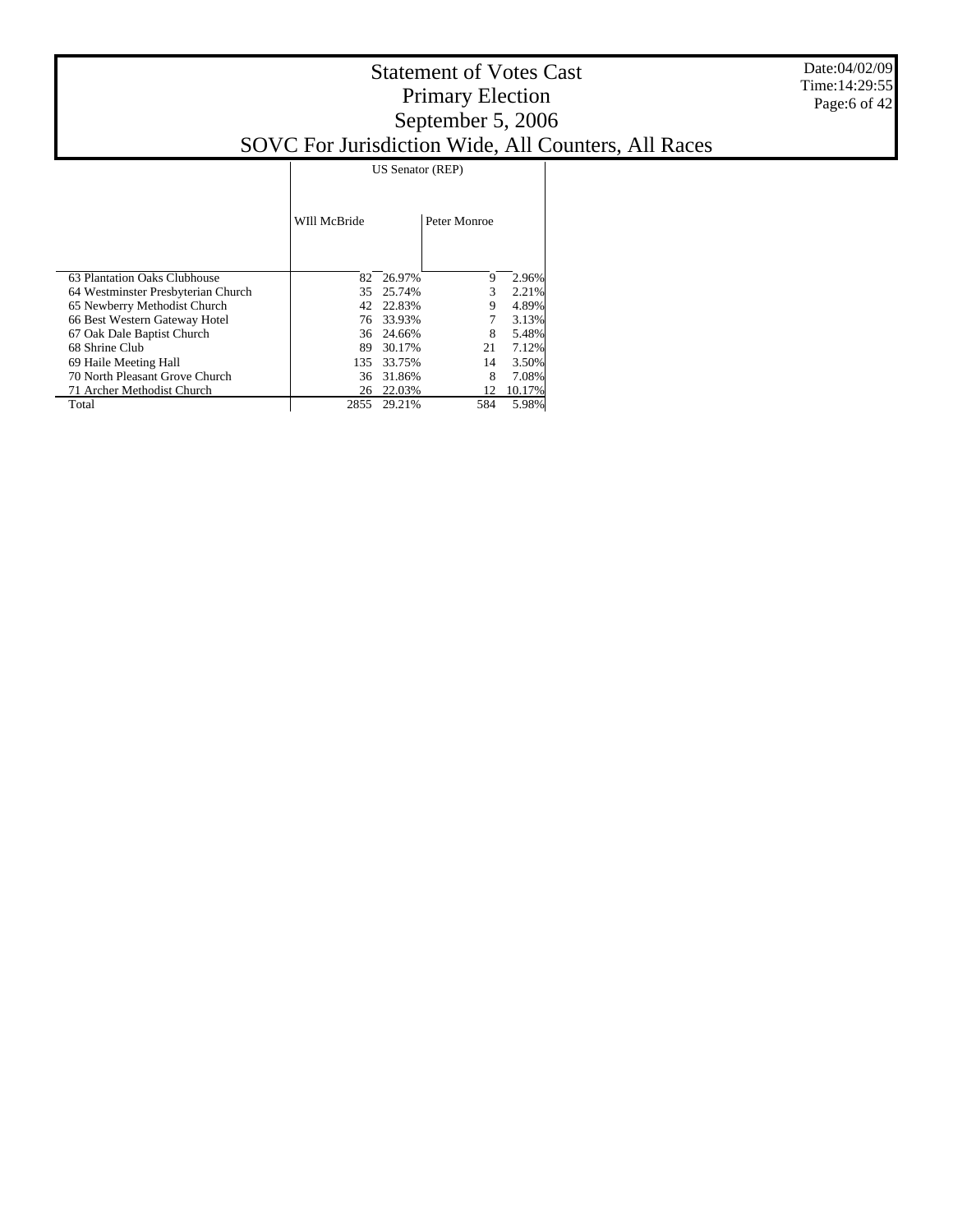#### Date:04/02/09 Time:14:29:55 Page:7 of 42

## Statement of Votes Cast Primary Election September 5, 2006 SOVC For Jurisdiction Wide, All Counters, All Races

Governor (DEM)

|                                                                    | Reg. Voters  | <b>Times Counted</b> | <b>Total Votes</b> | Glenn Burkett                |                | Carol Castagnero               |                |
|--------------------------------------------------------------------|--------------|----------------------|--------------------|------------------------------|----------------|--------------------------------|----------------|
|                                                                    |              |                      |                    |                              |                |                                |                |
| Jurisdiction Wide                                                  |              |                      |                    |                              |                |                                |                |
| 1 First Baptist Church of Waldo                                    | 851          | 284                  | 280                | $\overline{c}$               | 0.71%          | 9                              | 3.21%          |
| 2 LaCrosse Town Hall                                               | 813          | 305                  | 299                | $\overline{4}$               | 1.34%          | 6                              | 2.01%          |
| 3 Alachua Recreation Center                                        | 2373         | 861                  | 846                | $\overline{7}$               | 0.83%          | 18                             | 2.13%          |
| 4 Campus Church of Christ                                          | 425          | 199                  | 195                | $\mathbf{0}$                 | 0.00%          | 1                              | 0.51%          |
| 5 First Lutheran Church                                            | 1235         | 441                  | 432                | $\theta$                     | 0.00%          | 7                              | 1.62%          |
| 6 Newberry Fire Station                                            | 984          | 333                  | 329                | 13                           | 3.95%          | 11                             | 3.34%          |
| 7 CCL Getsemani                                                    | 983          | 252                  | 245                | 3                            | 1.22%          | 8                              | 3.27%<br>2.51% |
| 8 Hawthorne City Hall<br>9 Island Grove Baptist Church             | 1052<br>248  | 371<br>94            | 359<br>93          | 5<br>$\boldsymbol{0}$        | 1.39%<br>0.00% | 9<br>$\mathfrak{2}$            | 2.15%          |
| 10 Micanopy Town Hall                                              | 824          | 365                  | 360                | 3                            | 0.83%          | 5                              | 1.39%          |
| 11 SFCC (Davis Center)                                             | 667          | 206                  | 201                | $\mathbf{1}$                 | 0.50%          | $\overline{4}$                 | 1.99%          |
| 12 Park View Baptist Church                                        | 1343         | 496                  | 485                | $\overline{4}$               | 0.82%          | 8                              | 1.65%          |
| 13 Mount Carmel Baptist Church                                     | 1601         | 519                  | 498                | 3                            | 0.60%          | 6                              | 1.20%          |
| 14 Eliam Baptist Church                                            | 447          | 164                  | 161                | $\mathfrak{2}$               | 1.24%          | 3                              | 1.86%          |
| 15 Windsor Baptist Church                                          | 402          | 155                  | 149                | $\mathbf{1}$                 | 0.67%          | 3                              | 2.01%          |
| 16 Wilhelmina Johnson Center                                       | 684          | 157                  | 145                | $\mathbf{1}$                 | 0.69%          | 6                              | 4.14%          |
| 17 Elk's Lodge                                                     | 864          | 442                  | 424                | $\mathfrak{2}$               | 0.47%          | 1                              | 0.24%          |
| 18 Kanapaha Prebyterian Church                                     | 626          | 178                  | 174                | $\mathbf{0}$                 | 0.00%          | $\overline{4}$                 | 2.30%          |
| 19 Springhill Baptist Church                                       | 1254         | 278                  | 270                | $\overline{4}$               | 1.48%          | 10                             | 3.70%          |
| 20 High Springs Civic Center                                       | 1003         | 409                  | 402                | 5                            | 1.24%          | $\mathfrak{2}$                 | 0.50%          |
| 21 First Assembly of God Church                                    | 1232         | 335                  | 332                | $\mathbf{1}$                 | 0.30%          | 8<br>9                         | 2.41%          |
| 22 Church of the Nazarene<br>23 American Cancer Society Hope Lodge | 1090<br>762  | 491<br>100           | 480<br>97          | $\mathbf{1}$<br>$\mathbf{0}$ | 0.21%<br>0.00% | 3                              | 1.88%<br>3.09% |
| 24 Vinyard Christian Fellowship                                    | 1181         | 582                  | 573                | $\overline{4}$               | 0.70%          | 10                             | 1.75%          |
| 25 First Baptist Church                                            | 578          | 100                  | 98                 | $\mathbf{0}$                 | 0.00%          | $\mathfrak{2}$                 | 2.04%          |
| 26 Westside Recreation Center                                      | 1439         | 574                  | 562                | $\mathbf{1}$                 | 0.18%          | 5                              | 0.89%          |
| 27 Thelma Boltin Center                                            | 1704         | 659                  | 644                | $\mathbf{1}$                 | 0.16%          | 11                             | 1.71%          |
| 28 McPherson Recreation Center                                     | 1916         | 617                  | 598                | $\overline{4}$               | 0.67%          | 13                             | 2.17%          |
| 29 RT Schafer Lodge (FAM)                                          | 1065         | 360                  | 350                | $\mathbf{1}$                 | 0.29%          | 8                              | 2.29%          |
| 30 Greater Bethel AME Church                                       | 2005         | 595                  | 583                | 7                            | 1.20%          | 11                             | 1.89%          |
| 31 J. Wayne Reitz Union                                            | 1169         | 39                   | 37                 | $\mathbf{0}$                 | 0.00%          | $\mathbf{0}$                   | 0.00%          |
| 32 Lifesouth Blood Center                                          | 1138         | 246                  | 244                | $\mathfrak{2}$               | 0.82%          | 3                              | 1.23%          |
| 33 Highlands Presbyterian Church                                   | 1902         | 530                  | 521                | $\overline{4}$               | 0.77%          | 16                             | 3.07%          |
| 34 Fairbanks Baptist Church                                        | 625          | 203                  | 200                | $\mathbf{1}$                 | 0.50%          | 8                              | 4.00%          |
| 35 Southwest United Methodist Church                               | 774          | 347                  | 343                | $\mathfrak{2}$<br>3          | 0.58%          | 8<br>$\overline{4}$            | 2.33%          |
| 36 Doyle Conner Building<br>37 Unitarian Universalist Fellowship   | 1461<br>1039 | 134<br>430           | 126<br>426         | $\mathbf{1}$                 | 2.38%<br>0.23% | 9                              | 3.17%<br>2.11% |
| 38 Warehouse at Farmer's Market                                    | 918          | 326                  | 323                | 6                            | 1.86%          | 11                             | 3.41%          |
| 39 Living Faith Fellowship                                         | 1663         | 708                  | 697                | 7                            | 1.00%          | 9                              | 1.29%          |
| 40 University City Church of Christ                                | 685          | 385                  | 379                | $\overline{4}$               | 1.06%          | 7                              | 1.85%          |
| 41 Clayton Estates                                                 | 990          | 136                  | 134                | $\sqrt{2}$                   | 1.49%          | 6                              | 4.48%          |
| 42 Tower Road Library / Baptist Church                             | 942          | 402                  | 397                | $\mathfrak{2}$               | 0.50%          | 8                              | 2.02%          |
| 43 Grace Methodist Church                                          | 1278         | 565                  | 560                | 4                            | 0.71%          | 13                             | 2.32%          |
| 44 Performing Arts Center                                          | 1791         | 104                  | 103                | $\,1$                        | 0.97%          | 4                              | 3.88%          |
| 45 Trinity Methodist Church                                        | 1377         | 590                  | 579                | $\sqrt{2}$                   | 0.35%          | 14                             | 2.42%          |
| 46 Westside Baptist Church                                         | 838          | 344                  | 340                | 5                            | 1.47%          | 5                              | 1.47%          |
| 47 The Family Church                                               | 1235         | 551                  | 545                | 4                            | 0.73%          | 8                              | 1.47%          |
| 48 Oak Park Baptist Church                                         | 1291         | 269                  | 265                | $\mathfrak{2}$               | 0.75%          | 12                             | 4.53%          |
| 49 Jonesville Fire Station<br>51 Faith Presbyterian Church         | 793<br>647   | 318<br>296           | 308<br>295         | 6<br>3                       | 1.95%<br>1.02% | $\mathbf{1}$<br>$\mathfrak{2}$ | 0.32%<br>0.68% |
| 52 Hope Community Church                                           | 747          | 121                  | 119                | $\boldsymbol{0}$             | 0.00%          | $\mathfrak{2}$                 | 1.68%          |
| 54 Harn Museum                                                     | 2028         | 248                  | 244                | $\sqrt{2}$                   | 0.82%          | $\mathfrak{2}$                 | 0.82%          |
| 55 Carpetner's Union Hall                                          | 1110         | 237                  | 231                | $\sqrt{2}$                   | 0.87%          | 11                             | 4.76%          |
| 56 Covenant Presbyterian Church                                    | 850          | 259                  | 254                | 3                            | 1.18%          | 9                              | 3.54%          |
| 57 ZL Sung 7th Day Adventist School                                | 1268         | 505                  | 498                | 3                            | 0.60%          | 10                             | 2.01%          |
| 58 Lighthouse Baptist Church                                       | 487          | 251                  | 244                | $\sqrt{2}$                   | 0.82%          | 5                              | 2.05%          |
| 59 Days Inn - University                                           | 1089         | 155                  | 149                | 3                            | 2.01%          | 4                              | 2.68%          |
| 60 Fellowship Baptist Church                                       | 1458         | 496                  | 494                | 12                           | 2.43%          | 11                             | 2.23%          |
| 61 The Atrium                                                      | 1203         | 667                  | 648                | 8                            | 1.23%          | 7                              | 1.08%          |
| 62 United Pentecostal Church                                       | 1154         | 407                  | 398                | 2                            | 0.50%          | 6                              | 1.51%          |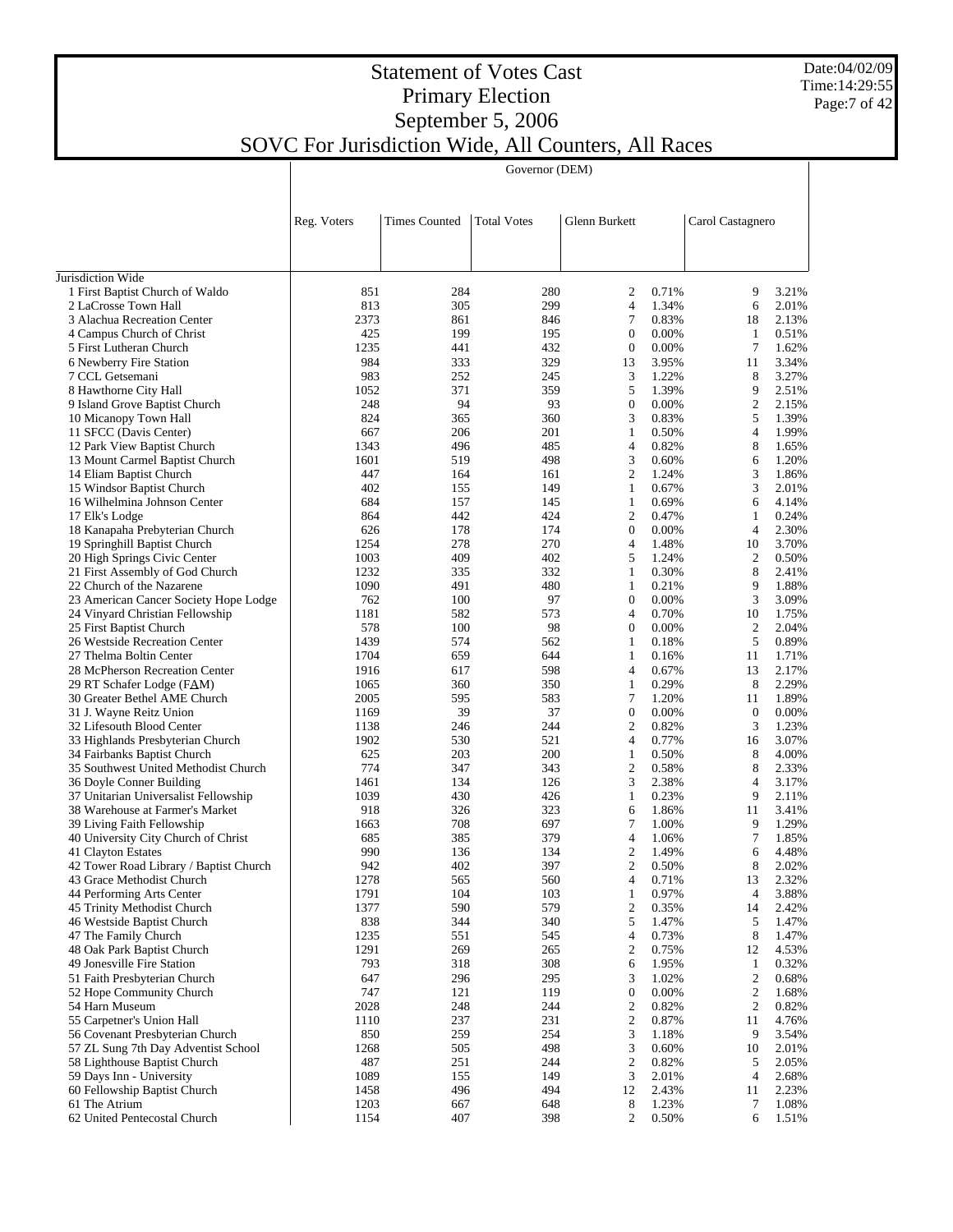Date:04/02/09 Time:14:29:56 Page:8 of 42

|                                    |             | Governor (DEM)       |                    |                      |          |                  |       |  |  |  |
|------------------------------------|-------------|----------------------|--------------------|----------------------|----------|------------------|-------|--|--|--|
|                                    |             |                      |                    |                      |          |                  |       |  |  |  |
|                                    | Reg. Voters | <b>Times Counted</b> | <b>Total Votes</b> | <b>Glenn Burkett</b> |          | Carol Castagnero |       |  |  |  |
|                                    |             |                      |                    |                      |          |                  |       |  |  |  |
|                                    |             |                      |                    |                      |          |                  |       |  |  |  |
| 63 Plantation Oaks Clubhouse       | 910         | 423                  | 419                |                      | 0.24%    | 4                | 0.95% |  |  |  |
| 64 Westminster Presbyterian Church | 753         | 418                  | 413                | 6                    | 1.45%    | 6                | 1.45% |  |  |  |
| 65 Newberry Methodist Church       | 817         | 280                  | 273                |                      | 2.56%    |                  | 2.56% |  |  |  |
| 66 Best Western Gateway Hotel      | 818         | 378                  | 370                |                      | 0.54%    | 10               | 2.70% |  |  |  |
| 67 Oak Dale Baptist Church         | 719         | 265                  | 260                |                      | 1.54%    |                  | 0.77% |  |  |  |
| 68 Shrine Club                     | 1175        | 446                  | 440                |                      | 0.45%    |                  | 2.05% |  |  |  |
| 69 Haile Meeting Hall              | 1120        | 511                  | 504                | 0                    | $0.00\%$ | 4                | 0.79% |  |  |  |
| 70 North Pleasant Grove Church     | 514         | 198                  | 194                | 3                    | 1.55%    | 3                | 1.55% |  |  |  |
| 71 Archer Methodist Church         | 729         | 313                  | 304                |                      | 3.62%    | 6                | 1.97% |  |  |  |
| Total                              | 73156       | 24423                | 23942              | 214                  | 0.89%    | 469              | 1.96% |  |  |  |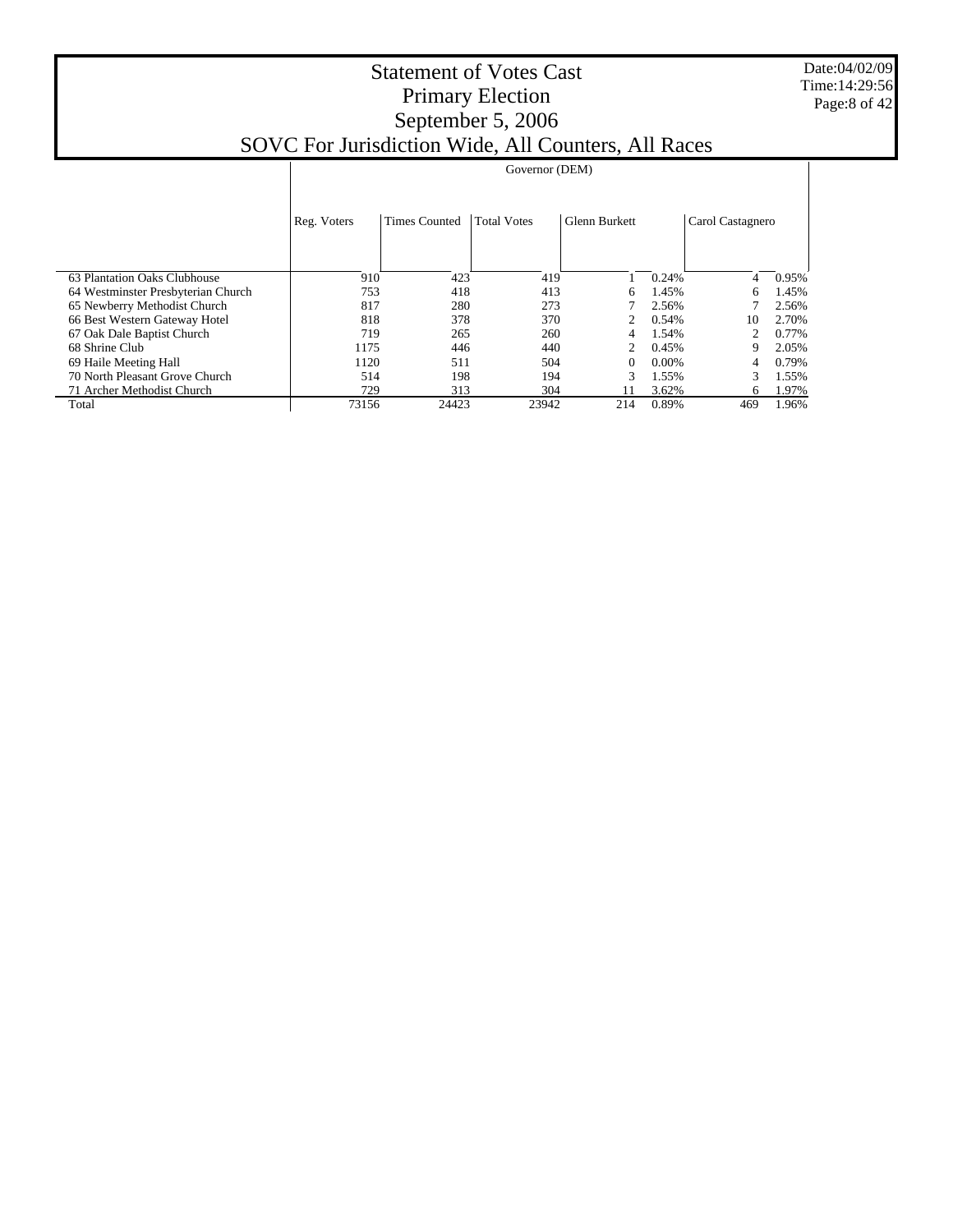Governor (DEM)

|                                                                         | John M. Crotty                   |                | Jim Davis  |                  | Rod Smith  |                      |
|-------------------------------------------------------------------------|----------------------------------|----------------|------------|------------------|------------|----------------------|
|                                                                         |                                  |                |            |                  |            |                      |
|                                                                         |                                  |                |            |                  |            |                      |
| Jurisdiction Wide<br>1 First Baptist Church of Waldo                    | 6                                | 2.14%          | 80-        | 28.57%           | 183        | 65.36%               |
| 2 LaCrosse Town Hall                                                    | $\boldsymbol{0}$                 | 0.00%          |            | 69 23.08%        | 220        | 73.58%               |
| 3 Alachua Recreation Center                                             | 4                                | 0.47%          | 212        | 25.06%           | 605        | 71.51%               |
| 4 Campus Church of Christ                                               | $\boldsymbol{0}$                 | 0.00%          | 71         | 36.41%           | 123        | 63.08%               |
| 5 First Lutheran Church                                                 | $\mathbf{1}$                     | 0.23%          | 189        | 43.75%           | 235        | 54.40%               |
| 6 Newberry Fire Station                                                 | $\overline{4}$                   | 1.22%          | 78         | 23.71%           | 223        | 67.78%               |
| 7 CCL Getsemani                                                         | 3                                | 1.22%          | 85         | 34.69%           |            | 146 59.59%           |
| 8 Hawthorne City Hall                                                   | 3                                | 0.84%          | 74         | 20.61%           | 268        | 74.65%               |
| 9 Island Grove Baptist Church                                           | $\boldsymbol{0}$                 | 0.00%          | 38         | 40.86%           | 53         | 56.99%               |
| 10 Micanopy Town Hall                                                   | 2                                | 0.56%          | 127        | 35.28%           | 223        | 61.94%               |
| 11 SFCC (Davis Center)                                                  | $\overline{c}$                   | 1.00%          | 51         | 25.37%           |            | 143 71.14%           |
| 12 Park View Baptist Church                                             | $\mathbf{1}$                     | 0.21%          | 199        | 41.03%           |            | 273 56.29%           |
| 13 Mount Carmel Baptist Church                                          | $\mathbf{1}$                     | 0.20%          | 104        | 20.88%           |            | 384 77.11%           |
| 14 Eliam Baptist Church                                                 | $\mathfrak{2}$                   | 1.24%          | 58         | 36.02%           |            | 96 59.63%            |
| 15 Windsor Baptist Church                                               | 3                                | 2.01%          | 53<br>37   | 35.57%           | 89         | 59.73%               |
| 16 Wilhelmina Johnson Center<br>17 Elk's Lodge                          | $\mathbf{1}$<br>3                | 0.69%<br>0.71% | 134        | 25.52%<br>31.60% | 284        | 100 68.97%<br>66.98% |
| 18 Kanapaha Prebyterian Church                                          | 2                                | 1.15%          |            | 60 34.48%        | 108        | 62.07%               |
| 19 Springhill Baptist Church                                            | $\mathbf{1}$                     | 0.37%          | 80         | 29.63%           | 175        | 64.81%               |
| 20 High Springs Civic Center                                            | 2                                | 0.50%          | 106        | 26.37%           | 287        | 71.39%               |
| 21 First Assembly of God Church                                         | $\overline{c}$                   | 0.60%          | 110        | 33.13%           | 211        | 63.55%               |
| 22 Church of the Nazarene                                               | 4                                | 0.83%          | 154        | 32.08%           | 312        | 65.00%               |
| 23 American Cancer Society Hope Lodge                                   | $\mathbf{1}$                     | 1.03%          | 43         | 44.33%           |            | 50 51.55%            |
| 24 Vinyard Christian Fellowship                                         | $\boldsymbol{0}$                 | 0.00%          | 190        | 33.16%           |            | 369 64.40%           |
| 25 First Baptist Church                                                 | $\mathbf{1}$                     | 1.02%          | 30         | 30.61%           | 65         | 66.33%               |
| 26 Westside Recreation Center                                           | 2                                | 0.36%          | 210        | 37.37%           |            | 344 61.21%           |
| 27 Thelma Boltin Center                                                 | $\overline{c}$                   | 0.31%          | 287        | 44.57%           |            | 343 53.26%           |
| 28 McPherson Recreation Center                                          | 4                                | 0.67%          | 107        | 17.89%           |            | 470 78.60%           |
| 29 RT Schafer Lodge (FAM)                                               | $\overline{c}$                   | 0.57%          | 105        | 30.00%           | 234        | 66.86%               |
| 30 Greater Bethel AME Church                                            | 4                                | 0.69%          | 121        | 20.75%           | 440 -      | 75.47%               |
| 31 J. Wayne Reitz Union                                                 | $\mathbf{1}$                     | 2.70%          |            | 22 59.46%        |            | 14 37.84%            |
| 32 Lifesouth Blood Center                                               | 3                                | 1.23%          |            | 74 30.33%        |            | 162 66.39%           |
| 33 Highlands Presbyterian Church                                        | $\mathbf{1}$                     | 0.19%          | 122        | 23.42%           | 378        | 72.55%               |
| 34 Fairbanks Baptist Church                                             | $\mathbf{1}$                     | 0.50%          | 52         | 26.00%           |            | 138 69.00%           |
| 35 Southwest United Methodist Church                                    | $\mathbf{1}$                     | 0.29%          | 129        | 37.61%           | 203        | 59.18%               |
| 36 Doyle Conner Building                                                | $\mathbf{1}$<br>$\boldsymbol{0}$ | 0.79%<br>0.00% | 49<br>119  | 38.89%<br>27.93% | 69<br>297  | 54.76%<br>69.72%     |
| 37 Unitarian Universalist Fellowship<br>38 Warehouse at Farmer's Market | $\boldsymbol{0}$                 | 0.00%          |            | 76 23.53%        | 230        | 71.21%               |
| 39 Living Faith Fellowship                                              | 6                                | 0.86%          | 197        | 28.26%           | 478        | 68.58%               |
| 40 University City Church of Christ                                     | 3                                | 0.79%          | 111        | 29.29%           | 254        | 67.02%               |
| 41 Clayton Estates                                                      | 2                                | 1.49%          | 37         | 27.61%           | 87         | 64.93%               |
| 42 Tower Road Library / Baptist Church                                  | $\boldsymbol{0}$                 | 0.00%          | 140        | 35.26%           | 247        | 62.22%               |
| 43 Grace Methodist Church                                               | $\,1$                            | 0.18%          |            | 152 27.14%       |            | 390 69.64%           |
| 44 Performing Arts Center                                               | $\overline{c}$                   | 1.94%          |            | 35 33.98%        | 61         | 59.22%               |
| 45 Trinity Methodist Church                                             | 1                                | 0.17%          | 175        | 30.22%           | 387        | 66.84%               |
| 46 Westside Baptist Church                                              | 4                                | 1.18%          | 93         | 27.35%           | 233        | 68.53%               |
| 47 The Family Church                                                    | 7                                | 1.28%          | 154        | 28.26%           | 372        | 68.26%               |
| 48 Oak Park Baptist Church                                              | 1                                | 0.38%          | 83         | 31.32%           | 167        | 63.02%               |
| 49 Jonesville Fire Station                                              | $\mathbf{1}$                     | 0.32%          | 78         | 25.32%           | 222        | 72.08%               |
| 51 Faith Presbyterian Church                                            | $\boldsymbol{2}$                 | 0.68%          | 92         | 31.19%           | 196        | 66.44%               |
| 52 Hope Community Church                                                | $\boldsymbol{0}$                 | 0.00%          | 34         | 28.57%           | 83         | 69.75%               |
| 54 Harn Museum                                                          | $\boldsymbol{0}$                 | 0.00%          | 97         | 39.75%           | 143        | 58.61%               |
| 55 Carpetner's Union Hall                                               | 4                                | 1.73%          | 63         | 27.27%           | 151        | 65.37%               |
| 56 Covenant Presbyterian Church                                         | 2                                | 0.79%          | 78         | 30.71%           | 162        | 63.78%               |
| 57 ZL Sung 7th Day Adventist School                                     | $\mathbf{1}$                     | 0.20%          | 188        | 37.75%           |            | 296 59.44%           |
| 58 Lighthouse Baptist Church                                            | $\mathbf{1}$                     | 0.41%          | 70         | 28.69%           |            | 166 68.03%           |
| 59 Days Inn - University                                                | $\mathbf{1}$                     | 0.67%          | 74         | 49.66%           | 67         | 44.97%               |
| 60 Fellowship Baptist Church<br>61 The Atrium                           | 5<br>$\mathbf{2}$                | 1.01%<br>0.31% | 124<br>178 | 25.10%<br>27.47% | 342<br>453 | 69.23%<br>69.91%     |
| 62 United Pentecostal Church                                            | 3                                | 0.75%          |            | 118 29.65%       | 269        | 67.59%               |
|                                                                         |                                  |                |            |                  |            |                      |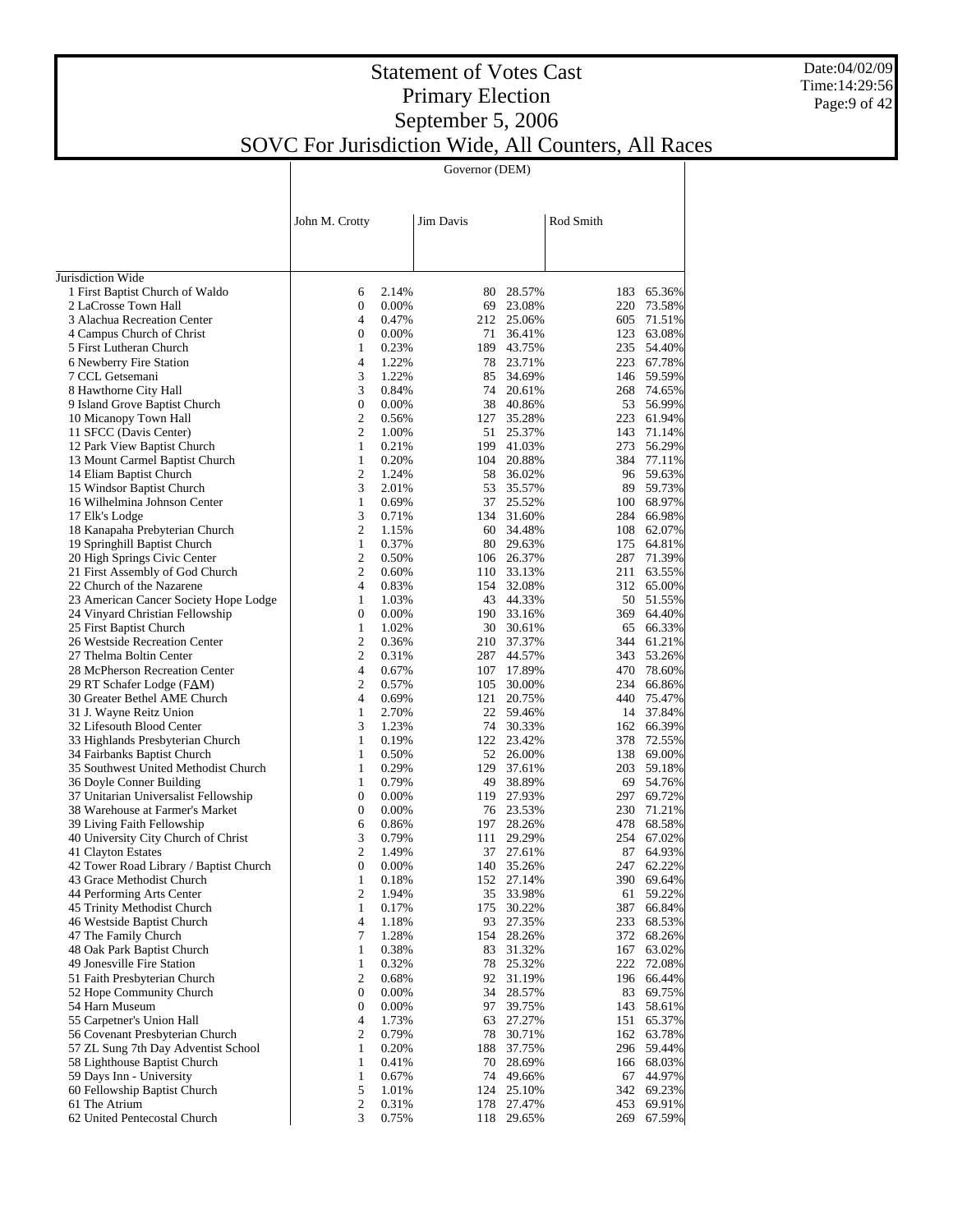|                                    | Governor (DEM) |          |                  |           |           |        |  |  |
|------------------------------------|----------------|----------|------------------|-----------|-----------|--------|--|--|
|                                    | John M. Crotty |          | <b>Jim Davis</b> |           | Rod Smith |        |  |  |
| 63 Plantation Oaks Clubhouse       | 0              | 0.00%    |                  | 92 21.96% | 322       | 76.85% |  |  |
| 64 Westminster Presbyterian Church | 2              | 0.48%    | 131              | 31.72%    | 268       | 64.89% |  |  |
| 65 Newberry Methodist Church       |                | 0.37%    | 80               | 29.30%    | 178       | 65.20% |  |  |
| 66 Best Western Gateway Hotel      | 0              | $0.00\%$ | 121              | 32.70%    | 237       | 64.05% |  |  |
| 67 Oak Dale Baptist Church         | 2              | 0.77%    | 71               | 27.31%    | 181       | 69.62% |  |  |
| 68 Shrine Club                     | 3              | 0.68%    | 118              | 26.82%    | 308       | 70.00% |  |  |
| 69 Haile Meeting Hall              | 2              | 0.40%    | 138              | 27.38%    | 360       | 71.43% |  |  |
| 70 North Pleasant Grove Church     | 2              | 1.03%    | 41               | 21.13%    | 145       | 74.74% |  |  |
| 71 Archer Methodist Church         | 2              | 0.66%    | 81               | 26.64%    | 204       | 67.11% |  |  |
| Total                              | 134            | 0.56%    | 7149             | 29.86%    | 15976     | 66.73% |  |  |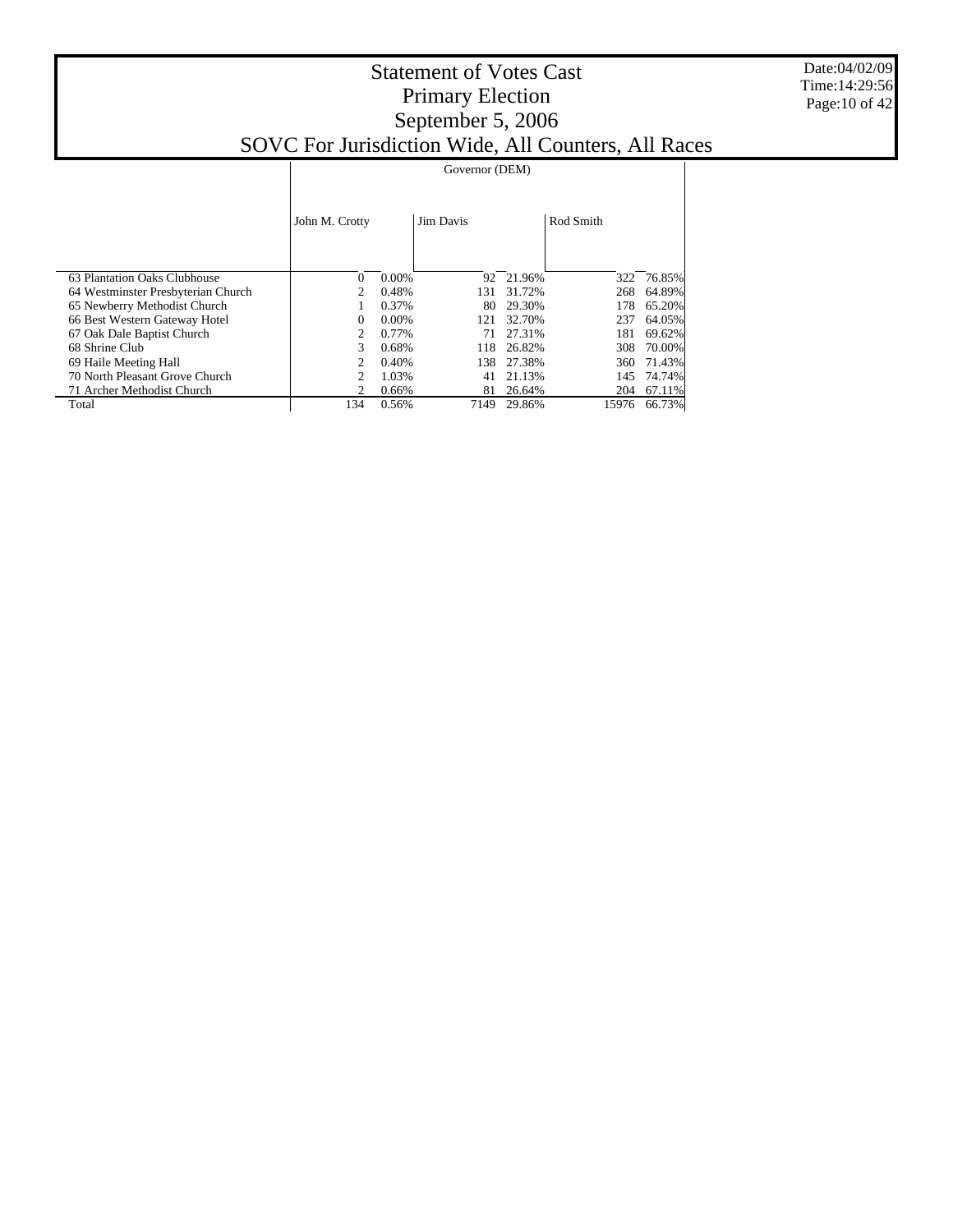Date:04/02/09 Time:14:29:56 Page:11 of 42

## Statement of Votes Cast Primary Election September 5, 2006 SOVC For Jurisdiction Wide, All Counters, All Races

|                                                                         |             |                      | Governor (REP)     |               |                     |               |                        |
|-------------------------------------------------------------------------|-------------|----------------------|--------------------|---------------|---------------------|---------------|------------------------|
|                                                                         |             |                      |                    |               |                     |               |                        |
|                                                                         | Reg. Voters | <b>Times Counted</b> | <b>Total Votes</b> | Charlie Crist |                     | Tom Gallagher |                        |
|                                                                         |             |                      |                    |               |                     |               |                        |
| Jurisdiction Wide                                                       |             |                      |                    |               |                     |               |                        |
| 1 First Baptist Church of Waldo                                         | 525         | 135                  | 132                | 84            | 63.64%              | 42            | 31.82%                 |
| 2 LaCrosse Town Hall                                                    | 374         | 90                   | 88                 | 51            | 57.95%              | 35            | 39.77%                 |
| 3 Alachua Recreation Center                                             | 1158        | 394                  | 380                |               | 216 56.84%          |               | 150 39.47%             |
| 4 Campus Church of Christ                                               | 267         | 52                   | 50                 | 32            | 64.00%              | 15            | 30.00%                 |
| 5 First Lutheran Church                                                 | 591         | 100                  | 96                 | 55            | 57.29%              | 39            | 40.63%                 |
| 6 Newberry Fire Station                                                 | 609         | 163                  | 160                | 88            | 55.00%              |               | 70 43.75%              |
| 7 CCL Getsemani                                                         | 354         | 53                   | 53                 | 30            | 56.60%              |               | 22 41.51%              |
| 8 Hawthorne City Hall                                                   | 503         | 137                  | 130                | 68            | 52.31%              |               | 52 40.00%              |
| 9 Island Grove Baptist Church<br>10 Micanopy Town Hall                  | 159<br>377  | 46<br>139            | 46<br>138          | 33<br>63      | 71.74%<br>45.65%    | 69            | 10 21.74%<br>50.00%    |
| 11 SFCC (Davis Center)                                                  | 140         | 79                   | 78                 | 34            | 43.59%              | 41            | 52.56%                 |
| 12 Park View Baptist Church                                             | 570         | 128                  | 126                | 70            | 55.56%              |               | 50 39.68%              |
| 13 Mount Carmel Baptist Church                                          | 105         | 14                   | 14                 | 9             | 64.29%              |               | 5 35.71%               |
| 14 Eliam Baptist Church                                                 | 292         | 76                   | 74                 | 43            | 58.11%              | 31            | 41.89%                 |
| 15 Windsor Baptist Church                                               | 275         | 98                   | 97                 | 34            | 35.05%              |               | 62 63.92%              |
| 16 Wilhelmina Johnson Center                                            | 75          | 9                    | 7                  | 5             | 71.43%              | 1             | 14.29%                 |
| 17 Elk's Lodge                                                          | 391         | 150                  | 149                | 101           | 67.79%              | 43            | 28.86%                 |
| 18 Kanapaha Prebyterian Church                                          | 267         | 66                   | 64                 | 33            | 51.56%              | 29            | 45.31%                 |
| 19 Springhill Baptist Church                                            | 479         | 54                   | 52                 | 23            | 44.23%              |               | 26 50.00%              |
| 20 High Springs Civic Center                                            | 751         | 220                  | 215                | 122           | 56.74%              | 90            | 41.86%                 |
| 21 First Assembly of God Church                                         | 686         | 137                  | 134                | 80            | 59.70%              |               | 52 38.81%              |
| 22 Church of the Nazarene                                               | 699         | 211                  | 208                | 121           | 58.17%              | 82            | 39.42%                 |
| 23 American Cancer Society Hope Lodge                                   | 586         | 42                   | 42                 | 22            | 52.38%              | 20            | 47.62%                 |
| 24 Vinyard Christian Fellowship                                         | 521<br>232  | 174<br>17            | 168<br>17          | 99            | 58.93%<br>10 58.82% | 64<br>6       | 38.10%<br>35.29%       |
| 25 First Baptist Church<br>26 Westside Recreation Center                | 689         | 152                  | 147                | 93            | 63.27%              |               | 50 34.01%              |
| 27 Thelma Boltin Center                                                 | 301         | 95                   | 92                 | 62            | 67.39%              |               | 22 23.91%              |
| 28 McPherson Recreation Center                                          | 144         | 29                   | 29                 | 19            | 65.52%              | 9             | 31.03%                 |
| 29 RT Schafer Lodge (FAM)                                               | 215         | 64                   | 63                 | 40            | 63.49%              | 20            | 31.75%                 |
| 30 Greater Bethel AME Church                                            | 324         | 53                   | 53                 | 29            | 54.72%              | 23            | 43.40%                 |
| 31 J. Wayne Reitz Union                                                 | 824         | 18                   | 18                 | 16            | 88.89%              |               | 2 11.11%               |
| 32 Lifesouth Blood Center                                               | 823         | 101                  | 99                 | 69            | 69.70%              | 30            | 30.30%                 |
| 33 Highlands Presbyterian Church                                        | 318         | 68                   | 66                 | 43            | 65.15%              | 19            | 28.79%                 |
| 34 Fairbanks Baptist Church                                             | 302         | 88                   | 85                 | 54            | 63.53%              |               | 30 35.29%              |
| 35 Southwest United Methodist Church                                    | 508         | 182                  | 180                | 115           | 63.89%              |               | 57 31.67%              |
| 36 Doyle Conner Building                                                | 928         | 63                   | 61                 | 45            | 73.77%              | 11            | 18.03%                 |
| 37 Unitarian Universalist Fellowship<br>38 Warehouse at Farmer's Market | 656         | 191                  | 191<br>180         | 120           | 62.83%              |               | 64 33.51%              |
| 39 Living Faith Fellowship                                              | 650<br>1064 | 183<br>285           | 279                | 99<br>181     | 55.00%<br>64.87%    | 93.           | 73 40.56%<br>33.33%    |
| 40 University City Church of Christ                                     | 433         | 182                  | 182                |               | 114 62.64%          |               | 63 34.62%              |
| 41 Clayton Estates                                                      | 471         | 47                   | 47                 |               | 24 51.06%           | 22            | 46.81%                 |
| 42 Tower Road Library / Baptist Church                                  | 900         | 265                  | 260                | 149           | 57.31%              |               | 102 39.23%             |
| 43 Grace Methodist Church                                               | 1147        | 378                  | 370                | 229           | 61.89%              |               | 128 34.59%             |
| 44 Performing Arts Center                                               | 1124        | 52                   | 51                 | 35            | 68.63%              |               | 15 29.41%              |
| 45 Trinity Methodist Church                                             | 1147        | 342                  | 334                | 220           | 65.87%              |               | 107 32.04%             |
| 46 Westside Baptist Church                                              | 894         | 239                  | 233                | 135           | 57.94%              | 91            | 39.06%                 |
| 47 The Family Church                                                    | 1257        | 380                  | 378                | 209           | 55.29%              |               | 154 40.74%             |
| 48 Oak Park Baptist Church                                              | 845         | 134                  | 131                | 86            | 65.65%              |               | 43 32.82%              |
| 49 Jonesville Fire Station                                              | 538         | 174                  | 170                | 93            | 54.71%              |               | 74 43.53%              |
| 51 Faith Presbyterian Church                                            | 465         | 154                  | 152                | 98            | 64.47%              | 48            | 31.58%                 |
| 52 Hope Community Church<br>54 Harn Museum                              | 281         | 34                   | 34                 | 12            | 35.29%              |               | 20 58.82%              |
| 55 Carpetner's Union Hall                                               | 1262<br>301 | 125<br>55            | 124<br>55          | 85<br>33      | 68.55%<br>60.00%    |               | 36 29.03%<br>22 40.00% |
| 56 Covenant Presbyterian Church                                         | 845         | 177                  | 172                | 115           | 66.86%              |               | 55 31.98%              |
| 57 ZL Sung 7th Day Adventist School                                     | 797         | 241                  | 233                | 115           | 49.36%              |               | 114 48.93%             |
| 58 Lighthouse Baptist Church                                            | 378         | 145                  | 142                | 84            | 59.15%              | 51            | 35.92%                 |
| 59 Days Inn - University                                                | 602         | 57                   | 54                 | 29            | 53.70%              |               | 22 40.74%              |
| 60 Fellowship Baptist Church                                            | 1036        | 265                  | 263                | 136           | 51.71%              | 117           | 44.49%                 |
| 61 The Atrium                                                           | 666         | 257                  | 252                |               | 158 62.70%          |               | 90 35.71%              |
| 62 United Pentecostal Church                                            | 761         | 205                  | 202                |               | 137 67.82%          |               | 64 31.68%              |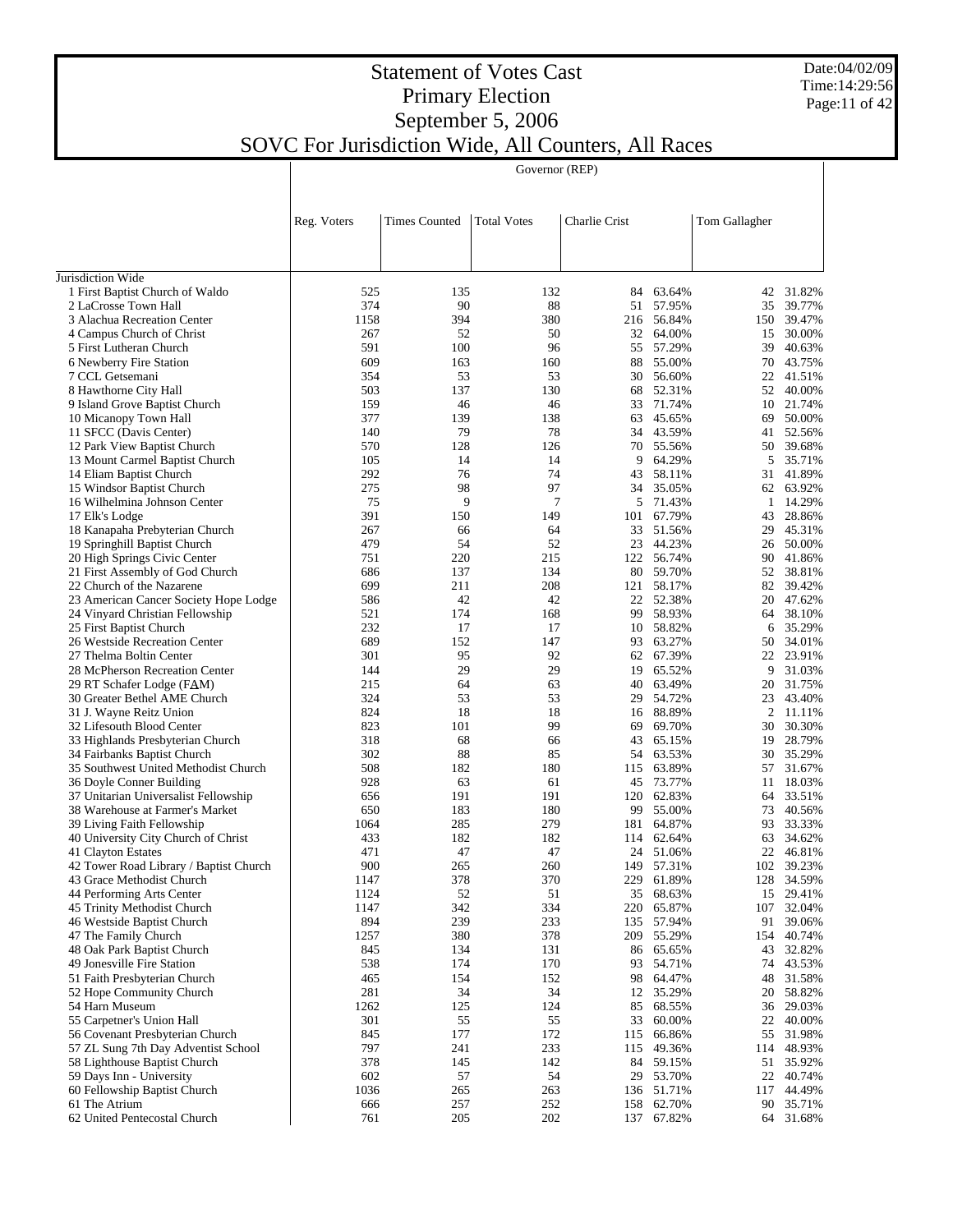Date:04/02/09 Time:14:29:56 Page:12 of 42

| $SO$ VC TOI JUITSUICHOIL WHIC, AIT COUNTERS, AIT NACES |             |                      |                    |                      |        |               |        |  |
|--------------------------------------------------------|-------------|----------------------|--------------------|----------------------|--------|---------------|--------|--|
|                                                        |             |                      | Governor (REP)     |                      |        |               |        |  |
|                                                        |             |                      |                    |                      |        |               |        |  |
|                                                        | Reg. Voters | <b>Times Counted</b> | <b>Total Votes</b> | <b>Charlie Crist</b> |        | Tom Gallagher |        |  |
|                                                        |             |                      |                    |                      |        |               |        |  |
|                                                        |             |                      |                    |                      |        |               |        |  |
| 63 Plantation Oaks Clubhouse                           | 827         | 324                  | 317                | 233                  | 73.50% | 77            | 24.29% |  |
| 64 Westminster Presbyterian Church                     | 390         | 143                  | 139                | 86                   | 61.87% | 51            | 36.69% |  |
| 65 Newberry Methodist Church                           | 644         | 192                  | 191                | 93                   | 48.69% | 93            | 48.69% |  |
| 66 Best Western Gateway Hotel                          | 710         | 230                  | 228                | 143                  | 62.72% | 82            | 35.96% |  |
| 67 Oak Dale Baptist Church                             | 465         | 150                  | 148                | 78                   | 52.70% | 68            | 45.95% |  |
| 68 Shrine Club                                         | 1086        | 309                  | 306                | 205                  | 66.99% | 93            | 30.39% |  |
| 69 Haile Meeting Hall                                  | 1450        | 424                  | 416                | 317                  | 76.20% | 95            | 22.84% |  |
| 70 North Pleasant Grove Church                         | 393         | 120                  | 120                | 59                   | 49.17% | 57            | 47.50% |  |
| 71 Archer Methodist Church                             | 393         | 124                  | 122                | 81                   | 66.39% | 39            | 31.97% |  |
| Total                                                  | 41240       | 10280                | 10087              | 6102                 | 60.49% | 3702          | 36.70% |  |
|                                                        |             |                      |                    |                      |        |               |        |  |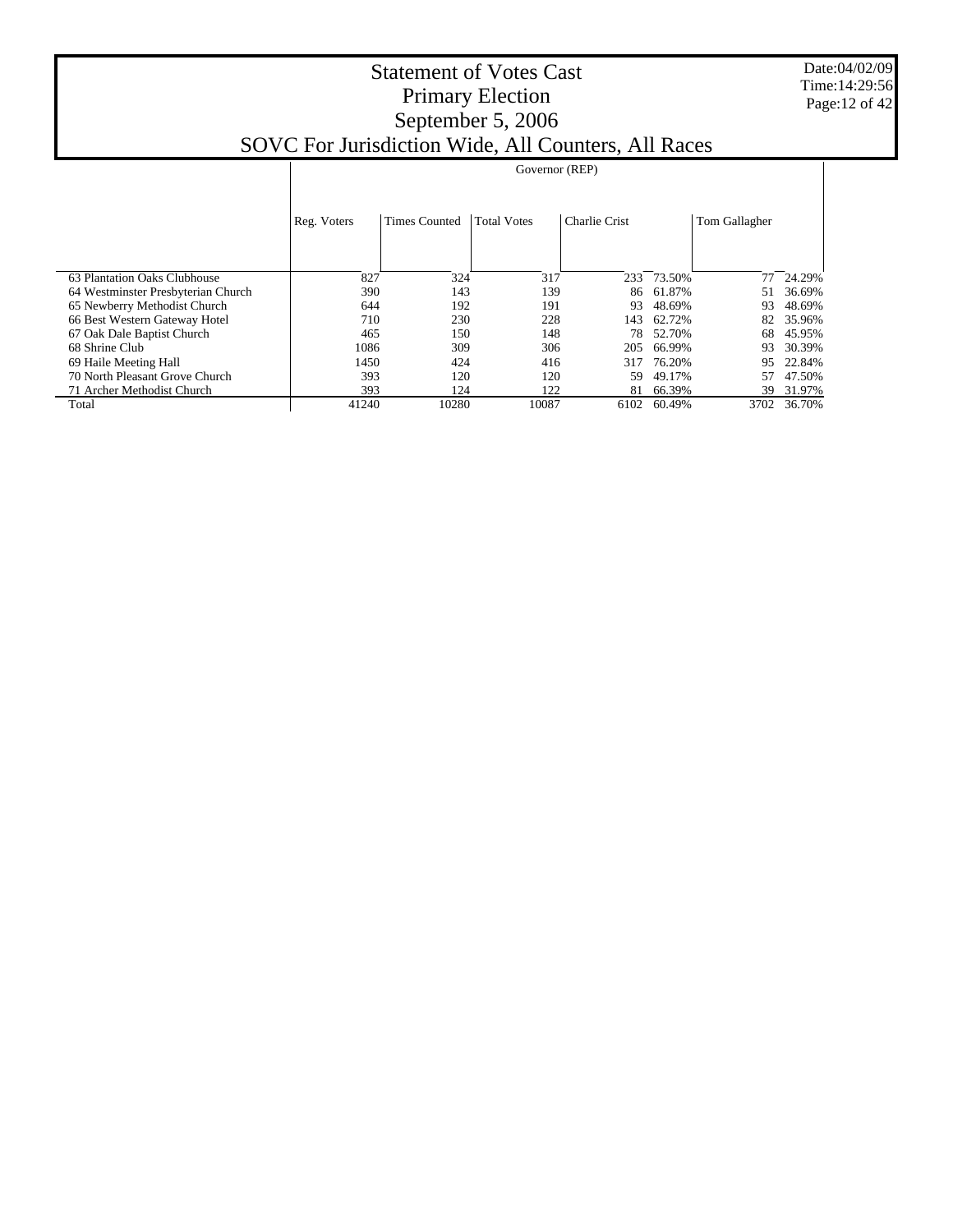#### Date:04/02/09 Time:14:29:56 Page:13 of 42

|                                                           | Vernon Palmer       |                   | Michael W. St. Jean |                     |                |
|-----------------------------------------------------------|---------------------|-------------------|---------------------|---------------------|----------------|
|                                                           |                     |                   |                     |                     |                |
|                                                           |                     |                   |                     |                     |                |
| Jurisdiction Wide                                         |                     |                   |                     |                     |                |
| 1 First Baptist Church of Waldo                           | 3                   | 2.27%             |                     | 3                   | 2.27%          |
| 2 LaCrosse Town Hall                                      | $\mathbf{0}$        | $0.00\%$          |                     | $\overline{c}$      | 2.27%          |
| 3 Alachua Recreation Center                               | 11                  | 2.89%             |                     | 3                   | 0.79%          |
| 4 Campus Church of Christ                                 | 2                   | 4.00%             |                     | $\mathbf{1}$        | 2.00%          |
| 5 First Lutheran Church                                   | $\mathbf{0}$        | $0.00\%$          |                     | $\overline{c}$<br>2 | 2.08%          |
| 6 Newberry Fire Station<br>7 CCL Getsemani                | 0<br>1              | $0.00\%$<br>1.89% |                     | 0                   | 1.25%<br>0.00% |
| 8 Hawthorne City Hall                                     | 6                   | 4.62%             |                     | 4                   | 3.08%          |
| 9 Island Grove Baptist Church                             | 3                   | 6.52%             |                     | 0                   | $0.00\%$       |
| 10 Micanopy Town Hall                                     | 5                   | 3.62%             |                     | 1                   | 0.72%          |
| 11 SFCC (Davis Center)                                    | $\mathbf{1}$        | 1.28%             |                     | $\overline{c}$      | 2.56%          |
| 12 Park View Baptist Church                               | $\overline{4}$      | 3.17%             |                     | 2                   | 1.59%          |
| 13 Mount Carmel Baptist Church                            | $\mathbf{0}$        | $0.00\%$          |                     | 0                   | $0.00\%$       |
| 14 Eliam Baptist Church                                   | 0                   | $0.00\%$          |                     | 0                   | 0.00%          |
| 15 Windsor Baptist Church                                 | 0                   | $0.00\%$          |                     | 1                   | 1.03%          |
| 16 Wilhelmina Johnson Center                              | 1                   | 14.29%            |                     | 0                   | $0.00\%$       |
| 17 Elk's Lodge<br>18 Kanapaha Prebyterian Church          | 5<br>$\mathbf{1}$   | 3.36%<br>1.56%    |                     | 0<br>1              | 0.00%          |
| 19 Springhill Baptist Church                              | $\mathbf{1}$        | 1.92%             |                     | 2                   | 1.56%<br>3.85% |
| 20 High Springs Civic Center                              | 3                   | 1.40%             |                     | 0                   | 0.00%          |
| 21 First Assembly of God Church                           | $\mathbf{1}$        | 0.75%             |                     | 1                   | 0.75%          |
| 22 Church of the Nazarene                                 | 3                   | 1.44%             |                     | 2                   | 0.96%          |
| 23 American Cancer Society Hope Lodge                     | $\mathbf{0}$        | 0.00%             |                     | 0                   | 0.00%          |
| 24 Vinyard Christian Fellowship                           | $\overline{c}$      | 1.19%             |                     | 3                   | 1.79%          |
| 25 First Baptist Church                                   | $\mathbf{1}$        | 5.88%             |                     | 0                   | 0.00%          |
| 26 Westside Recreation Center                             | $\overline{4}$      | 2.72%             |                     | 0                   | 0.00%          |
| 27 Thelma Boltin Center                                   | $\overline{4}$      | 4.35%             |                     | 4                   | 4.35%          |
| 28 McPherson Recreation Center                            | $\mathbf{1}$        | 3.45%             |                     | 0                   | 0.00%          |
| 29 RT Schafer Lodge (FAM)                                 | $\mathbf{1}$        | 1.59%             |                     | 2                   | 3.17%          |
| 30 Greater Bethel AME Church                              | $\mathbf{0}$        | $0.00\%$          |                     | $\mathbf{1}$        | 1.89%          |
| 31 J. Wayne Reitz Union<br>32 Lifesouth Blood Center      | 0<br>$\mathbf{0}$   | $0.00\%$          |                     | 0<br>0              | $0.00\%$       |
| 33 Highlands Presbyterian Church                          | $\overline{c}$      | $0.00\%$<br>3.03% |                     | 2                   | 0.00%<br>3.03% |
| 34 Fairbanks Baptist Church                               | $\mathbf{1}$        | 1.18%             |                     | 0                   | $0.00\%$       |
| 35 Southwest United Methodist Church                      | 7                   | 3.89%             |                     | 1                   | 0.56%          |
| 36 Doyle Conner Building                                  | 2                   | 3.28%             |                     | 3                   | 4.92%          |
| 37 Unitarian Universalist Fellowship                      | $\overline{4}$      | 2.09%             |                     | 3                   | 1.57%          |
| 38 Warehouse at Farmer's Market                           | $\overline{4}$      | 2.22%             |                     | $\overline{4}$      | 2.22%          |
| 39 Living Faith Fellowship                                | 3                   | 1.08%             |                     | $\overline{c}$      | 0.72%          |
| 40 University City Church of Christ                       | $\mathbf{1}$        | 0.55%             |                     | 4                   | 2.20%          |
| 41 Clayton Estates                                        | $\boldsymbol{0}$    | $0.00\%$          |                     | 1                   | 2.13%          |
| 42 Tower Road Library / Baptist Church                    | 3                   | 1.15%             |                     | 6                   | 2.31%          |
| 43 Grace Methodist Church                                 | 9                   | 2.43%             |                     | 4                   | 1.08%          |
| 44 Performing Arts Center                                 | $\boldsymbol{0}$    | 0.00%             |                     | 1                   | 1.96%          |
| 45 Trinity Methodist Church<br>46 Westside Baptist Church | 4<br>$\overline{4}$ | 1.20%             |                     | 3<br>3              | 0.90%          |
| 47 The Family Church                                      | 9                   | 1.72%<br>2.38%    |                     | 6                   | 1.29%<br>1.59% |
| 48 Oak Park Baptist Church                                | $\boldsymbol{0}$    | 0.00%             |                     | 2                   | 1.53%          |
| 49 Jonesville Fire Station                                | 2                   | 1.18%             |                     | 1                   | 0.59%          |
| 51 Faith Presbyterian Church                              | $\overline{4}$      | 2.63%             |                     | $\mathfrak{2}$      | 1.32%          |
| 52 Hope Community Church                                  | $\boldsymbol{0}$    | 0.00%             |                     | 2                   | 5.88%          |
| 54 Harn Museum                                            | $\mathbf{1}$        | 0.81%             |                     | $\mathbf{c}$        | 1.61%          |
| 55 Carpetner's Union Hall                                 | $\boldsymbol{0}$    | 0.00%             |                     | $\boldsymbol{0}$    | 0.00%          |
| 56 Covenant Presbyterian Church                           | $\boldsymbol{0}$    | 0.00%             |                     | $\mathfrak{2}$      | 1.16%          |
| 57 ZL Sung 7th Day Adventist School                       | $\mathfrak{2}$      | 0.86%             |                     | 2                   | 0.86%          |
| 58 Lighthouse Baptist Church                              | 5                   | 3.52%             |                     | $\mathfrak{2}$      | 1.41%          |
| 59 Days Inn - University                                  | $\mathbf{1}$        | 1.85%             |                     | $\mathfrak{2}$      | 3.70%          |
| 60 Fellowship Baptist Church                              | 4                   | 1.52%             |                     | 6                   | 2.28%          |
| 61 The Atrium<br>62 United Pentecostal Church             | 2<br>$\mathbf{1}$   | 0.79%             |                     | 2<br>0              | 0.79%          |
|                                                           |                     | 0.50%             |                     |                     | $0.00\%$       |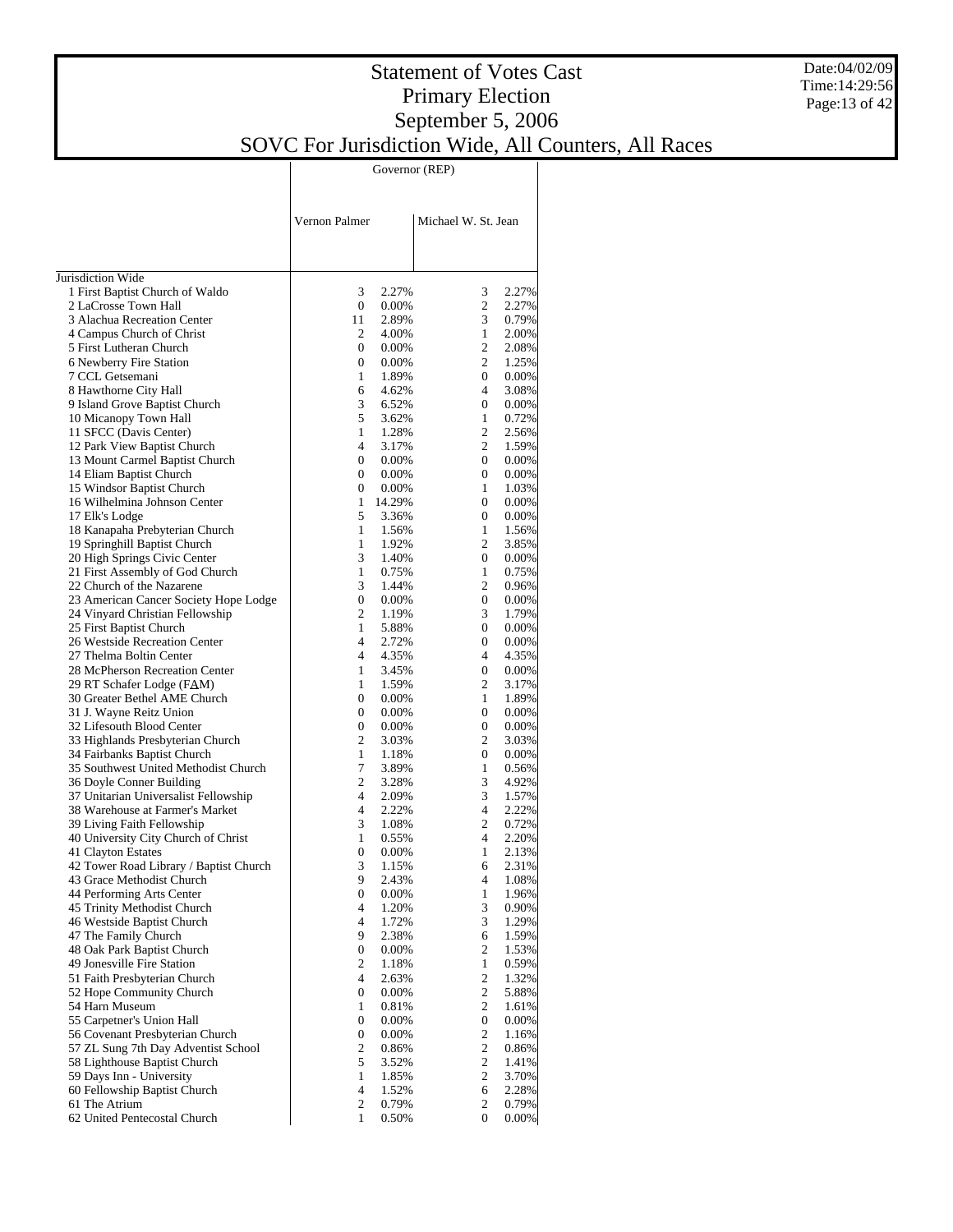|                                    |                             | Governor (REP) |                     |       |  |  |  |  |
|------------------------------------|-----------------------------|----------------|---------------------|-------|--|--|--|--|
|                                    | Vernon Palmer               |                | Michael W. St. Jean |       |  |  |  |  |
| 63 Plantation Oaks Clubhouse       | 4                           | 1.26%          | 3                   | 0.95% |  |  |  |  |
| 64 Westminster Presbyterian Church |                             | 0.72%          |                     | 0.72% |  |  |  |  |
| 65 Newberry Methodist Church       | 3                           | 1.57%          | 2                   | 1.05% |  |  |  |  |
| 66 Best Western Gateway Hotel      | $\Omega$                    | $0.00\%$       | 3                   | 1.32% |  |  |  |  |
| 67 Oak Dale Baptist Church         |                             | 0.68%          |                     | 0.68% |  |  |  |  |
| 68 Shrine Club                     | 3                           | 0.98%          |                     | 1.63% |  |  |  |  |
| 69 Haile Meeting Hall              |                             | 0.48%          |                     | 0.48% |  |  |  |  |
| 70 North Pleasant Grove Church     | $\mathcal{D}_{\mathcal{L}}$ | 1.67%          | $\mathfrak{D}$      | 1.67% |  |  |  |  |
| 71 Archer Methodist Church         |                             | 0.82%          |                     | 0.82% |  |  |  |  |
| Total                              | 156                         | 1.55%          | 127                 | 1.26% |  |  |  |  |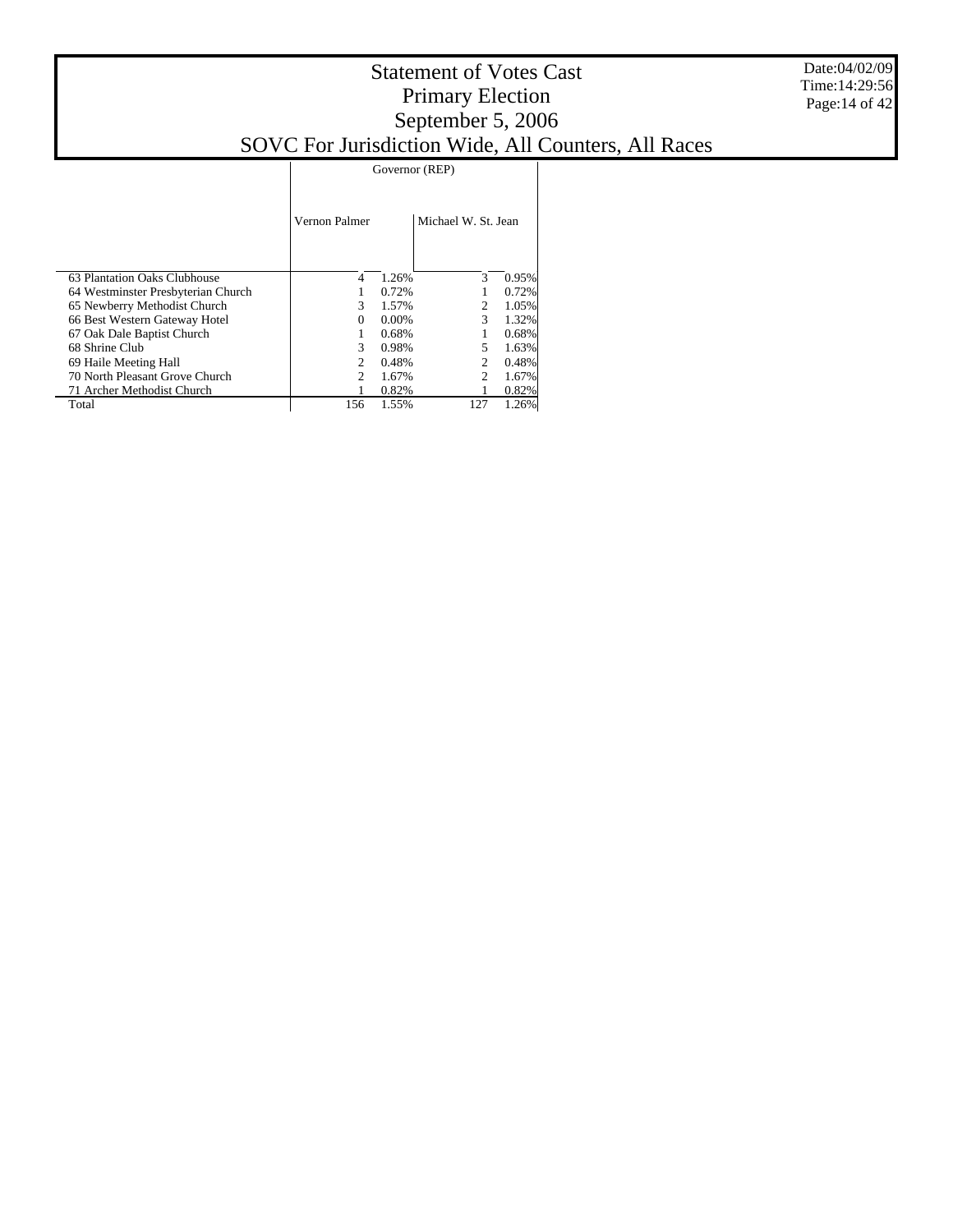Date:04/02/09 Time:14:29:56 Page:15 of 42

 $\overline{\phantom{a}}$ 

#### Statement of Votes Cast Primary Election September 5, 2006 SOVC For Jurisdiction Wide, All Counters, All Races

 $\overline{\phantom{a}}$ 

Attorney General (DEM)

| Reg. Voters<br><b>Times Counted</b><br><b>Total Votes</b><br>Skip Campbell<br>Merrilee Ehrlich<br>Jurisdiction Wide<br>851<br>284<br>222<br>1 First Baptist Church of Waldo<br>62.61%<br>83<br>139<br>250<br>147 58.80%<br>2 LaCrosse Town Hall<br>813<br>305<br>103<br>2373<br>718<br>460 64.07%<br>3 Alachua Recreation Center<br>861<br>199<br>85 57.82%<br>4 Campus Church of Christ<br>425<br>147 | 37.39%<br>41.20%<br>258 35.93%<br>62 42.18%<br>36.56%<br>35.89%<br>45.19%<br>30.82%<br>32.43% |
|--------------------------------------------------------------------------------------------------------------------------------------------------------------------------------------------------------------------------------------------------------------------------------------------------------------------------------------------------------------------------------------------------------|-----------------------------------------------------------------------------------------------|
|                                                                                                                                                                                                                                                                                                                                                                                                        |                                                                                               |
|                                                                                                                                                                                                                                                                                                                                                                                                        |                                                                                               |
|                                                                                                                                                                                                                                                                                                                                                                                                        |                                                                                               |
|                                                                                                                                                                                                                                                                                                                                                                                                        |                                                                                               |
|                                                                                                                                                                                                                                                                                                                                                                                                        |                                                                                               |
|                                                                                                                                                                                                                                                                                                                                                                                                        |                                                                                               |
|                                                                                                                                                                                                                                                                                                                                                                                                        |                                                                                               |
|                                                                                                                                                                                                                                                                                                                                                                                                        |                                                                                               |
| 1235<br>441<br>320<br>5 First Lutheran Church<br>203 63.44%<br>117                                                                                                                                                                                                                                                                                                                                     |                                                                                               |
| 984<br>333<br>287<br>6 Newberry Fire Station<br>184 64.11%<br>103<br>983<br>252<br>208<br>114 54.81%                                                                                                                                                                                                                                                                                                   |                                                                                               |
| 7 CCL Getsemani<br>94<br>371<br>305<br>8 Hawthorne City Hall<br>1052<br>211 69.18%<br>94                                                                                                                                                                                                                                                                                                               |                                                                                               |
| 94<br>74<br>50 67.57%<br>9 Island Grove Baptist Church<br>248<br>24                                                                                                                                                                                                                                                                                                                                    |                                                                                               |
| 824<br>365<br>299<br>185 61.87%<br>10 Micanopy Town Hall<br>114                                                                                                                                                                                                                                                                                                                                        | 38.13%                                                                                        |
| 206<br>63.31%<br>11 SFCC (Davis Center)<br>667<br>169<br>107<br>62                                                                                                                                                                                                                                                                                                                                     | 36.69%                                                                                        |
| 402<br>12 Park View Baptist Church<br>1343<br>496<br>227 56.47%                                                                                                                                                                                                                                                                                                                                        | 175 43.53%                                                                                    |
| 1601<br>411<br>264 64.23%<br>13 Mount Carmel Baptist Church<br>519<br>147                                                                                                                                                                                                                                                                                                                              | 35.77%                                                                                        |
| 14 Eliam Baptist Church<br>447<br>164<br>143<br>81 56.64%<br>62                                                                                                                                                                                                                                                                                                                                        | 43.36%                                                                                        |
| 402<br>15 Windsor Baptist Church<br>155<br>126<br>77 61.11%<br>49                                                                                                                                                                                                                                                                                                                                      | 38.89%                                                                                        |
| 60 52.17%<br>16 Wilhelmina Johnson Center<br>684<br>157<br>115<br>55                                                                                                                                                                                                                                                                                                                                   | 47.83%                                                                                        |
| 442<br>351<br>864<br>221 62.96%<br>130<br>17 Elk's Lodge                                                                                                                                                                                                                                                                                                                                               | 37.04%                                                                                        |
| 178<br>18 Kanapaha Prebyterian Church<br>626<br>141<br>76 53.90%<br>65                                                                                                                                                                                                                                                                                                                                 | 46.10%                                                                                        |
| 1254<br>278<br>204<br>114 55.88%<br>19 Springhill Baptist Church<br>90                                                                                                                                                                                                                                                                                                                                 | 44.12%                                                                                        |
| 1003<br>409<br>312<br>20 High Springs Civic Center<br>182 58.33%                                                                                                                                                                                                                                                                                                                                       | 130 41.67%                                                                                    |
| 1232<br>335<br>262<br>21 First Assembly of God Church<br>144 54.96%                                                                                                                                                                                                                                                                                                                                    | 118 45.04%                                                                                    |
| 1090<br>491<br>410<br>227 55.37%<br>22 Church of the Nazarene                                                                                                                                                                                                                                                                                                                                          | 183 44.63%                                                                                    |
| 100<br>79<br>50 63.29%<br>23 American Cancer Society Hope Lodge<br>762<br>29<br>1181<br>582<br>445<br>250 56.18%                                                                                                                                                                                                                                                                                       | 36.71%                                                                                        |
| 24 Vinyard Christian Fellowship<br>578<br>100<br>80<br>43 53.75%<br>25 First Baptist Church                                                                                                                                                                                                                                                                                                            | 195 43.82%<br>37 46.25%                                                                       |
| 1439<br>574<br>437<br>253 57.89%<br>26 Westside Recreation Center<br>184                                                                                                                                                                                                                                                                                                                               | 42.11%                                                                                        |
| 1704<br>659<br>502<br>276 54.98%<br>27 Thelma Boltin Center                                                                                                                                                                                                                                                                                                                                            | 226 45.02%                                                                                    |
| 504<br>347 68.85%<br>1916<br>617<br>28 McPherson Recreation Center                                                                                                                                                                                                                                                                                                                                     | 157 31.15%                                                                                    |
| 276<br>1065<br>360<br>143 51.81%<br>29 RT Schafer Lodge (FAM)                                                                                                                                                                                                                                                                                                                                          | 133 48.19%                                                                                    |
| 595<br>492<br>309 62.80%<br>2005<br>30 Greater Bethel AME Church                                                                                                                                                                                                                                                                                                                                       | 183 37.20%                                                                                    |
| 39<br>26<br>19 73.08%<br>31 J. Wayne Reitz Union<br>1169<br>$7^{\circ}$                                                                                                                                                                                                                                                                                                                                | 26.92%                                                                                        |
| 192<br>110 57.29%<br>1138<br>246<br>32 Lifesouth Blood Center                                                                                                                                                                                                                                                                                                                                          | 82 42.71%                                                                                     |
| 1902<br>530<br>450<br>265 58.89%<br>185<br>33 Highlands Presbyterian Church                                                                                                                                                                                                                                                                                                                            | 41.11%                                                                                        |
| 203<br>172<br>101 58.72%<br>625<br>34 Fairbanks Baptist Church                                                                                                                                                                                                                                                                                                                                         | 71 41.28%                                                                                     |
| 774<br>347<br>272<br>35 Southwest United Methodist Church<br>161 59.19%                                                                                                                                                                                                                                                                                                                                | 111 40.81%                                                                                    |
| 1461<br>134<br>105<br>66 62.86%<br>36 Doyle Conner Building                                                                                                                                                                                                                                                                                                                                            | 39 37.14%                                                                                     |
| 1039<br>339<br>37 Unitarian Universalist Fellowship<br>430<br>190 56.05%                                                                                                                                                                                                                                                                                                                               | 149 43.95%                                                                                    |
| 38 Warehouse at Farmer's Market<br>918<br>326<br>285<br>159 55.79%                                                                                                                                                                                                                                                                                                                                     | 126 44.21%                                                                                    |
| 708<br>556<br>39 Living Faith Fellowship<br>1663<br>322 57.91%                                                                                                                                                                                                                                                                                                                                         | 234 42.09%                                                                                    |
| 40 University City Church of Christ<br>385<br>293<br>188 64.16%<br>685<br>41 Clayton Estates<br>990<br>136<br>120<br>60 50.00%<br>60                                                                                                                                                                                                                                                                   | 105 35.84%<br>50.00%                                                                          |
| 402<br>42 Tower Road Library / Baptist Church<br>942<br>301<br>175 58.14%                                                                                                                                                                                                                                                                                                                              | 126 41.86%                                                                                    |
| 43 Grace Methodist Church<br>1278<br>565<br>480<br>302 62.92%                                                                                                                                                                                                                                                                                                                                          | 178 37.08%                                                                                    |
| 1791<br>104<br>87<br>51 58.62%<br>44 Performing Arts Center                                                                                                                                                                                                                                                                                                                                            | 36 41.38%                                                                                     |
| 1377<br>590<br>45 Trinity Methodist Church<br>455<br>266 58.46%                                                                                                                                                                                                                                                                                                                                        | 189 41.54%                                                                                    |
| 838<br>344<br>46 Westside Baptist Church<br>286<br>170 59.44%                                                                                                                                                                                                                                                                                                                                          | 116 40.56%                                                                                    |
| 1235<br>47 The Family Church<br>551<br>445<br>296 66.52%<br>149                                                                                                                                                                                                                                                                                                                                        | 33.48%                                                                                        |
| 231<br>48 Oak Park Baptist Church<br>1291<br>269<br>133 57.58%                                                                                                                                                                                                                                                                                                                                         | 98 42.42%                                                                                     |
| 793<br>254<br>49 Jonesville Fire Station<br>318<br>152 59.84%                                                                                                                                                                                                                                                                                                                                          | 102 40.16%                                                                                    |
| 51 Faith Presbyterian Church<br>647<br>296<br>243<br>140 57.61%                                                                                                                                                                                                                                                                                                                                        | 103 42.39%                                                                                    |
| 747<br>121<br>52 Hope Community Church<br>105<br>49<br>46.67%                                                                                                                                                                                                                                                                                                                                          | 56 53.33%                                                                                     |
| 212<br>54 Harn Museum<br>2028<br>248<br>128 60.38%<br>84                                                                                                                                                                                                                                                                                                                                               | 39.62%                                                                                        |
| 203<br>55 Carpetner's Union Hall<br>1110<br>237<br>53.69%<br>109<br>94                                                                                                                                                                                                                                                                                                                                 | 46.31%                                                                                        |
| 259<br>207<br>56 Covenant Presbyterian Church<br>850<br>119 57.49%                                                                                                                                                                                                                                                                                                                                     | 88 42.51%                                                                                     |
| 57 ZL Sung 7th Day Adventist School<br>1268<br>505<br>406<br>227 55.91%<br>179                                                                                                                                                                                                                                                                                                                         | 44.09%                                                                                        |
| 251<br>58 Lighthouse Baptist Church<br>487<br>208<br>119 57.21%<br>89                                                                                                                                                                                                                                                                                                                                  | 42.79%                                                                                        |
| 1089<br>59 Days Inn - University<br>155<br>114<br>72 63.16%                                                                                                                                                                                                                                                                                                                                            | 42 36.84%                                                                                     |
| 60 Fellowship Baptist Church<br>496<br>403<br>270<br>67.00%<br>1458<br>61 The Atrium<br>1203<br>667<br>550<br>348<br>63.27%                                                                                                                                                                                                                                                                            | 133 33.00%<br>202 36.73%                                                                      |
| 62 United Pentecostal Church<br>407<br>1154<br>317<br>184 58.04%                                                                                                                                                                                                                                                                                                                                       | 133 41.96%                                                                                    |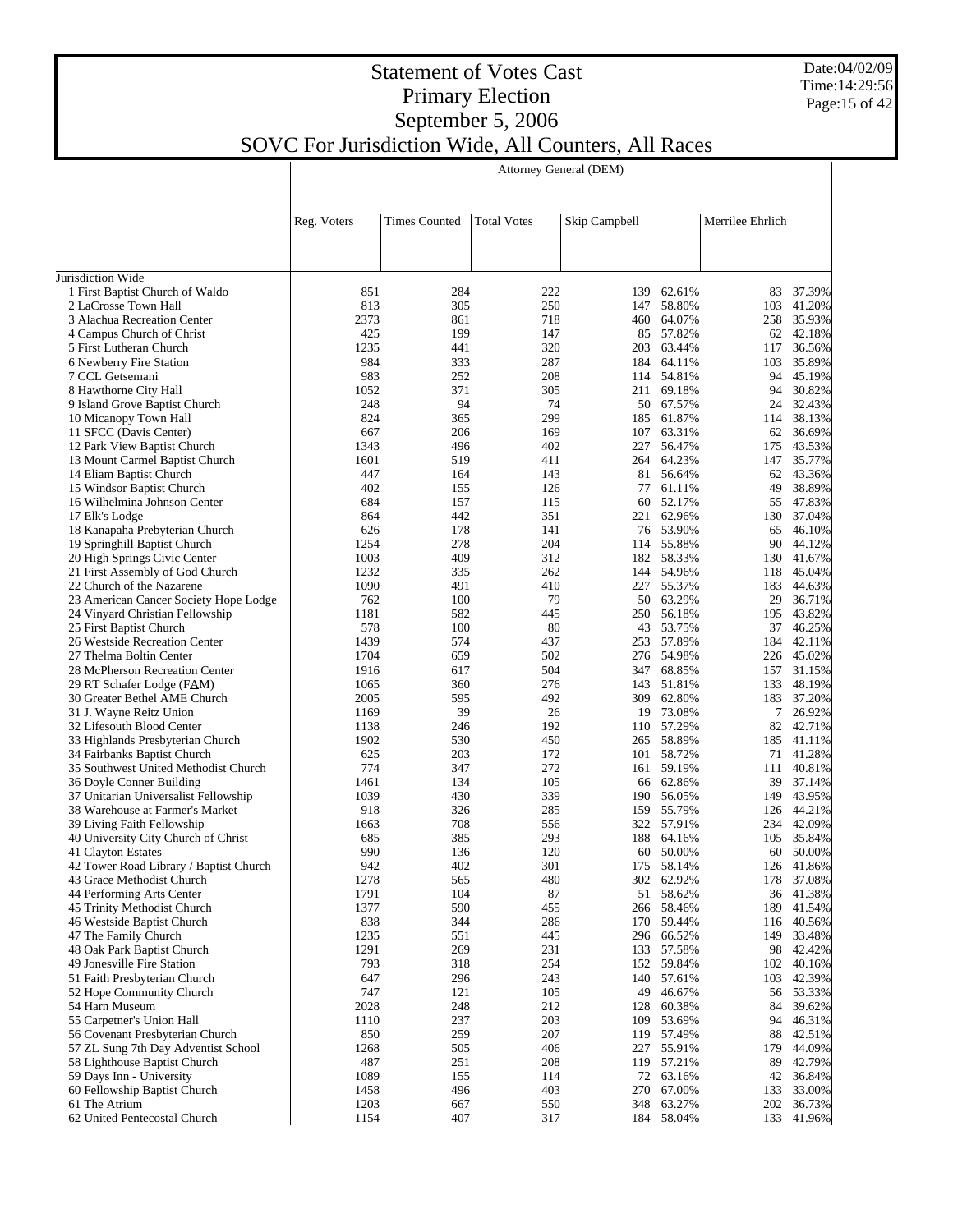Date:04/02/09 Time:14:29:56 Page:16 of 42

|                                    | Attorney General (DEM) |                      |                    |               |            |                  |        |  |
|------------------------------------|------------------------|----------------------|--------------------|---------------|------------|------------------|--------|--|
|                                    | Reg. Voters            | <b>Times Counted</b> | <b>Total Votes</b> | Skip Campbell |            | Merrilee Ehrlich |        |  |
| 63 Plantation Oaks Clubhouse       | 910                    | 423                  | 358                | 258           | 72.07%     | 100              | 27.93% |  |
| 64 Westminster Presbyterian Church | 753                    | 418                  | 329                | 195           | 59.27%     | 134              | 40.73% |  |
| 65 Newberry Methodist Church       | 817                    | 280                  | 232                | 140           | 60.34%     | 92               | 39.66% |  |
| 66 Best Western Gateway Hotel      | 818                    | 378                  | 299                | 167           | 55.85%     | 132              | 44.15% |  |
| 67 Oak Dale Baptist Church         | 719                    | 265                  | 217                | 147           | 67.74%     | 70               | 32.26% |  |
| 68 Shrine Club                     | 1175                   | 446                  | 364                | 213           | 58.52%     | 151              | 41.48% |  |
| 69 Haile Meeting Hall              | 1120                   | 511                  | 392                | 254           | 64.80%     | 138              | 35.20% |  |
| 70 North Pleasant Grove Church     | 514                    | 198                  | 157                | 111           | 70.70%     | 46               | 29.30% |  |
| 71 Archer Methodist Church         | 729                    | 313                  | 245                |               | 156 63.67% | 89               | 36.33% |  |
| Total                              | 73156                  | 24423                | 19601              | 11821         | 60.31%     | 7780             | 39.69% |  |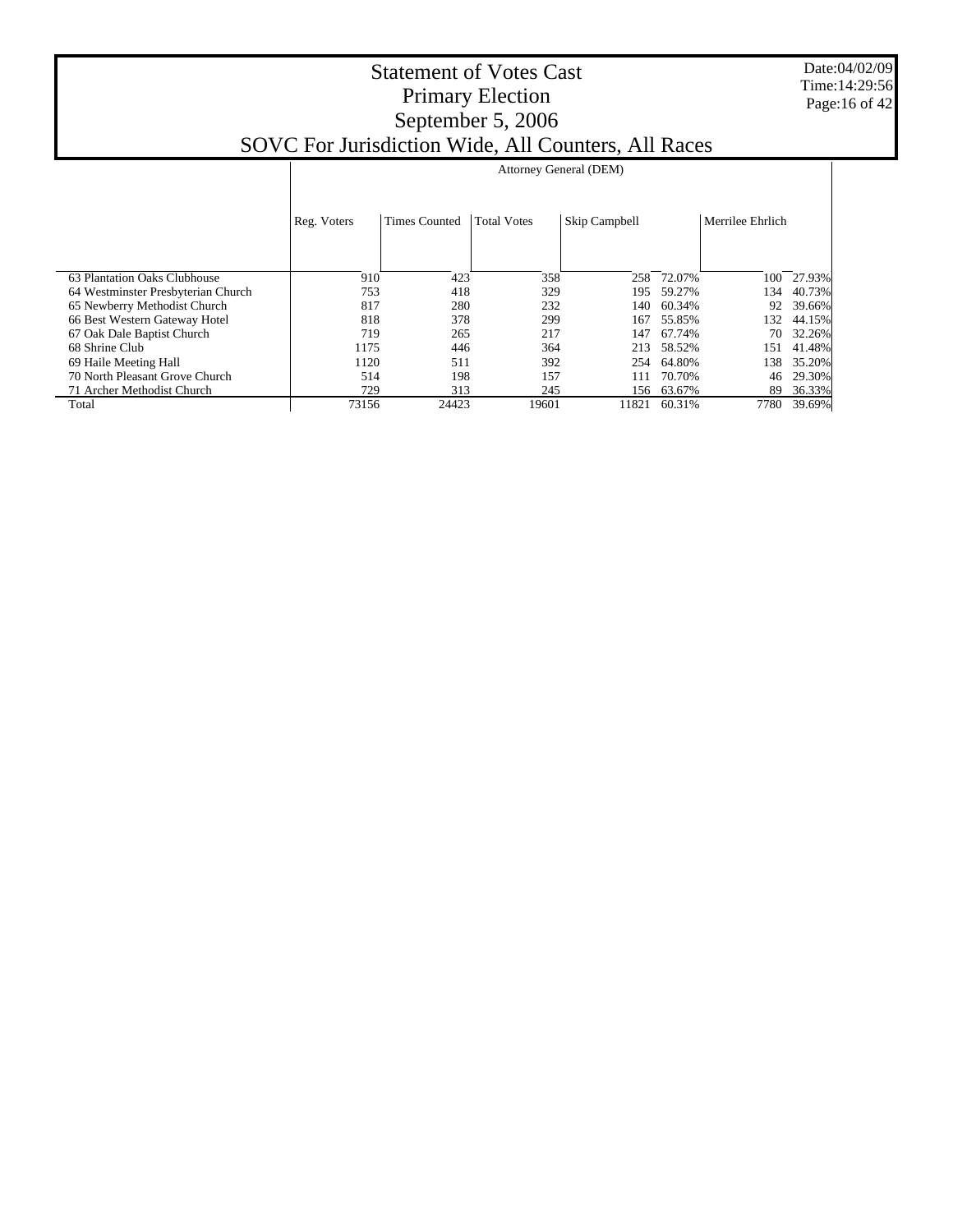#### Date:04/02/09 Time:14:29:56 Page:17 of 42

## Statement of Votes Cast Primary Election September 5, 2006 SOVC For Jurisdiction Wide, All Counters, All Races

CFO (REP)

|                                                                     | Reg. Voters | <b>Times Counted</b> | <b>Total Votes</b> | Milt Bauguess       |                 | Randy Johnson |                  |
|---------------------------------------------------------------------|-------------|----------------------|--------------------|---------------------|-----------------|---------------|------------------|
|                                                                     |             |                      |                    |                     |                 |               |                  |
|                                                                     |             |                      |                    |                     |                 |               |                  |
| Jurisdiction Wide                                                   |             |                      |                    |                     |                 |               |                  |
| 1 First Baptist Church of Waldo                                     | 525         | 135<br>90            | 112                | 7                   | 6.25%           |               | 56 50.00%        |
| 2 LaCrosse Town Hall<br>3 Alachua Recreation Center                 | 374<br>1158 | 394                  | 71<br>329          | 3<br>23             | 4.23%<br>6.99%  | 37            | 52.11%<br>50.46% |
| 4 Campus Church of Christ                                           | 267         | 52                   | 43                 | $\mathbf{1}$        | 2.33%           | 166<br>20     | 46.51%           |
| 5 First Lutheran Church                                             | 591         | 100                  | 82                 | 9                   | 10.98%          | 22            | 26.83%           |
| 6 Newberry Fire Station                                             | 609         | 163                  | 126                | 10                  | 7.94%           | 66            | 52.38%           |
| 7 CCL Getsemani                                                     | 354         | 53                   | 45                 | $\mathbf{1}$        | 2.22%           | 21            | 46.67%           |
| 8 Hawthorne City Hall                                               | 503         | 137                  | 121                | 12                  | 9.92%           | 59            | 48.76%           |
| 9 Island Grove Baptist Church                                       | 159         | 46                   | 39                 | 6                   | 15.38%          | 18            | 46.15%           |
| 10 Micanopy Town Hall                                               | 377         | 139                  | 107                | 8                   | 7.48%           | 49            | 45.79%           |
| 11 SFCC (Davis Center)                                              | 140         | 79                   | 72                 | 7                   | 9.72%           | 39            | 54.17%           |
| 12 Park View Baptist Church                                         | 570         | 128                  | 108                | 9                   | 8.33%           | 50            | 46.30%           |
| 13 Mount Carmel Baptist Church                                      | 105         | 14                   | 14                 | $\mathbf{1}$        | 7.14%           | 7             | 50.00%           |
| 14 Eliam Baptist Church                                             | 292         | 76                   | 68                 | 5                   | 7.35%           | 27            | 39.71%           |
| 15 Windsor Baptist Church                                           | 275         | 98                   | 90                 | 3                   | 3.33%           | 28            | 31.11%           |
| 16 Wilhelmina Johnson Center                                        | 75          | 9                    | 5                  | $\mathbf{0}$        | 0.00%           | 2             | 40.00%           |
| 17 Elk's Lodge                                                      | 391         | 150                  | 115                | 6                   | 5.22%           | 41            | 35.65%           |
| 18 Kanapaha Prebyterian Church<br>19 Springhill Baptist Church      | 267<br>479  | 66<br>54             | 57<br>51           | $\overline{4}$<br>6 | 7.02%<br>11.76% | 29<br>27      | 50.88%<br>52.94% |
| 20 High Springs Civic Center                                        | 751         | 220                  | 173                | 13                  | 7.51%           | 89            | 51.45%           |
| 21 First Assembly of God Church                                     | 686         | 137                  | 101                | 6                   | 5.94%           | 48            | 47.52%           |
| 22 Church of the Nazarene                                           | 699         | 211                  | 178                | 6                   | 3.37%           | 92            | 51.69%           |
| 23 American Cancer Society Hope Lodge                               | 586         | 42                   | 36                 | 4                   | 11.11%          | 17            | 47.22%           |
| 24 Vinyard Christian Fellowship                                     | 521         | 174                  | 135                | 7                   | 5.19%           | 58            | 42.96%           |
| 25 First Baptist Church                                             | 232         | 17                   | 16                 | $\mathbf{0}$        | 0.00%           | 8             | 50.00%           |
| 26 Westside Recreation Center                                       | 689         | 152                  | 122                | 10                  | 8.20%           | 46            | 37.70%           |
| 27 Thelma Boltin Center                                             | 301         | 95                   | 81                 | 6                   | 7.41%           | 40            | 49.38%           |
| 28 McPherson Recreation Center                                      | 144         | 29                   | 24                 | $\boldsymbol{0}$    | 0.00%           | 15            | 62.50%           |
| 29 RT Schafer Lodge (FAM)                                           | 215         | 64                   | 59                 | 3                   | 5.08%           | 27            | 45.76%           |
| 30 Greater Bethel AME Church                                        | 324         | 53                   | 48                 | 3                   | 6.25%           | 28            | 58.33%           |
| 31 J. Wayne Reitz Union                                             | 824         | 18                   | 13                 | $\mathbf{0}$        | 0.00%           | 8             | 61.54%           |
| 32 Lifesouth Blood Center                                           | 823         | 101                  | 80                 | 4                   | 5.00%           | 36            | 45.00%           |
| 33 Highlands Presbyterian Church                                    | 318         | 68                   | 61<br>80           | 3<br>6              | 4.92%           | 32            | 52.46%           |
| 34 Fairbanks Baptist Church<br>35 Southwest United Methodist Church | 302<br>508  | 88<br>182            | 143                | 11                  | 7.50%<br>7.69%  | 44<br>60      | 55.00%<br>41.96% |
| 36 Doyle Conner Building                                            | 928         | 63                   | 50                 | $\mathfrak{2}$      | 4.00%           | 28            | 56.00%           |
| 37 Unitarian Universalist Fellowship                                | 656         | 191                  | 150                | 7                   | 4.67%           | 73            | 48.67%           |
| 38 Warehouse at Farmer's Market                                     | 650         | 183                  | 162                | 20                  | 12.35%          | 80            | 49.38%           |
| 39 Living Faith Fellowship                                          | 1064        | 285                  | 241                | 13                  | 5.39%           | 111           | 46.06%           |
| 40 University City Church of Christ                                 | 433         | 182                  | 145                | 9                   | 6.21%           | 64            | 44.14%           |
| 41 Clayton Estates                                                  | 471         | 47                   | 40                 | $\overline{4}$      | 10.00%          | 16            | 40.00%           |
| 42 Tower Road Library / Baptist Church                              | 900         | 265                  | 216                | 14                  | 6.48%           |               | 96 44.44%        |
| 43 Grace Methodist Church                                           | 1147        | 378                  | 307                | 25                  | 8.14%           |               | 152 49.51%       |
| 44 Performing Arts Center                                           | 1124        | 52                   | 40                 | 4                   | 10.00%          | 21            | 52.50%           |
| 45 Trinity Methodist Church                                         | 1147        | 342                  | 270                | 20                  | 7.41%           | 102           | 37.78%           |
| 46 Westside Baptist Church                                          | 894         | 239                  | 198                | 11                  | 5.56%           | 105           | 53.03%           |
| 47 The Family Church                                                | 1257        | 380                  | 307                | 25                  | 8.14%           |               | 136 44.30%       |
| 48 Oak Park Baptist Church                                          | 845         | 134                  | 125                | 12                  | 9.60%           |               | 56 44.80%        |
| 49 Jonesville Fire Station                                          | 538         | 174                  | 144                | 6                   | 4.17%           | 72            | 50.00%           |
| 51 Faith Presbyterian Church                                        | 465<br>281  | 154<br>34            | 117<br>28          | 6<br>3              | 5.13%<br>10.71% | 53<br>15      | 45.30%<br>53.57% |
| 52 Hope Community Church<br>54 Harn Museum                          | 1262        | 125                  | 104                | 17                  | 16.35%          | 41            | 39.42%           |
| 55 Carpetner's Union Hall                                           | 301         | 55                   | 51                 | 6                   | 11.76%          |               | 24 47.06%        |
| 56 Covenant Presbyterian Church                                     | 845         | 177                  | 150                | 13                  | 8.67%           |               | 72 48.00%        |
| 57 ZL Sung 7th Day Adventist School                                 | 797         | 241                  | 195                | 12                  | 6.15%           | 106           | 54.36%           |
| 58 Lighthouse Baptist Church                                        | 378         | 145                  | 119                | 9                   | 7.56%           |               | 53 44.54%        |
| 59 Days Inn - University                                            | 602         | 57                   | 46                 | 6                   | 13.04%          |               | 18 39.13%        |
| 60 Fellowship Baptist Church                                        | 1036        | 265                  | 223                | 19                  | 8.52%           | 118           | 52.91%           |
| 61 The Atrium                                                       | 666         | 257                  | 207                | 18                  | 8.70%           |               | 111 53.62%       |
| 62 United Pentecostal Church                                        | 761         | 205                  | 179                | 8                   | 4.47%           |               | 86 48.04%        |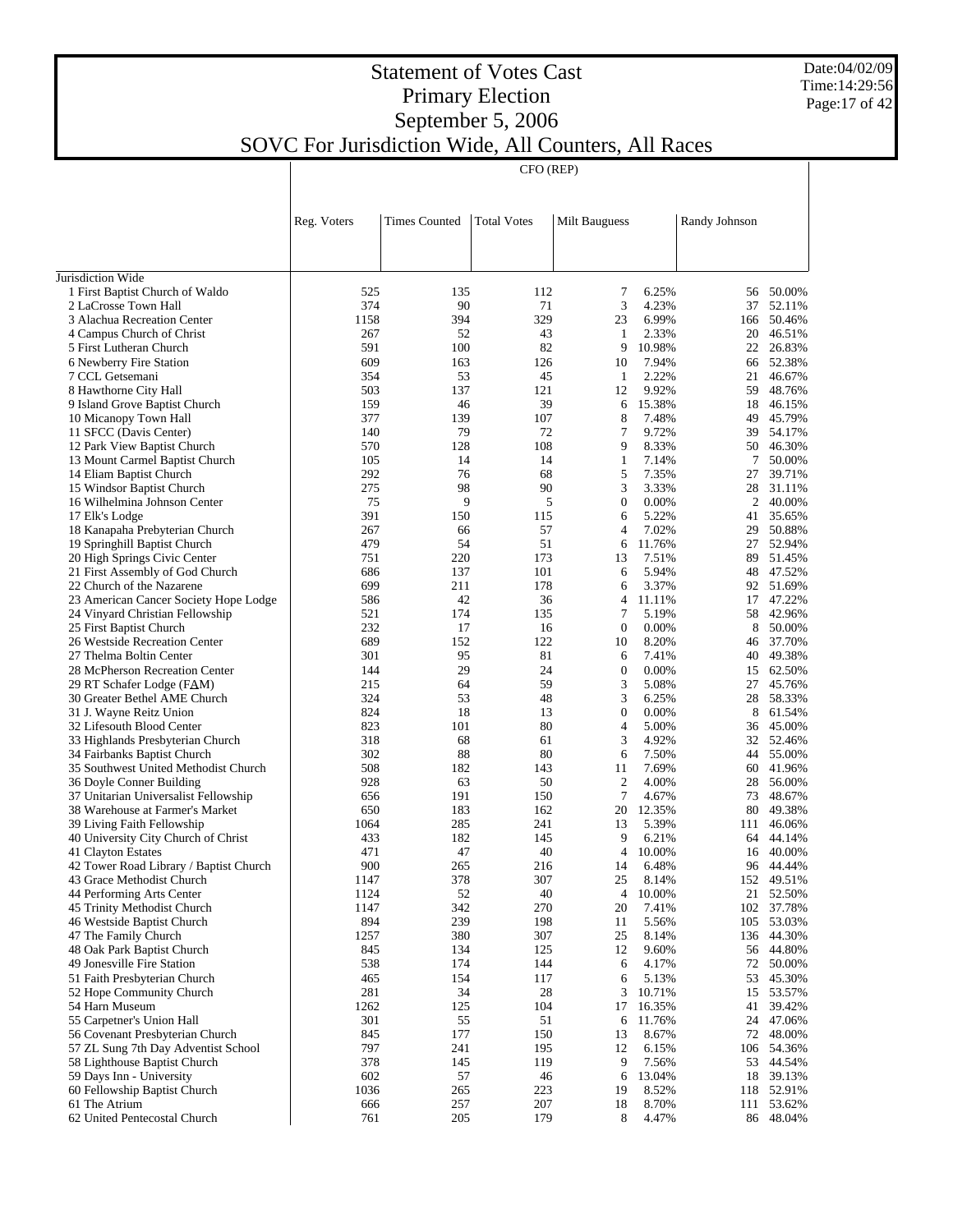Date:04/02/09 Time:14:29:56 Page:18 of 42

|                                    | CFO (REP)   |                      |                    |                      |        |               |        |
|------------------------------------|-------------|----------------------|--------------------|----------------------|--------|---------------|--------|
|                                    | Reg. Voters | <b>Times Counted</b> | <b>Total Votes</b> | <b>Milt Bauguess</b> |        | Randy Johnson |        |
|                                    |             |                      |                    |                      |        |               |        |
| 63 Plantation Oaks Clubhouse       | 827         | 324                  | 266                | 21                   | 7.89%  | 138           | 51.88% |
| 64 Westminster Presbyterian Church | 390         | 143                  | 114                |                      | 6.14%  | 41            | 35.96% |
| 65 Newberry Methodist Church       | 644         | 192                  | 146                | 13                   | 8.90%  |               | 52.74% |
| 66 Best Western Gateway Hotel      | 710         | 230                  | 205                | 15                   | 7.32%  | 93            | 45.37% |
| 67 Oak Dale Baptist Church         | 465         | 150                  | 116                |                      | 6.03%  | 70            | 60.34% |
| 68 Shrine Club                     | 1086        | 309                  | 248                | 16                   | 6.45%  | 118           | 47.58% |
| 69 Haile Meeting Hall              | 1450        | 424                  | 342                | 24                   | 7.02%  | 143           | 41.81% |
| 70 North Pleasant Grove Church     | 393         | 120                  | 99                 | 3                    | 3.03%  | 50            | 50.51% |
| 71 Archer Methodist Church         | 393         | 124                  | 99                 |                      | 11.11% | 50            | 50.51% |
| Total                              | 41240       | 10280                | 8454               | 609                  | 7.20%  | 4001          | 47.33% |
|                                    |             |                      |                    |                      |        |               |        |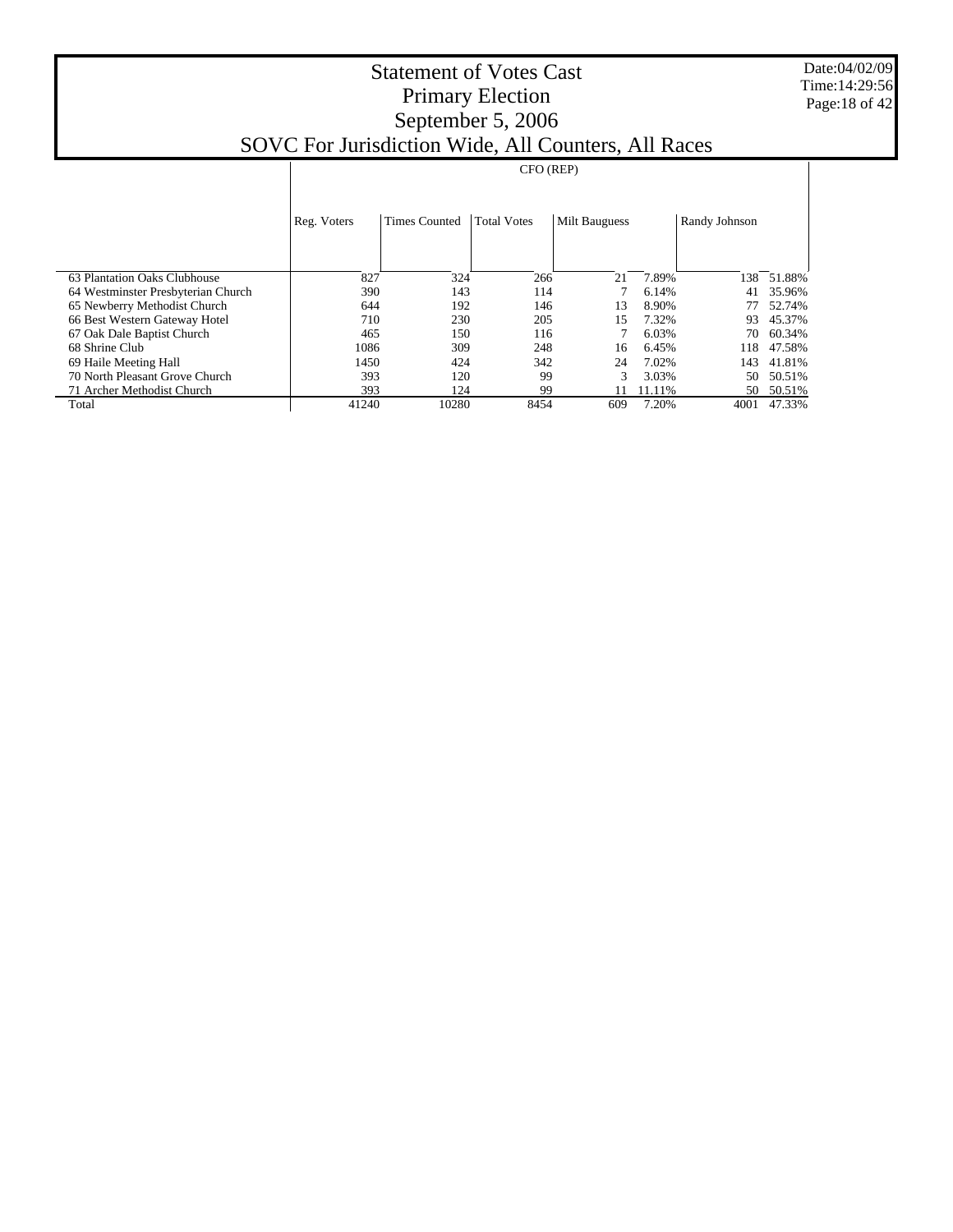## Statement of Votes Cast Primary Election September 5, 2006

SOVC For Jurisdiction Wide, All Counters, All Races

|                                                                          | CFO (REP)                     |
|--------------------------------------------------------------------------|-------------------------------|
|                                                                          |                               |
|                                                                          |                               |
|                                                                          | Tom Lee                       |
|                                                                          |                               |
|                                                                          |                               |
| Jurisdiction Wide                                                        |                               |
| 1 First Baptist Church of Waldo                                          | 49<br>43.75%                  |
| 2 LaCrosse Town Hall<br>3 Alachua Recreation Center                      | 31<br>43.66%<br>140<br>42.55% |
| 4 Campus Church of Christ                                                | 22<br>51.16%                  |
| 5 First Lutheran Church                                                  | 51<br>62.20%                  |
| 6 Newberry Fire Station                                                  | 50<br>39.68%                  |
| 7 CCL Getsemani                                                          | 23<br>51.11%                  |
| 8 Hawthorne City Hall                                                    | 50<br>41.32%                  |
| 9 Island Grove Baptist Church<br>10 Micanopy Town Hall                   | 15<br>38.46%<br>50<br>46.73%  |
| 11 SFCC (Davis Center)                                                   | 26<br>36.11%                  |
| 12 Park View Baptist Church                                              | 49<br>45.37%                  |
| 13 Mount Carmel Baptist Church                                           | 6<br>42.86%                   |
| 14 Eliam Baptist Church                                                  | 36<br>52.94%                  |
| 15 Windsor Baptist Church                                                | 59<br>65.56%                  |
| 16 Wilhelmina Johnson Center<br>17 Elk's Lodge                           | 3<br>60.00%<br>68<br>59.13%   |
| 18 Kanapaha Prebyterian Church                                           | 24<br>42.11%                  |
| 19 Springhill Baptist Church                                             | 18<br>35.29%                  |
| 20 High Springs Civic Center                                             | 71<br>41.04%                  |
| 21 First Assembly of God Church                                          | 47<br>46.53%                  |
| 22 Church of the Nazarene                                                | 80<br>44.94%                  |
| 23 American Cancer Society Hope Lodge<br>24 Vinyard Christian Fellowship | 15<br>41.67%<br>70<br>51.85%  |
| 25 First Baptist Church                                                  | 8<br>50.00%                   |
| 26 Westside Recreation Center                                            | 66<br>54.10%                  |
| 27 Thelma Boltin Center                                                  | 35<br>43.21%                  |
| 28 McPherson Recreation Center                                           | 9<br>37.50%                   |
| 29 RT Schafer Lodge (FAM)                                                | 29<br>49.15%                  |
| 30 Greater Bethel AME Church<br>31 J. Wayne Reitz Union                  | 17<br>35.42%<br>5<br>38.46%   |
| 32 Lifesouth Blood Center                                                | 40<br>50.00%                  |
| 33 Highlands Presbyterian Church                                         | 26<br>42.62%                  |
| 34 Fairbanks Baptist Church                                              | 30<br>37.50%                  |
| 35 Southwest United Methodist Church                                     | 72<br>50.35%                  |
| 36 Doyle Conner Building                                                 | 20<br>40.00%                  |
| 37 Unitarian Universalist Fellowship<br>38 Warehouse at Farmer's Market  | 70<br>46.67%<br>62<br>38.27%  |
| 39 Living Faith Fellowship                                               | 117<br>48.55%                 |
| 40 University City Church of Christ                                      | 72<br>49.66%                  |
| 41 Clayton Estates                                                       | 20<br>50.00%                  |
| 42 Tower Road Library / Baptist Church                                   | 49.07%<br>106                 |
| 43 Grace Methodist Church<br>44 Performing Arts Center                   | 130<br>42.35%<br>15<br>37.50% |
| 45 Trinity Methodist Church                                              | 148<br>54.81%                 |
| 46 Westside Baptist Church                                               | 82<br>41.41%                  |
| 47 The Family Church                                                     | 146<br>47.56%                 |
| 48 Oak Park Baptist Church                                               | 57<br>45.60%                  |
| 49 Jonesville Fire Station                                               | 66<br>45.83%                  |
| 51 Faith Presbyterian Church<br>52 Hope Community Church                 | 58<br>49.57%<br>10<br>35.71%  |
| 54 Harn Museum                                                           | 46<br>44.23%                  |
| 55 Carpetner's Union Hall                                                | 21<br>41.18%                  |
| 56 Covenant Presbyterian Church                                          | 65<br>43.33%                  |
| 57 ZL Sung 7th Day Adventist School                                      | 77<br>39.49%                  |
| 58 Lighthouse Baptist Church                                             | 57<br>47.90%                  |
| 59 Days Inn - University<br>60 Fellowship Baptist Church                 | 22<br>47.83%<br>86<br>38.57%  |
| 61 The Atrium                                                            | 78<br>37.68%                  |
| 62 United Pentecostal Church                                             | 85<br>47.49%                  |

Date:04/02/09 Time:14:29:56 Page:19 of 42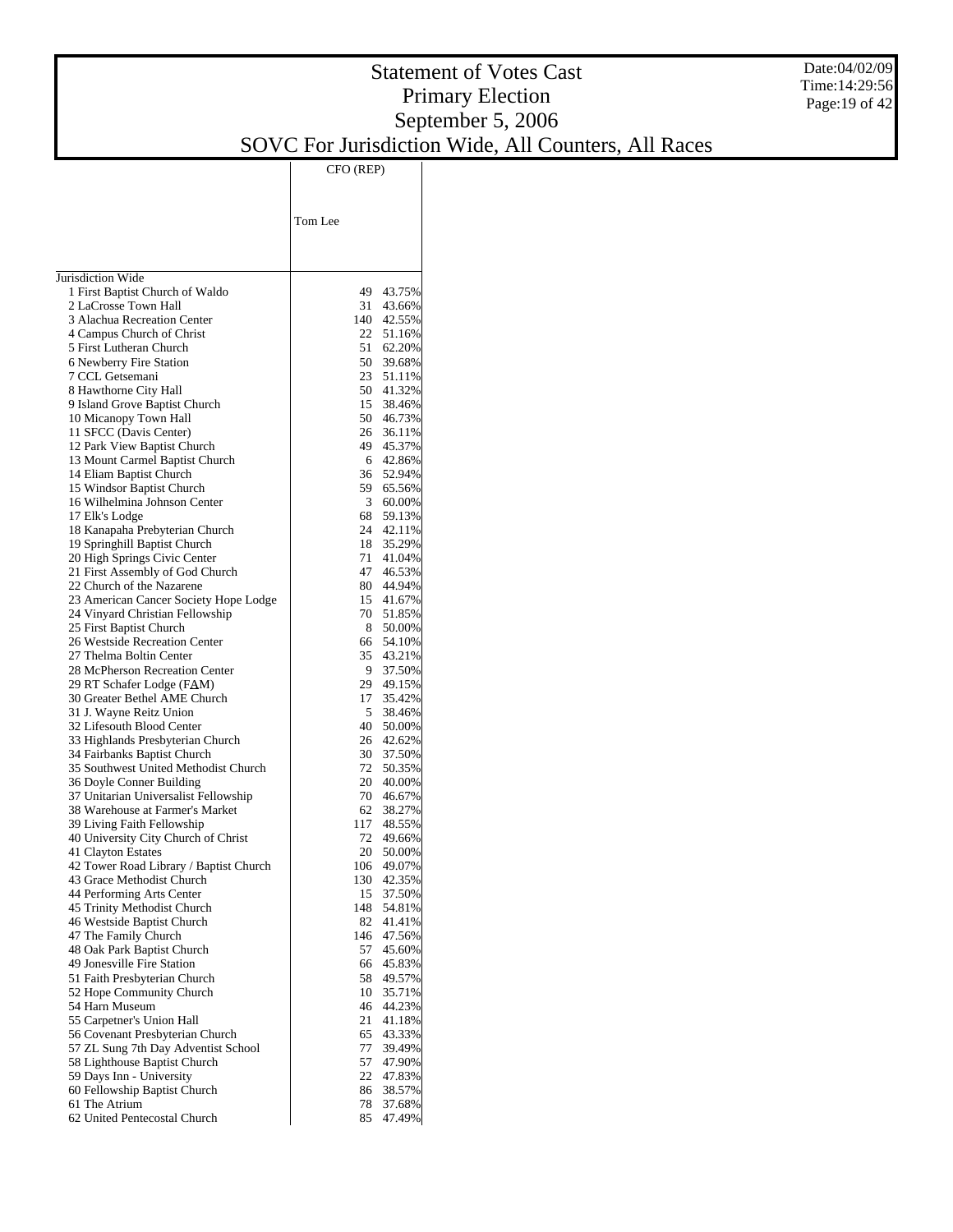|                                    | CFO (REP) |            |  |
|------------------------------------|-----------|------------|--|
|                                    | Tom Lee   |            |  |
| 63 Plantation Oaks Clubhouse       | 107       | 40.23%     |  |
| 64 Westminster Presbyterian Church | 66        | 57.89%     |  |
| 65 Newberry Methodist Church       | 56.       | 38.36%     |  |
| 66 Best Western Gateway Hotel      | 97        | 47.32%     |  |
| 67 Oak Dale Baptist Church         |           | 39 33.62%  |  |
| 68 Shrine Club                     | 114       | 45.97%     |  |
| 69 Haile Meeting Hall              |           | 175 51.17% |  |
| 70 North Pleasant Grove Church     | 46        | 46.46%     |  |
| 71 Archer Methodist Church         | 38        | 38.38%     |  |
| Total                              | 3844      | 45.47%     |  |

Date:04/02/09 Time:14:29:57 Page:20 of 42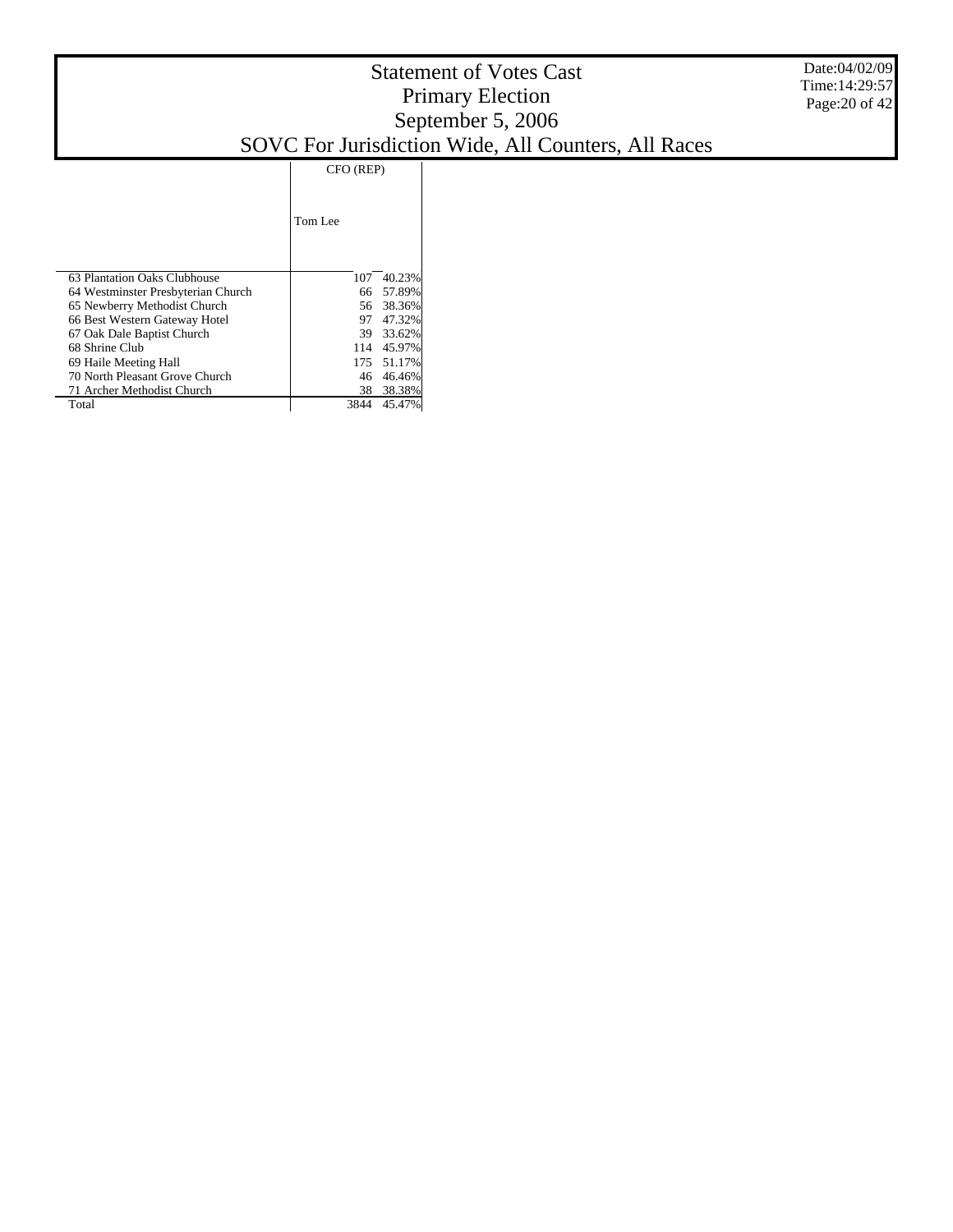Date:04/02/09 Time:14:29:57 Page:21 of 42

## Statement of Votes Cast Primary Election September 5, 2006 SOVC For Jurisdiction Wide, All Counters, All Races

|                                                                          | State Senate 14 (DEM) |                      |                    |                 |                          |                      |                          |
|--------------------------------------------------------------------------|-----------------------|----------------------|--------------------|-----------------|--------------------------|----------------------|--------------------------|
|                                                                          |                       |                      |                    |                 |                          |                      |                          |
|                                                                          | Reg. Voters           | <b>Times Counted</b> | <b>Total Votes</b> | Ed Jennings Jr. |                          | Perry C. McGriff Jr. |                          |
|                                                                          |                       |                      |                    |                 |                          |                      |                          |
|                                                                          |                       |                      |                    |                 |                          |                      |                          |
| Jurisdiction Wide<br>1 First Baptist Church of Waldo                     | 851                   | 284                  | 283                | 141             | 49.82%                   |                      | 142 50.18%               |
| 2 LaCrosse Town Hall                                                     | 813                   | 305                  | 293                |                 | 196 66.89%               | 97                   | 33.11%                   |
| 3 Alachua Recreation Center                                              | 2373                  | 861                  | 824                |                 | 450 54.61%               |                      | 374 45.39%               |
| 4 Campus Church of Christ                                                | 425                   | 199                  | 193                |                 | 113 58.55%               |                      | 80 41.45%                |
| 5 First Lutheran Church                                                  | 1235                  | 441                  | 415                |                 | 230 55.42%               |                      | 185 44.58%               |
| 6 Newberry Fire Station                                                  | 984                   | 333                  | 325                |                 | 179 55.08%               |                      | 146 44.92%               |
| 7 CCL Getsemani                                                          | 983                   | 252                  | 237                | 164             | 69.20%                   | 73                   | 30.80%                   |
| 8 Hawthorne City Hall                                                    | 1052                  | 371                  | 366                |                 | 246 67.21%               | 120                  | 32.79%                   |
| 9 Island Grove Baptist Church                                            | 248<br>824            | 94<br>365            | 93<br>350          |                 | 38 40.86%                |                      | 55 59.14%<br>143 40.86%  |
| 10 Micanopy Town Hall<br>11 SFCC (Davis Center)                          | 667                   | 206                  | 203                |                 | 207 59.14%<br>130 64.04% |                      | 73 35.96%                |
| 12 Park View Baptist Church                                              | 1343                  | 496                  | 477                |                 | 275 57.65%               |                      | 202 42.35%               |
| 13 Mount Carmel Baptist Church                                           | 1601                  | 519                  | 517                |                 | 490 94.78%               | 27                   | 5.22%                    |
| 14 Eliam Baptist Church                                                  | 447                   | 164                  | 163                | 77              | 47.24%                   |                      | 86 52.76%                |
| 15 Windsor Baptist Church                                                | 402                   | 155                  | 153                | 89              | 58.17%                   |                      | 64 41.83%                |
| 16 Wilhelmina Johnson Center                                             | 684                   | 157                  | 147                |                 | 129 87.76%               |                      | 18 12.24%                |
| 17 Elk's Lodge                                                           | 864                   | 442                  | 435                | 195             | 44.83%                   |                      | 240 55.17%               |
| 18 Kanapaha Prebyterian Church                                           | 626                   | 178                  | 173                | 109             | 63.01%                   |                      | 64 36.99%                |
| 19 Springhill Baptist Church                                             | 1254                  | 278                  | 264                | 214             | 81.06%                   |                      | 50 18.94%                |
| 20 High Springs Civic Center                                             | 1003                  | 409                  | 381                |                 | 206 54.07%               |                      | 175 45.93%               |
| 21 First Assembly of God Church                                          | 1232                  | 335                  | 327                |                 | 195 59.63%               |                      | 132 40.37%               |
| 22 Church of the Nazarene                                                | 1090<br>762           | 491<br>100           | 475<br>94          | 269<br>48       | 56.63%<br>51.06%         |                      | 206 43.37%<br>46 48.94%  |
| 23 American Cancer Society Hope Lodge<br>24 Vinyard Christian Fellowship | 1181                  | 582                  | 554                |                 | 310 55.96%               |                      | 244 44.04%               |
| 25 First Baptist Church                                                  | 578                   | 100                  | 97                 |                 | 76 78.35%                |                      | 21 21.65%                |
| 26 Westside Recreation Center                                            | 1439                  | 574                  | 551                | 317             | 57.53%                   |                      | 234 42.47%               |
| 27 Thelma Boltin Center                                                  | 1704                  | 659                  | 630                | 437             | 69.37%                   | 193                  | 30.63%                   |
| 28 McPherson Recreation Center                                           | 1916                  | 617                  | 605                |                 | 544 89.92%               |                      | 61 10.08%                |
| 29 RT Schafer Lodge (FAM)                                                | 1065                  | 360                  | 349                | 267             | 76.50%                   |                      | 82 23.50%                |
| 30 Greater Bethel AME Church                                             | 2005                  | 595                  | 592                |                 | 470 79.39%               |                      | 122 20.61%               |
| 31 J. Wayne Reitz Union                                                  | 1169                  | 39                   | 33                 |                 | 22 66.67%                |                      | 11 33.33%                |
| 32 Lifesouth Blood Center                                                | 1138                  | 246                  | 244                |                 | 134 54.92%               |                      | 110 45.08%               |
| 33 Highlands Presbyterian Church                                         | 1902                  | 530                  | 526                |                 | 397 75.48%               |                      | 129 24.52%               |
| 34 Fairbanks Baptist Church                                              | 625<br>774            | 203<br>347           | 200<br>338         | 154             | 106 53.00%<br>45.56%     |                      | 94 47.00%                |
| 35 Southwest United Methodist Church<br>36 Doyle Conner Building         | 1461                  | 134                  | 124                |                 | 82 66.13%                |                      | 184 54.44%<br>42 33.87%  |
| 37 Unitarian Universalist Fellowship                                     | 1039                  | 430                  | 421                | 223             | 52.97%                   |                      | 198 47.03%               |
| 38 Warehouse at Farmer's Market                                          | 918                   | 326                  | 323                | 209             | 64.71%                   |                      | 114 35.29%               |
| 39 Living Faith Fellowship                                               | 1663                  | 708                  | 691                |                 | 334 48.34%               |                      | 357 51.66%               |
| 40 University City Church of Christ                                      | 685                   | 385                  | 372                |                 | 172 46.24%               |                      | 200 53.76%               |
| 41 Clayton Estates                                                       | 990                   | 136                  | 131                |                 | 98 74.81%                |                      | 33 25.19%                |
| 42 Tower Road Library / Baptist Church                                   | 942                   | 402                  | 384                |                 | 189 49.22%               |                      | 195 50.78%               |
| 43 Grace Methodist Church                                                | 1278                  | 565                  | 553                |                 | 269 48.64%               |                      | 284 51.36%               |
| 44 Performing Arts Center                                                | 1791                  | 104                  | 95                 | 68              | 71.58%                   |                      | 27 28.42%                |
| 45 Trinity Methodist Church                                              | 1377                  | 590                  | 568                | 300             | 52.82%                   |                      | 268 47.18%               |
| 46 Westside Baptist Church<br>47 The Family Church                       | 838<br>1235           | 344<br>551           | 337<br>537         | 168<br>251      | 49.85%<br>46.74%         |                      | 169 50.15%<br>286 53.26% |
| 48 Oak Park Baptist Church                                               | 1291                  | 269                  | 258                | 158             | 61.24%                   |                      | 100 38.76%               |
| 49 Jonesville Fire Station                                               | 793                   | 318                  | 307                | 167             | 54.40%                   |                      | 140 45.60%               |
| 51 Faith Presbyterian Church                                             | 647                   | 296                  | 294                | 155             | 52.72%                   |                      | 139 47.28%               |
| 52 Hope Community Church                                                 | 747                   | 121                  | 117                |                 | 90 76.92%                | 27                   | 23.08%                   |
| 54 Harn Museum                                                           | 2028                  | 248                  | 239                |                 | 143 59.83%               |                      | 96 40.17%                |
| 55 Carpetner's Union Hall                                                | 1110                  | 237                  | 232                | 168             | 72.41%                   |                      | 64 27.59%                |
| 56 Covenant Presbyterian Church                                          | 850                   | 259                  | 245                |                 | 116 47.35%               |                      | 129 52.65%               |
| 57 ZL Sung 7th Day Adventist School                                      | 1268                  | 505                  | 486                |                 | 290 59.67%               |                      | 196 40.33%               |
| 58 Lighthouse Baptist Church                                             | 487                   | 251                  | 241                |                 | 120 49.79%               | 121                  | 50.21%                   |
| 59 Days Inn - University                                                 | 1089                  | 155                  | 149                |                 | 90 60.40%                |                      | 59 39.60%                |
| 60 Fellowship Baptist Church<br>61 The Atrium                            | 1458<br>1203          | 496<br>667           | 483<br>642         | 253             | 52.38%<br>307 47.82%     |                      | 230 47.62%<br>335 52.18% |
| 62 United Pentecostal Church                                             | 1154                  | 407                  | 399                |                 | 179 44.86%               |                      | 220 55.14%               |
|                                                                          |                       |                      |                    |                 |                          |                      |                          |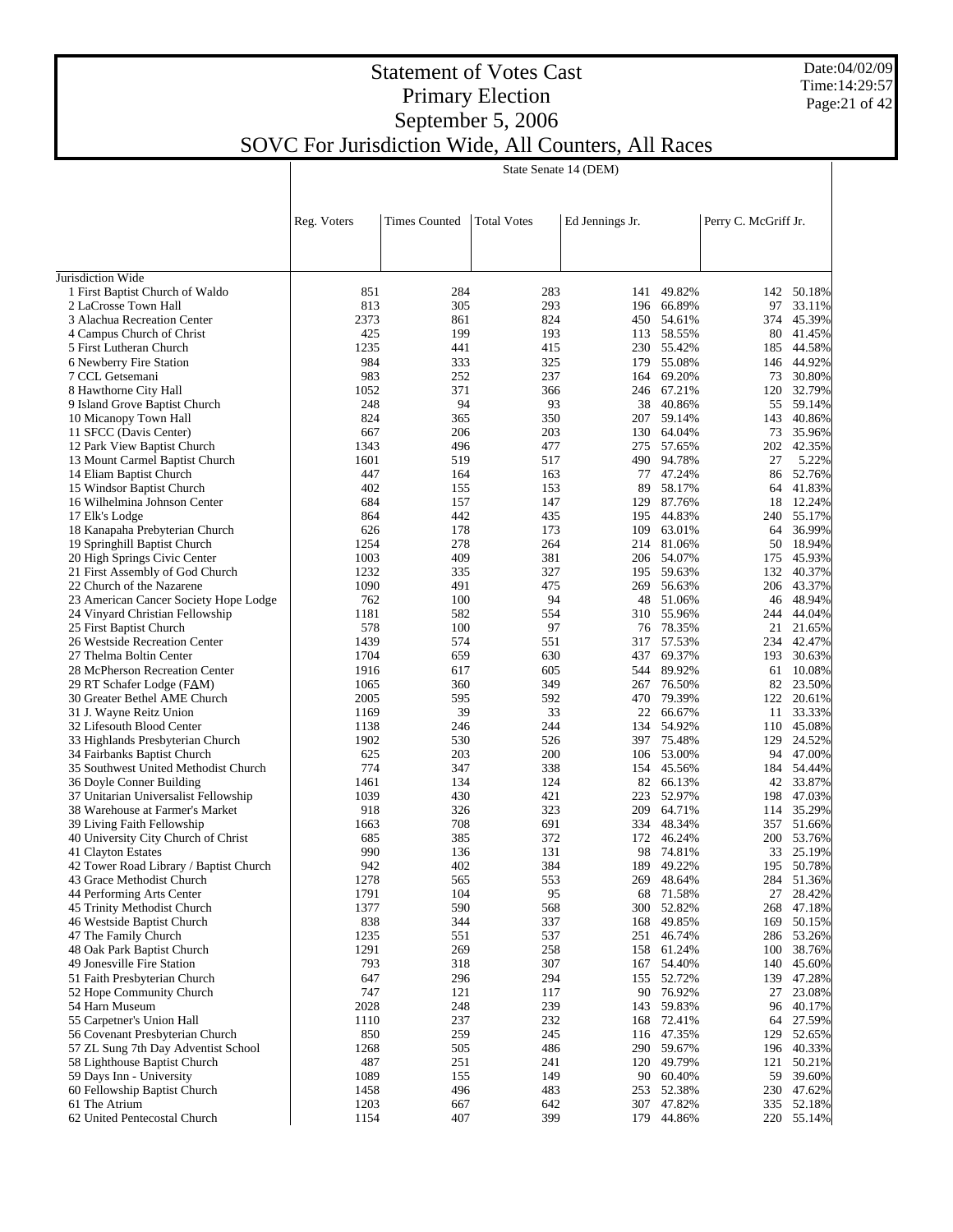Date:04/02/09 Time:14:29:57 Page:22 of 42

|                                    | State Senate 14 (DEM) |                      |                    |                 |        |                      |        |
|------------------------------------|-----------------------|----------------------|--------------------|-----------------|--------|----------------------|--------|
|                                    |                       |                      |                    |                 |        |                      |        |
|                                    | Reg. Voters           | <b>Times Counted</b> | <b>Total Votes</b> | Ed Jennings Jr. |        | Perry C. McGriff Jr. |        |
|                                    |                       |                      |                    |                 |        |                      |        |
| 63 Plantation Oaks Clubhouse       | 910                   | 423                  | 417                | 180             | 43.17% | 237                  | 56.83% |
| 64 Westminster Presbyterian Church | 753                   | 418                  | 410                | 182             | 44.39% | 228                  | 55.61% |
| 65 Newberry Methodist Church       | 817                   | 280                  | 270                | 125             | 46.30% | 145                  | 53.70% |
| 66 Best Western Gateway Hotel      | 818                   | 378                  | 365                | 189             | 51.78% | 176                  | 48.22% |
| 67 Oak Dale Baptist Church         | 719                   | 265                  | 261                | 133             | 50.96% | 128                  | 49.04% |
| 68 Shrine Club                     | 1175                  | 446                  | 430                | 222             | 51.63% | 208                  | 48.37% |
| 69 Haile Meeting Hall              | 1120                  | 511                  | 500                | 251             | 50.20% | 249                  | 49.80% |
| 70 North Pleasant Grove Church     | 514                   | 198                  | 192                | 100             | 52.08% | 92                   | 47.92% |
| 71 Archer Methodist Church         | 729                   | 313                  | 302                | 185             | 61.26% | 117                  | 38.74% |
| Total                              | 73156                 | 24423                | 23682              | 13790           | 58.23% | 9892                 | 41.77% |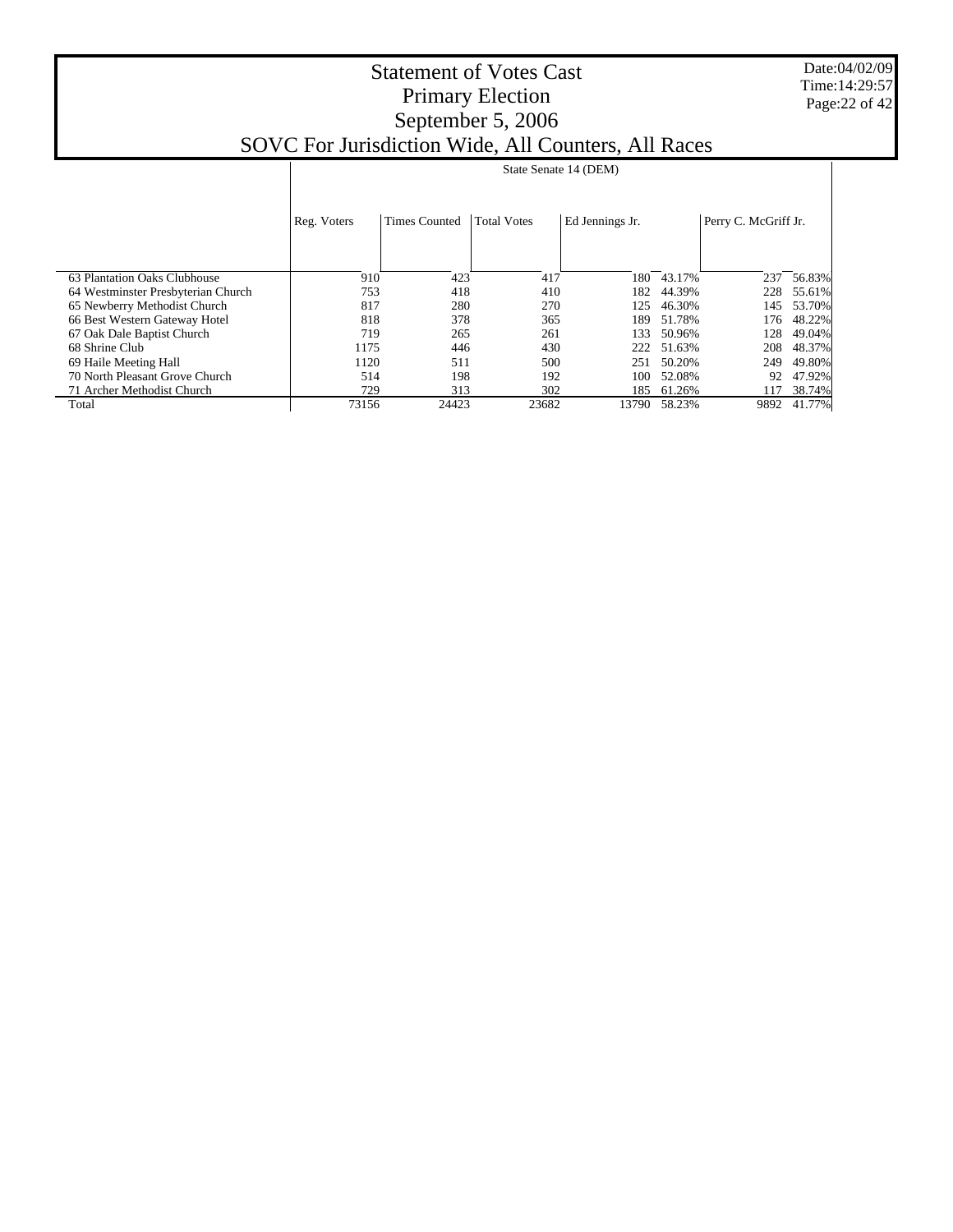Date:04/02/09 Time:14:29:57 Page:23 of 42

## Statement of Votes Cast Primary Election September 5, 2006 SOVC For Jurisdiction Wide, All Counters, All Races

|                                                                  | State Senate 14 (REP) |                      |                    |                    |                     |               |                         |
|------------------------------------------------------------------|-----------------------|----------------------|--------------------|--------------------|---------------------|---------------|-------------------------|
|                                                                  |                       |                      |                    |                    |                     |               |                         |
|                                                                  | Reg. Voters           | <b>Times Counted</b> | <b>Total Votes</b> | Travis Horn        |                     | Steve Oelrich |                         |
|                                                                  |                       |                      |                    |                    |                     |               |                         |
| Jurisdiction Wide<br>1 First Baptist Church of Waldo             | 525                   | 135                  | 133                | 52                 | 39.10%              | 81            | 60.90%                  |
| 2 LaCrosse Town Hall                                             | 374                   | 90                   | 87                 | 45                 | 51.72%              | 42            | 48.28%                  |
| 3 Alachua Recreation Center                                      | 1158                  | 394                  | 383                | 174                | 45.43%              | 209           | 54.57%                  |
| 4 Campus Church of Christ                                        | 267                   | 52                   | 51                 |                    | 16 31.37%           | 35            | 68.63%                  |
| 5 First Lutheran Church                                          | 591                   | 100                  | 95                 | 33                 | 34.74%              | 62            | 65.26%                  |
| 6 Newberry Fire Station                                          | 609                   | 163                  | 159                | 83                 | 52.20%              | 76            | 47.80%                  |
| 7 CCL Getsemani                                                  | 354<br>503            | 53<br>137            | 53<br>136          | 24<br>69           | 45.28%<br>50.74%    | 29<br>67      | 54.72%<br>49.26%        |
| 8 Hawthorne City Hall<br>9 Island Grove Baptist Church           | 159                   | 46                   | 45                 | 13                 | 28.89%              |               | 32 71.11%               |
| 10 Micanopy Town Hall                                            | 377                   | 139                  | 139                | 75                 | 53.96%              | 64            | 46.04%                  |
| 11 SFCC (Davis Center)                                           | 140                   | 79                   | 78                 | 36                 | 46.15%              | 42            | 53.85%                  |
| 12 Park View Baptist Church                                      | 570                   | 128                  | 125                | 46                 | 36.80%              | 79            | 63.20%                  |
| 13 Mount Carmel Baptist Church                                   | 105                   | 14                   | 14                 |                    | 6 42.86%            | 8             | 57.14%                  |
| 14 Eliam Baptist Church                                          | 292                   | 76                   | 68                 |                    | 32 47.06%           | 36            | 52.94%                  |
| 15 Windsor Baptist Church                                        | 275                   | 98                   | 98                 | 58                 | 59.18%              |               | 40 40.82%               |
| 16 Wilhelmina Johnson Center<br>17 Elk's Lodge                   | 75<br>391             | 9<br>150             | 8<br>147           | $\mathbf{0}$<br>61 | 0.00%<br>41.50%     | 86            | 8 100.00%<br>58.50%     |
| 18 Kanapaha Prebyterian Church                                   | 267                   | 66                   | 63                 | 26                 | 41.27%              | 37            | 58.73%                  |
| 19 Springhill Baptist Church                                     | 479                   | 54                   | 54                 | 17                 | 31.48%              | 37            | 68.52%                  |
| 20 High Springs Civic Center                                     | 751                   | 220                  | 212                |                    | 112 52.83%          | 100           | 47.17%                  |
| 21 First Assembly of God Church                                  | 686                   | 137                  | 134                | 53                 | 39.55%              | 81            | 60.45%                  |
| 22 Church of the Nazarene                                        | 699                   | 211                  | 210                | 83                 | 39.52%              | 127           | 60.48%                  |
| 23 American Cancer Society Hope Lodge                            | 586                   | 42                   | 39                 | 14                 | 35.90%              | 25            | 64.10%                  |
| 24 Vinyard Christian Fellowship                                  | 521                   | 174                  | 171                | 67                 | 39.18%              | 104           | 60.82%                  |
| 25 First Baptist Church                                          | 232<br>689            | 17<br>152            | 16<br>146          | 7<br>48            | 43.75%<br>32.88%    | 9<br>98       | 56.25%                  |
| 26 Westside Recreation Center<br>27 Thelma Boltin Center         | 301                   | 95                   | 89                 | 41                 | 46.07%              | 48            | 67.12%<br>53.93%        |
| 28 McPherson Recreation Center                                   | 144                   | 29                   | 28                 | 13                 | 46.43%              | 15            | 53.57%                  |
| 29 RT Schafer Lodge (FAM)                                        | 215                   | 64                   | 63                 | 20                 | 31.75%              | 43            | 68.25%                  |
| 30 Greater Bethel AME Church                                     | 324                   | 53                   | 53                 | 20                 | 37.74%              | 33            | 62.26%                  |
| 31 J. Wayne Reitz Union                                          | 824                   | 18                   | 15                 | 7                  | 46.67%              | 8             | 53.33%                  |
| 32 Lifesouth Blood Center                                        | 823                   | 101                  | 95                 | 29                 | 30.53%              | 66            | 69.47%                  |
| 33 Highlands Presbyterian Church                                 | 318                   | 68                   | 68                 | 24                 | 35.29%              | 44            | 64.71%                  |
| 34 Fairbanks Baptist Church                                      | 302                   | 88                   | 87                 | 36                 | 41.38%<br>19.89%    |               | 51 58.62%               |
| 35 Southwest United Methodist Church<br>36 Doyle Conner Building | 508<br>928            | 182<br>63            | 181<br>61          | 36<br>25           | 40.98%              | 145           | 80.11%<br>36 59.02%     |
| 37 Unitarian Universalist Fellowship                             | 656                   | 191                  | 187                | 76                 | 40.64%              |               | 111 59.36%              |
| 38 Warehouse at Farmer's Market                                  | 650                   | 183                  | 182                | 76                 | 41.76%              |               | 106 58.24%              |
| 39 Living Faith Fellowship                                       | 1064                  | 285                  | 282                | 80                 | 28.37%              |               | 202 71.63%              |
| 40 University City Church of Christ                              | 433                   | 182                  | 181                |                    | 60 33.15%           |               | 121 66.85%              |
| 41 Clayton Estates                                               | 471                   | 47                   | 46                 |                    | 15 32.61%           |               | 31 67.39%               |
| 42 Tower Road Library / Baptist Church                           | 900                   | 265                  | 261                |                    | 78 29.89%           |               | 183 70.11%              |
| 43 Grace Methodist Church                                        | 1147                  | 378                  | 371                | 150                | 40.43%<br>22 43.14% |               | 221 59.57%              |
| 44 Performing Arts Center<br>45 Trinity Methodist Church         | 1124<br>1147          | 52<br>342            | 51<br>332          | 117                | 35.24%              |               | 29 56.86%<br>215 64.76% |
| 46 Westside Baptist Church                                       | 894                   | 239                  | 238                | 81                 | 34.03%              | 157           | 65.97%                  |
| 47 The Family Church                                             | 1257                  | 380                  | 374                | 157                | 41.98%              |               | 217 58.02%              |
| 48 Oak Park Baptist Church                                       | 845                   | 134                  | 129                | 58                 | 44.96%              |               | 71 55.04%               |
| 49 Jonesville Fire Station                                       | 538                   | 174                  | 167                | 65                 | 38.92%              | 102           | 61.08%                  |
| 51 Faith Presbyterian Church                                     | 465                   | 154                  | 152                | 57                 | 37.50%              | 95            | 62.50%                  |
| 52 Hope Community Church                                         | 281                   | 34                   | 34                 | 11                 | 32.35%              |               | 23 67.65%               |
| 54 Harn Museum                                                   | 1262                  | 125                  | 117                | 32                 | 27.35%              | 85            | 72.65%                  |
| 55 Carpetner's Union Hall<br>56 Covenant Presbyterian Church     | 301<br>845            | 55<br>177            | 55<br>176          | 24<br>65           | 43.64%<br>36.93%    | 31<br>111     | 56.36%<br>63.07%        |
| 57 ZL Sung 7th Day Adventist School                              | 797                   | 241                  | 234                | 94                 | 40.17%              |               | 140 59.83%              |
| 58 Lighthouse Baptist Church                                     | 378                   | 145                  | 144                | 37                 | 25.69%              |               | 107 74.31%              |
| 59 Days Inn - University                                         | 602                   | 57                   | 54                 | 23                 | 42.59%              |               | 31 57.41%               |
| 60 Fellowship Baptist Church                                     | 1036                  | 265                  | 258                | 123                | 47.67%              |               | 135 52.33%              |
| 61 The Atrium                                                    | 666                   | 257                  | 253                | 89                 | 35.18%              | 164           | 64.82%                  |
| 62 United Pentecostal Church                                     | 761                   | 205                  | 204                |                    | 64 31.37%           | 140           | 68.63%                  |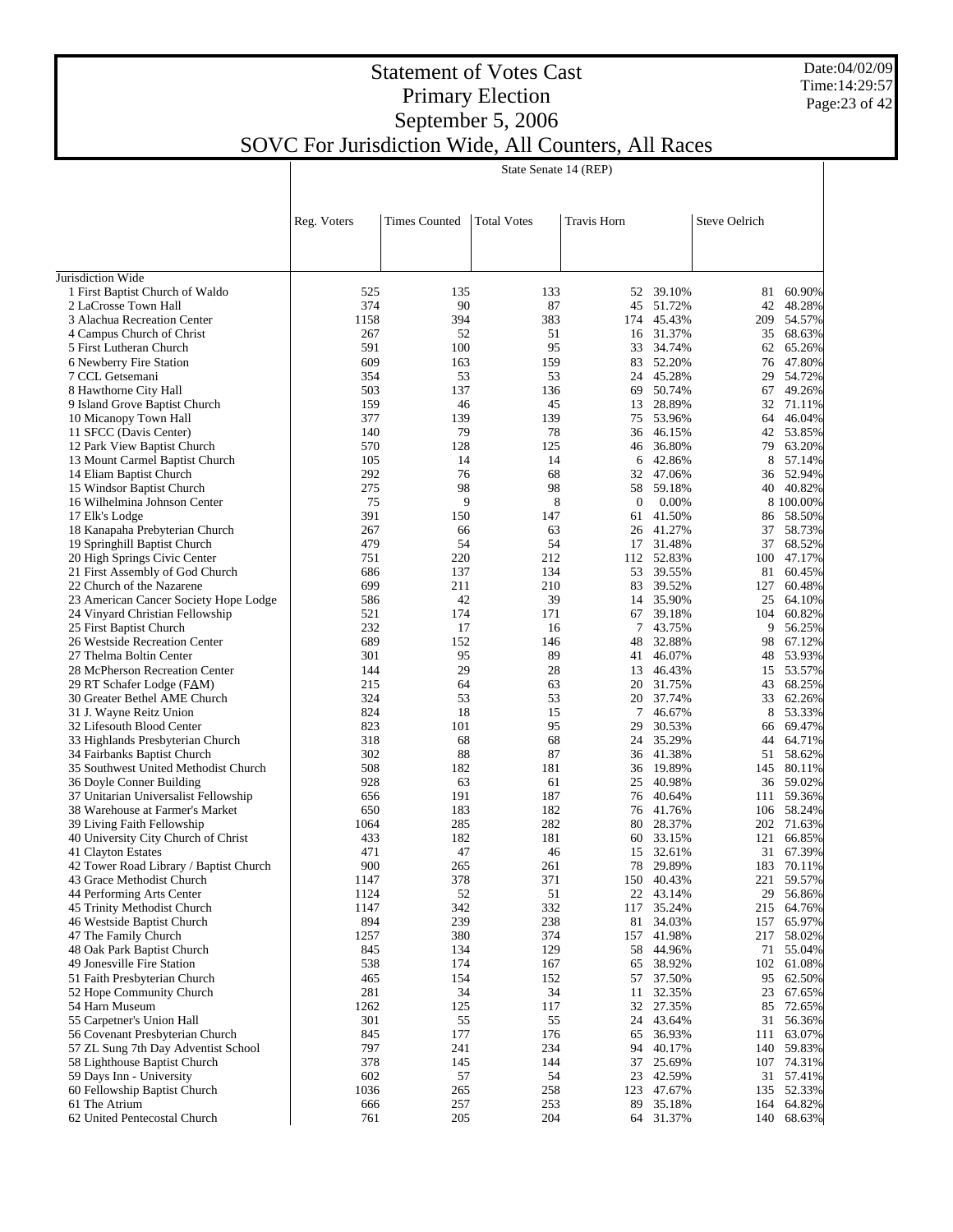Date:04/02/09 Time:14:29:57 Page:24 of 42

|                                    |             | State Senate 14 (REP) |                    |                    |        |                      |        |  |  |  |  |
|------------------------------------|-------------|-----------------------|--------------------|--------------------|--------|----------------------|--------|--|--|--|--|
|                                    | Reg. Voters | <b>Times Counted</b>  | <b>Total Votes</b> | <b>Travis Horn</b> |        | <b>Steve Oelrich</b> |        |  |  |  |  |
| 63 Plantation Oaks Clubhouse       | 827         | 324                   | 312                | 121                | 38.78% | 191                  | 61.22% |  |  |  |  |
| 64 Westminster Presbyterian Church | 390         | 143                   | 141                | 41                 | 29.08% | 100                  | 70.92% |  |  |  |  |
| 65 Newberry Methodist Church       | 644         | 192                   | 189                | 78                 | 41.27% | 111                  | 58.73% |  |  |  |  |
| 66 Best Western Gateway Hotel      | 710         | 230                   | 228                | 81                 | 35.53% | 147                  | 64.47% |  |  |  |  |
| 67 Oak Dale Baptist Church         | 465         | 150                   | 150                | 66                 | 44.00% | 84                   | 56.00% |  |  |  |  |
| 68 Shrine Club                     | 1086        | 309                   | 304                | 118                | 38.82% | 186                  | 61.18% |  |  |  |  |
| 69 Haile Meeting Hall              | 1450        | 424                   | 414                | 138                | 33.33% | 276                  | 66.67% |  |  |  |  |
| 70 North Pleasant Grove Church     | 393         | 120                   | 117                | 75                 | 64.10% | 42                   | 35.90% |  |  |  |  |
| 71 Archer Methodist Church         | 393         | 124                   | 121                | 49                 | 40.50% | 72                   | 59.50% |  |  |  |  |
| Total                              | 41240       | 10280                 | 10062              | 3922               | 38.98% | 6140                 | 61.02% |  |  |  |  |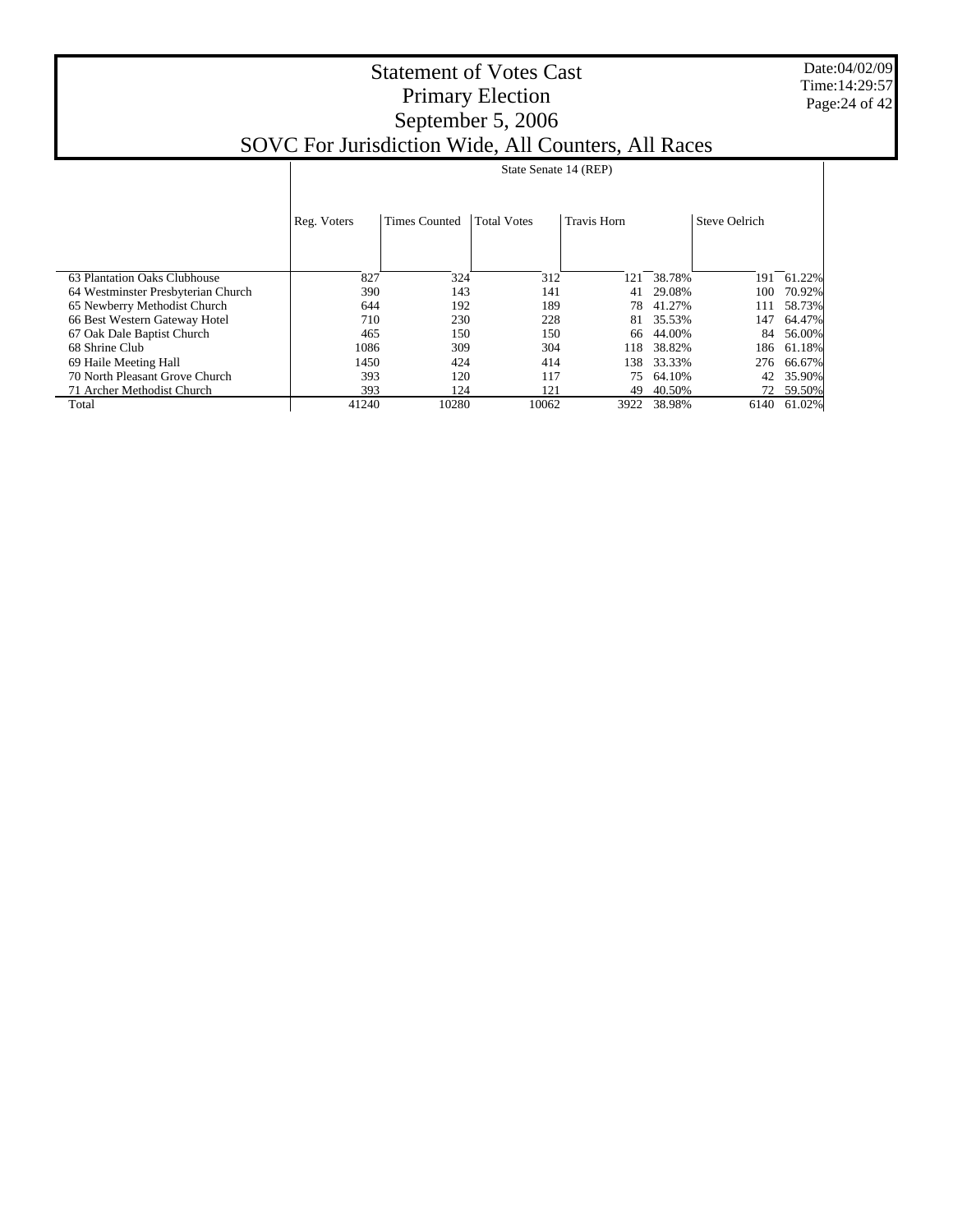#### Date:04/02/09 Time:14:29:57 Page:25 of 42

#### Statement of Votes Cast Primary Election September 5, 2006 SOVC For Jurisdiction Wide, All Counters, All Races

State Representative 11 (REP)

|                                                                        | Reg. Voters | Times<br>Counted         | <b>Total Votes</b>       | David Pope     |            | Ray Walker               |        |
|------------------------------------------------------------------------|-------------|--------------------------|--------------------------|----------------|------------|--------------------------|--------|
| Jurisdiction Wide                                                      |             |                          |                          |                |            |                          |        |
| 1 First Baptist Church of Waldo                                        |             |                          |                          |                |            |                          |        |
| 2 LaCrosse Town Hall                                                   |             |                          |                          |                |            | $\overline{\phantom{a}}$ |        |
| 3 Alachua Recreation Center                                            | 1021        | 346                      | 322                      |                | 237 73.60% | 85                       | 26.40% |
| 4 Campus Church of Christ                                              |             |                          | $\overline{\phantom{a}}$ |                |            |                          |        |
| 5 First Lutheran Church<br>6 Newberry Fire Station                     |             |                          | $\overline{a}$           |                |            |                          | 19.87% |
| 7 CCL Getsemani                                                        | 609         | 163<br>$\overline{a}$    | 151<br>$\overline{a}$    | 121<br>L.      | 80.13%     | 30<br>L.                 |        |
| 8 Hawthorne City Hall                                                  |             |                          |                          |                |            |                          |        |
| 9 Island Grove Baptist Church                                          |             |                          |                          |                |            |                          |        |
| 10 Micanopy Town Hall                                                  |             |                          |                          |                |            | $\overline{a}$           |        |
| 11 SFCC (Davis Center)                                                 | 8           | $\mathbf{0}$             | $\mathbf{0}$             | $\overline{0}$ |            | $\boldsymbol{0}$         |        |
| 12 Park View Baptist Church                                            |             |                          |                          |                |            | ÷                        |        |
| 13 Mount Carmel Baptist Church                                         |             |                          |                          |                |            |                          |        |
| 14 Eliam Baptist Church                                                |             |                          |                          |                |            | $\overline{a}$           |        |
| 15 Windsor Baptist Church                                              |             |                          |                          |                |            |                          |        |
| 16 Wilhelmina Johnson Center                                           |             |                          |                          |                |            |                          |        |
| 17 Elk's Lodge                                                         |             |                          |                          |                |            |                          |        |
| 18 Kanapaha Prebyterian Church                                         |             |                          |                          |                |            | ÷,<br>٠                  |        |
| 19 Springhill Baptist Church<br>20 High Springs Civic Center           | 751         | 220                      | 213                      | 156            | 73.24%     | 57                       | 26.76% |
| 21 First Assembly of God Church                                        |             |                          |                          |                |            | ÷,                       |        |
| 22 Church of the Nazarene                                              |             |                          |                          |                |            |                          |        |
| 23 American Cancer Society Hope Lodge                                  |             |                          |                          |                |            |                          |        |
| 24 Vinyard Christian Fellowship                                        |             |                          |                          |                |            | $\overline{a}$           |        |
| 25 First Baptist Church                                                |             |                          |                          |                |            |                          |        |
| 26 Westside Recreation Center                                          |             |                          |                          |                |            | $\overline{a}$           |        |
| 27 Thelma Boltin Center                                                |             |                          |                          |                |            |                          |        |
| 28 McPherson Recreation Center                                         |             |                          |                          |                |            | ÷.                       |        |
| 29 RT Schafer Lodge (FAM)                                              |             |                          |                          |                |            |                          |        |
| 30 Greater Bethel AME Church                                           |             |                          |                          |                |            |                          |        |
| 31 J. Wayne Reitz Union<br>32 Lifesouth Blood Center                   |             |                          |                          |                |            |                          |        |
| 33 Highlands Presbyterian Church                                       |             |                          |                          |                |            |                          |        |
| 34 Fairbanks Baptist Church                                            |             |                          |                          |                |            |                          |        |
| 35 Southwest United Methodist Church                                   |             |                          |                          |                |            |                          |        |
| 36 Doyle Conner Building                                               |             |                          |                          |                |            |                          |        |
| 37 Unitarian Universalist Fellowship                                   |             |                          |                          |                |            |                          |        |
| 38 Warehouse at Farmer's Market                                        |             |                          |                          |                |            | ÷                        |        |
| 39 Living Faith Fellowship                                             | 1064        | 285                      | 272                      | 219            | 80.51%     | 53                       | 19.49% |
| 40 University City Church of Christ                                    |             |                          |                          |                |            |                          |        |
| 41 Clayton Estates                                                     |             |                          |                          |                |            |                          |        |
| 42 Tower Road Library / Baptist Church<br>43 Grace Methodist Church    |             |                          |                          |                |            |                          |        |
| 44 Performing Arts Center                                              |             | $\overline{a}$           | $\overline{\phantom{a}}$ |                |            | $\overline{\phantom{a}}$ |        |
| 45 Trinity Methodist Church                                            | 1147        | 342                      | 312                      | 269            | 86.22%     | 43                       | 13.78% |
| 46 Westside Baptist Church                                             |             | $\overline{\phantom{a}}$ | $\overline{a}$           |                |            |                          |        |
| 47 The Family Church                                                   | 469         | 156                      | 141                      | 117            | 82.98%     | 24                       | 17.02% |
| 48 Oak Park Baptist Church                                             |             | $\overline{a}$           |                          |                |            |                          |        |
| 49 Jonesville Fire Station                                             | 538         | 174                      | 158                      | 131            | 82.91%     | 27                       | 17.09% |
| 51 Faith Presbyterian Church                                           | 465         | 154                      | 136                      | 115            | 84.56%     | 21                       | 15.44% |
| 52 Hope Community Church                                               |             |                          |                          |                |            |                          |        |
| 54 Harn Museum                                                         |             |                          |                          |                |            |                          |        |
| 55 Carpetner's Union Hall                                              |             |                          |                          |                |            |                          |        |
| 56 Covenant Presbyterian Church<br>57 ZL Sung 7th Day Adventist School |             |                          |                          |                |            |                          |        |
| 58 Lighthouse Baptist Church                                           | 378         | 145                      | 136                      | 104            | 76.47%     | 32                       | 23.53% |
| 59 Days Inn - University                                               |             | $\frac{1}{2}$            | L,                       |                |            |                          |        |
| 60 Fellowship Baptist Church                                           | 1036        | 265                      | 247                      | 180            | 72.87%     | 67                       | 27.13% |
| 61 The Atrium                                                          |             | $\overline{a}$           |                          |                |            |                          |        |
| 62 United Pentecostal Church                                           |             |                          |                          |                |            |                          |        |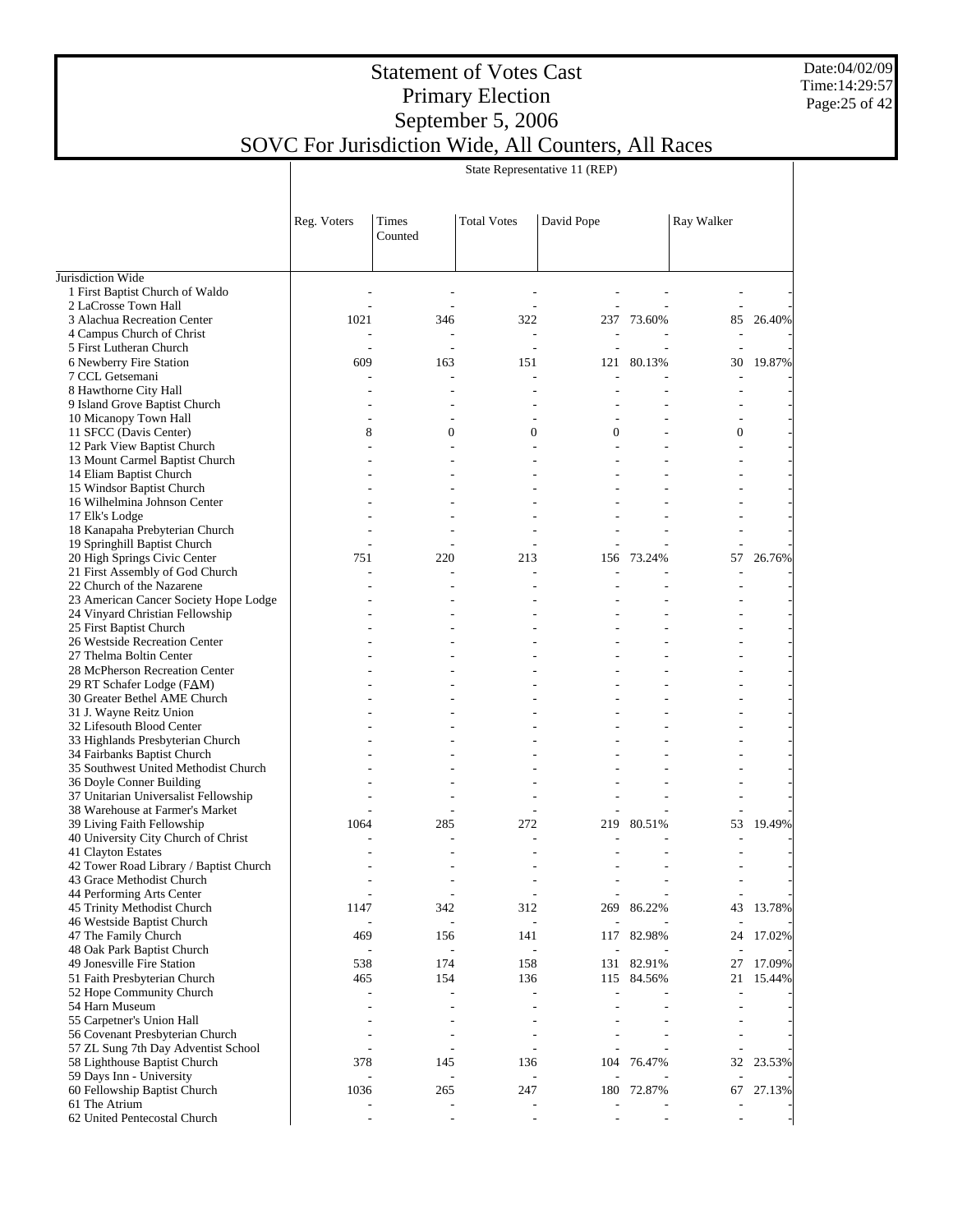#### Date:04/02/09 Time:14:29:57 Page:26 of 42

|  |  |  |  |  | State Representative 11 (REP) |  |  |  |  |  |  |  |  |  |
|--|--|--|--|--|-------------------------------|--|--|--|--|--|--|--|--|--|
|  |  |  |  |  |                               |  |  |  |  |  |  |  |  |  |

|                                    | Reg. Voters | <b>Times</b><br>Counted | <b>Total Votes</b> | David Pope |        | Ray Walker |        |
|------------------------------------|-------------|-------------------------|--------------------|------------|--------|------------|--------|
| 63 Plantation Oaks Clubhouse       | 827         | 324                     | 311                | 268        | 86.17% | 43         | 13.83% |
| 64 Westminster Presbyterian Church |             |                         |                    |            |        |            |        |
| 65 Newberry Methodist Church       | 644         | 192                     | 174                | 155        | 89.08% | 19         | 10.92% |
| 66 Best Western Gateway Hotel      |             |                         |                    |            |        |            |        |
| 67 Oak Dale Baptist Church         | 465         | 150                     | 138                | 111        | 80.43% | 27         | 19.57% |
| 68 Shrine Club                     |             |                         |                    |            |        |            |        |
| 69 Haile Meeting Hall              |             |                         |                    |            |        |            |        |
| 70 North Pleasant Grove Church     | 393         | 120                     | 115                | 82         | 71.30% | 33         | 28.70% |
| 71 Archer Methodist Church         | 135         | 61                      | 48                 | 31         | 64.58% |            | 35.42% |
| Total                              | 9950        | 3097                    | 2874               | 2296       | 79.89% | 578        | 20.11% |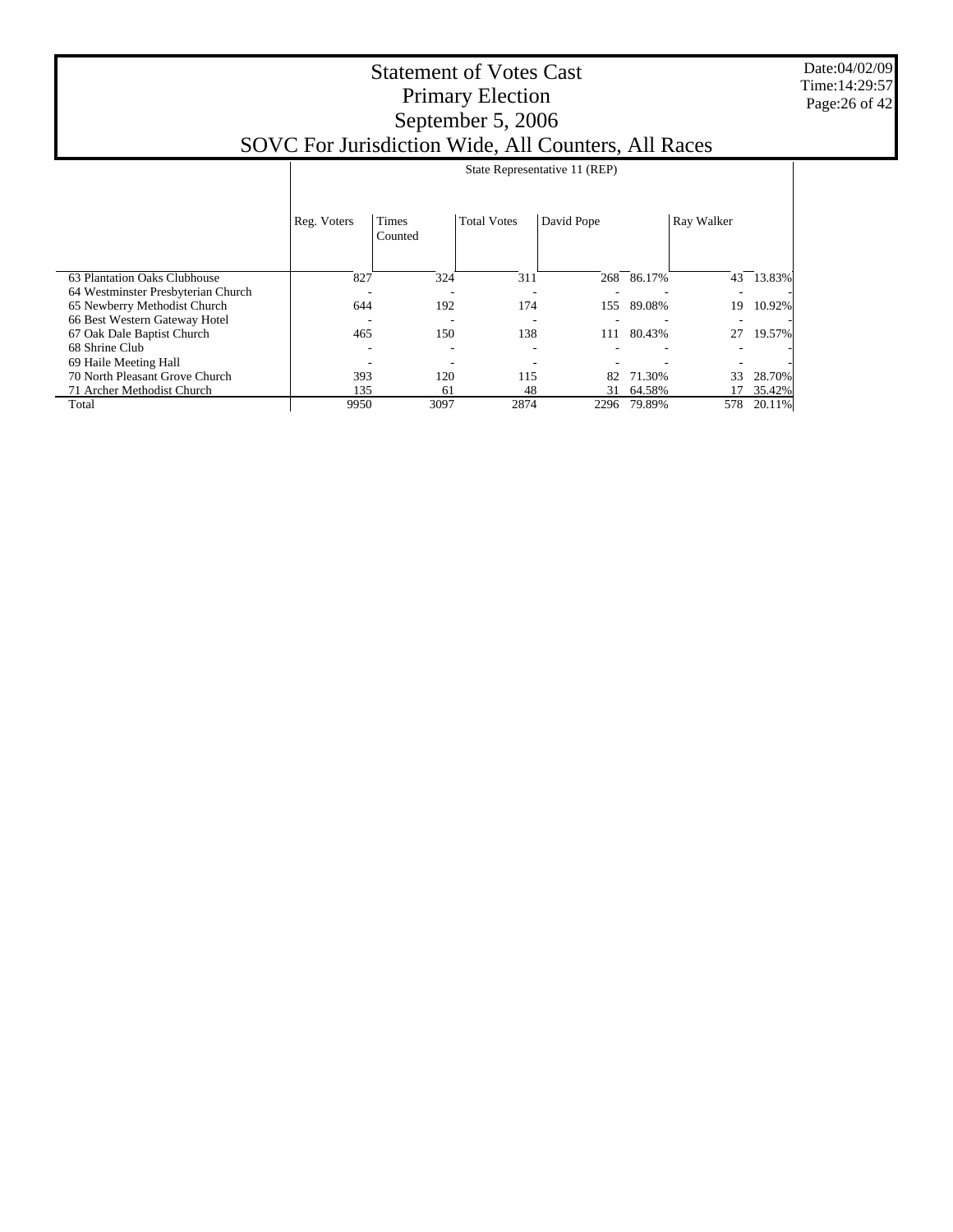Date:04/02/09 Time:14:29:57 Page:27 of 42

#### Statement of Votes Cast Primary Election September 5, 2006 SOVC For Jurisdiction Wide, All Counters, All Races

|                                                           | Reg. Voters                      | <b>Times Counted</b> | <b>Total Votes</b> | Bonnie K. Burgess        |                 | Charles S. Chestnut |                  |  |
|-----------------------------------------------------------|----------------------------------|----------------------|--------------------|--------------------------|-----------------|---------------------|------------------|--|
|                                                           |                                  |                      |                    |                          |                 |                     |                  |  |
| Jurisdiction Wide                                         |                                  |                      |                    |                          |                 |                     |                  |  |
| 1 First Baptist Church of Waldo                           | 851                              | 284                  | 277                | 137                      | 49.46%          |                     | 140 50.54%       |  |
| 2 LaCrosse Town Hall                                      | 813                              | 305                  | 292                | 145                      | 49.66%          | 147                 | 50.34%           |  |
| 3 Alachua Recreation Center                               | 842                              | 290                  | 278                |                          | 110 39.57%      | 168                 | 60.43%           |  |
| 4 Campus Church of Christ                                 | 425                              | 199                  | 186                |                          | 90 48.39%       | 96                  | 51.61%           |  |
| 5 First Lutheran Church                                   | 1235                             | 441                  | 398                |                          | 156 39.20%      | 242                 | 60.80%           |  |
| 6 Newberry Fire Station                                   |                                  |                      |                    |                          |                 |                     |                  |  |
| 7 CCL Getsemani                                           | 983                              | 252                  | 235                | 87                       | 37.02%          | 148                 | 62.98%           |  |
| 8 Hawthorne City Hall                                     | 1052                             | 371<br>94            | 359                |                          | 146 40.67%      | 213                 | 59.33%           |  |
| 9 Island Grove Baptist Church                             | 248                              |                      | 89                 |                          | 56 62.92%       |                     | 33 37.08%        |  |
| 10 Micanopy Town Hall                                     | 536                              | 219                  | 208                | 101                      | 48.56%          | 107                 | 51.44%           |  |
| 11 SFCC (Davis Center)                                    | $\overline{\phantom{a}}$<br>1343 | L,<br>496            | 464                | ä,                       |                 |                     |                  |  |
| 12 Park View Baptist Church                               |                                  |                      |                    | 207                      | 44.61%          | 257                 | 55.39%           |  |
| 13 Mount Carmel Baptist Church                            | 1601<br>447                      | 519<br>164           | 512<br>155         | 44<br>99                 | 8.59%<br>63.87% | 468<br>56           | 91.41%<br>36.13% |  |
| 14 Eliam Baptist Church                                   | 402                              | 155                  | 151                |                          | 86 56.95%       |                     | 43.05%           |  |
| 15 Windsor Baptist Church<br>16 Wilhelmina Johnson Center | 684                              | 157                  | 151                |                          | 22 14.57%       | 65<br>129           | 85.43%           |  |
| 17 Elk's Lodge                                            | 240                              | 110                  | 97                 |                          | 52 53.61%       | 45                  | 46.39%           |  |
| 18 Kanapaha Prebyterian Church                            |                                  |                      |                    | $\overline{\phantom{a}}$ |                 |                     |                  |  |
| 19 Springhill Baptist Church                              | 1254                             | 278                  | 257                | 73                       | 28.40%          | 184                 | 71.60%           |  |
| 20 High Springs Civic Center                              |                                  |                      |                    |                          |                 |                     |                  |  |
| 21 First Assembly of God Church                           | 1232                             | 335                  | 318                | 148                      | 46.54%          | 170                 | 53.46%           |  |
| 22 Church of the Nazarene                                 |                                  |                      |                    |                          |                 |                     |                  |  |
| 23 American Cancer Society Hope Lodge                     | 762                              | 99                   | 89                 | 46                       | 51.69%          | 43                  | 48.31%           |  |
| 24 Vinyard Christian Fellowship                           | 1181                             | 582                  | 533                | 267                      | 50.09%          | 266                 | 49.91%           |  |
| 25 First Baptist Church                                   | 578                              | 100                  | 95                 |                          | 20 21.05%       | 75                  | 78.95%           |  |
| 26 Westside Recreation Center                             | 1439                             | 574                  | 534                |                          | 260 48.69%      | 274                 | 51.31%           |  |
| 27 Thelma Boltin Center                                   | 1704                             | 659                  | 626                |                          | 225 35.94%      | 401                 | 64.06%           |  |
| 28 McPherson Recreation Center                            | 1916                             | 617                  | 604                | 69                       | 11.42%          | 535                 | 88.58%           |  |
| 29 RT Schafer Lodge (FAM)                                 | 1065                             | 360                  | 341                |                          | 90 26.39%       |                     | 251 73.61%       |  |
| 30 Greater Bethel AME Church                              | 2005                             | 595                  | 579                | 130                      | 22.45%          | 449                 | 77.55%           |  |
| 31 J. Wayne Reitz Union                                   | $\frac{1}{2}$                    | $\overline{a}$       |                    | $\overline{\phantom{a}}$ |                 |                     |                  |  |
| 32 Lifesouth Blood Center                                 | 1135                             | 245                  | 227                | 115                      | 50.66%          | 112                 | 49.34%           |  |
| 33 Highlands Presbyterian Church                          | 1902                             | 530                  | 519                |                          | 122 23.51%      | 397                 | 76.49%           |  |
| 34 Fairbanks Baptist Church                               | 625                              | 203                  | 198                |                          | 95 47.98%       | 103                 | 52.02%           |  |
| 35 Southwest United Methodist Church                      | 43                               | 6                    | 6                  | 2                        | 33.33%          |                     | 4 66.67%         |  |
| 36 Doyle Conner Building                                  | $\overline{2}$                   | 6                    | 5                  | $\mathbf{0}$             | 0.00%           |                     | 5 100,00%        |  |
| 37 Unitarian Universalist Fellowship                      | 1039                             | 430                  | 401                | 188                      | 46.88%          |                     | 213 53.12%       |  |
| 38 Warehouse at Farmer's Market                           | 918                              | 326                  | 316                | 143                      | 45.25%          | 173                 | 54.75%           |  |
| 39 Living Faith Fellowship                                |                                  |                      |                    |                          |                 |                     |                  |  |
| 40 University City Church of Christ                       |                                  |                      | $\overline{a}$     |                          |                 |                     |                  |  |
| 41 Clayton Estates                                        | 990                              | 136                  | 127                | 45                       | 35.43%          | 82                  | 64.57%           |  |
| 42 Tower Road Library / Baptist Church                    |                                  |                      |                    |                          |                 |                     |                  |  |
| 43 Grace Methodist Church                                 |                                  |                      |                    |                          |                 |                     |                  |  |
| 44 Performing Arts Center                                 | $\boldsymbol{0}$                 | $\boldsymbol{0}$     | $\boldsymbol{0}$   | $\Omega$                 |                 | $\boldsymbol{0}$    |                  |  |
| 45 Trinity Methodist Church                               |                                  |                      |                    |                          |                 |                     |                  |  |
| 46 Westside Baptist Church                                |                                  |                      |                    |                          |                 |                     |                  |  |
| 47 The Family Church                                      |                                  |                      |                    |                          |                 |                     |                  |  |
| 48 Oak Park Baptist Church                                |                                  |                      |                    |                          |                 |                     |                  |  |
| 49 Jonesville Fire Station                                |                                  |                      |                    |                          |                 |                     |                  |  |
| 51 Faith Presbyterian Church                              |                                  |                      |                    |                          |                 |                     |                  |  |
| 52 Hope Community Church                                  | 747                              | 121                  | 116                | 36                       | 31.03%          | 80                  | 68.97%           |  |
| 54 Harn Museum                                            |                                  | ÷,                   |                    |                          |                 |                     |                  |  |
| 55 Carpetner's Union Hall                                 | 1110                             | 237                  | 229                | 74                       | 32.31%          | 155                 | 67.69%           |  |
| 56 Covenant Presbyterian Church                           |                                  |                      |                    |                          |                 |                     |                  |  |
| 57 ZL Sung 7th Day Adventist School                       | 1268                             | 505                  | 473                | 254                      | 53.70%          | 219                 | 46.30%           |  |
| 58 Lighthouse Baptist Church                              |                                  |                      |                    |                          |                 |                     |                  |  |

 59 Days Inn - University 60 Fellowship Baptist Church

62 United Pentecostal Church

61 The Atrium

State Representative 23 (DEM)

1089 155 141 62 43.97% 79 56.03% - - - - - - - - - - - - - - - - - - - - -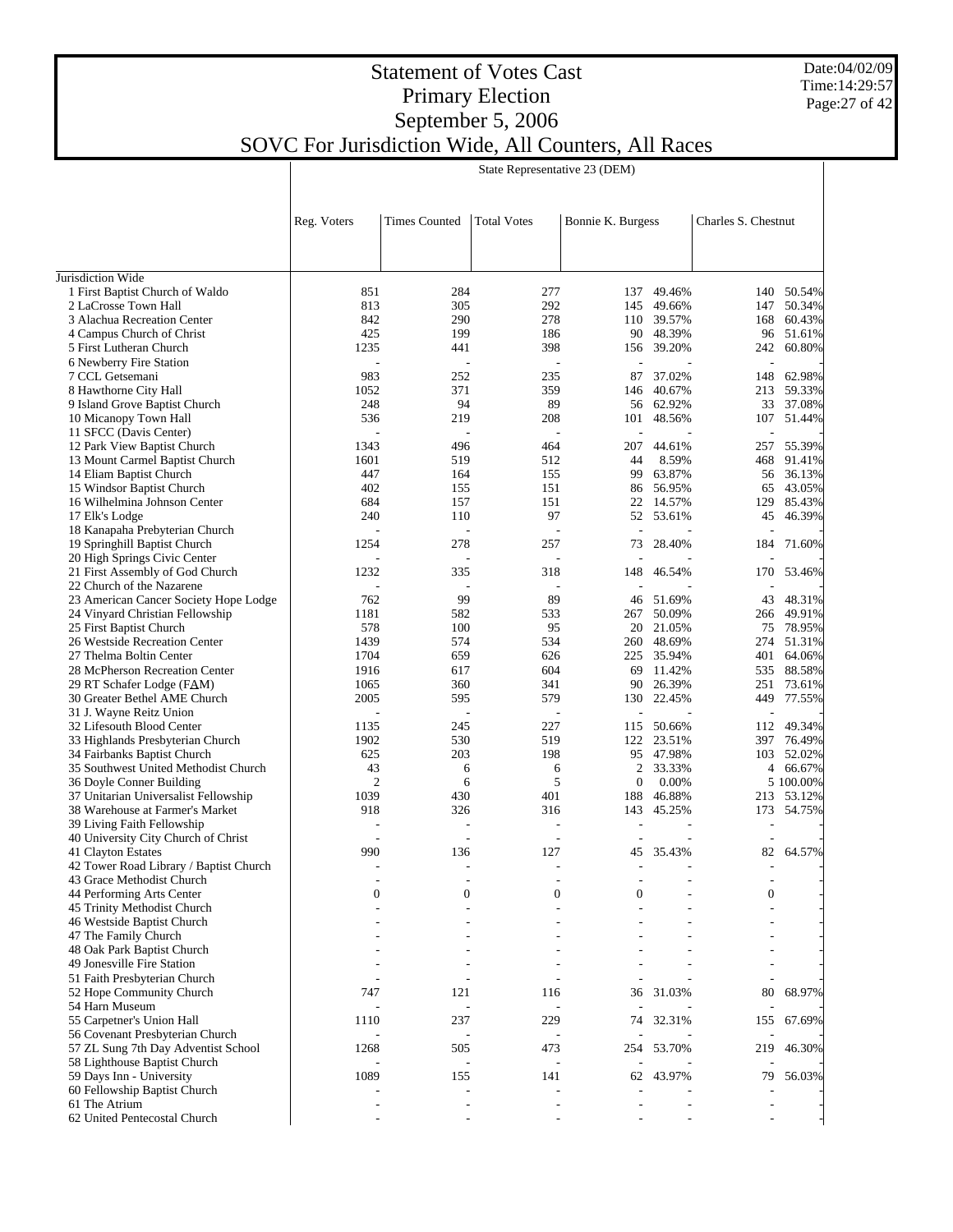Date:04/02/09 Time:14:29:57 Page:28 of 42

|                                    |                          |                      | State Representative 23 (DEM) |                   |        |                     |        |
|------------------------------------|--------------------------|----------------------|-------------------------------|-------------------|--------|---------------------|--------|
|                                    | Reg. Voters              | <b>Times Counted</b> | <b>Total Votes</b>            | Bonnie K. Burgess |        | Charles S. Chestnut |        |
| 63 Plantation Oaks Clubhouse       |                          |                      |                               |                   |        |                     |        |
| 64 Westminster Presbyterian Church |                          |                      |                               |                   |        |                     |        |
| 65 Newberry Methodist Church       |                          |                      |                               |                   |        |                     |        |
| 66 Best Western Gateway Hotel      |                          |                      |                               |                   |        |                     |        |
| 67 Oak Dale Baptist Church         |                          |                      |                               |                   |        |                     |        |
| 68 Shrine Club                     |                          |                      |                               |                   |        |                     |        |
| 69 Haile Meeting Hall              |                          |                      | -                             |                   |        |                     | ۰      |
| 70 North Pleasant Grove Church     | $\overline{\phantom{a}}$ |                      | -                             |                   |        |                     |        |
| 71 Archer Methodist Church         |                          |                      |                               |                   |        |                     |        |
| Total                              | 35706                    | 11155                | 10586                         | 4002              | 37.80% | 6584                | 62.20% |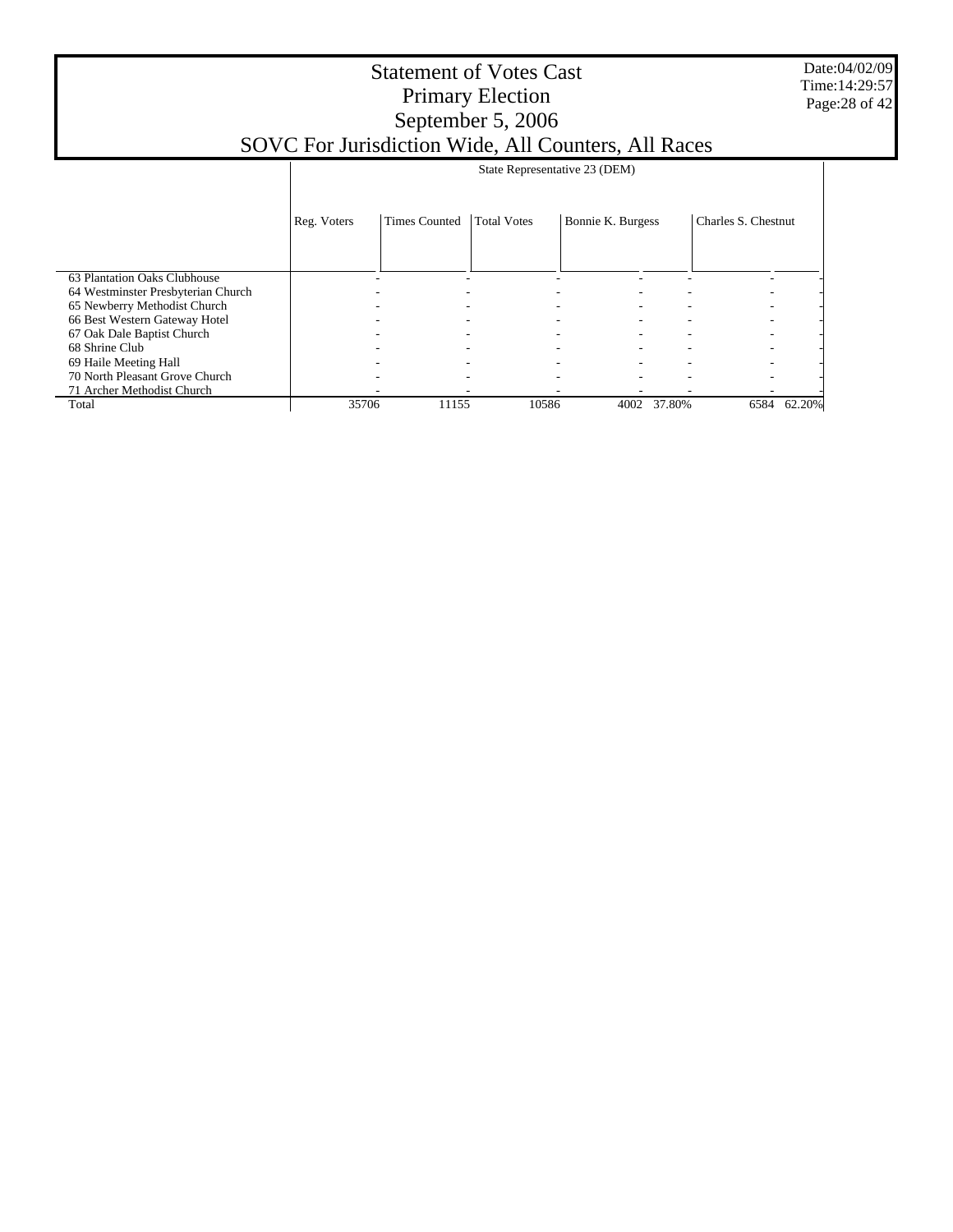Date:04/02/09 Time:14:29:57 Page:29 of 42

| Sheriff (DEM) |  |
|---------------|--|

|                                                       | Reg. Voters  | <b>Times Counted</b> | <b>Total Votes</b> | Sadie Darnell |                          | <b>Bill Davis</b> |                  |
|-------------------------------------------------------|--------------|----------------------|--------------------|---------------|--------------------------|-------------------|------------------|
|                                                       |              |                      |                    |               |                          |                   |                  |
| Jurisdiction Wide                                     |              |                      |                    |               |                          |                   |                  |
| 1 First Baptist Church of Waldo                       | 851          | 284                  | 281                |               | 121 43.06%               | 53                | 18.86%           |
| 2 LaCrosse Town Hall                                  | 813          | 305                  | 298                | 121           | 40.60%                   | 38                | 12.75%           |
| 3 Alachua Recreation Center                           | 2373         | 861                  | 843                |               | 277 32.86%               |                   | 161 19.10%       |
| 4 Campus Church of Christ                             | 425          | 199                  | 194                |               | 140 72.16%               | 25                | 12.89%           |
| 5 First Lutheran Church                               | 1235         | 441                  | 433                |               | 273 63.05%               |                   | 77 17.78%        |
| 6 Newberry Fire Station                               | 984          | 333                  | 333                | 119           | 35.74%                   | 46                | 13.81%           |
| 7 CCL Getsemani                                       | 983          | 252                  | 244                |               | 143 58.61%               | 37                | 15.16%           |
| 8 Hawthorne City Hall                                 | 1052         | 371                  | 362                |               | 121 33.43%               | 60                | 16.57%           |
| 9 Island Grove Baptist Church                         | 248          | 94                   | 94                 |               | 38 40.43%                | 11                | 11.70%           |
| 10 Micanopy Town Hall                                 | 824          | 365<br>206           | 359<br>203         | 169           | 47.08%                   | 53                | 14.76%           |
| 11 SFCC (Davis Center)<br>12 Park View Baptist Church | 667<br>1343  | 496                  | 493                |               | 78 38.42%<br>288 58.42%  | 22<br>54          | 10.84%<br>10.95% |
| 13 Mount Carmel Baptist Church                        | 1601         | 519                  | 512                |               | 53 10.35%                | 89                | 17.38%           |
| 14 Eliam Baptist Church                               | 447          | 164                  | 161                |               | 82 50.93%                | 28                | 17.39%           |
| 15 Windsor Baptist Church                             | 402          | 155                  | 154                |               | 73 47.40%                | 32                | 20.78%           |
| 16 Wilhelmina Johnson Center                          | 684          | 157                  | 149                |               | 31 20.81%                | 9                 | 6.04%            |
| 17 Elk's Lodge                                        | 864          | 442                  | 435                |               | 305 70.11%               | 44                | 10.11%           |
| 18 Kanapaha Prebyterian Church                        | 626          | 178                  | 173                |               | 81 46.82%                | 16                | 9.25%            |
| 19 Springhill Baptist Church                          | 1254         | 278                  | 267                |               | 102 38.20%               | 22                | 8.24%            |
| 20 High Springs Civic Center                          | 1003         | 409                  | 400                |               | 168 42.00%               | 46                | 11.50%           |
| 21 First Assembly of God Church                       | 1232         | 335                  | 332                |               | 187 56.33%               | 42                | 12.65%           |
| 22 Church of the Nazarene                             | 1090         | 491                  | 488                |               | 257 52.66%               | 48                | 9.84%            |
| 23 American Cancer Society Hope Lodge                 | 762          | 100                  | 93                 |               | 66 70.97%                | 7                 | 7.53%            |
| 24 Vinyard Christian Fellowship                       | 1181         | 582                  | 572                |               | 372 65.03%               | 80                | 13.99%           |
| 25 First Baptist Church                               | 578          | 100                  | 97                 |               | 31 31.96%                |                   | 12 12.37%        |
| 26 Westside Recreation Center                         | 1439         | 574                  | 561                |               | 377 67.20%               | 83                | 14.80%           |
| 27 Thelma Boltin Center                               | 1704         | 659                  | 644                |               | 345 53.57%               | 85                | 13.20%           |
| 28 McPherson Recreation Center                        | 1916         | 617                  | 606                |               | 90 14.85%                | 103               | 17.00%           |
| 29 RT Schafer Lodge (FAM)                             | 1065<br>2005 | 360<br>595           | 354<br>590         |               | 138 38.98%<br>26.78%     | 48                | 13.56%           |
| 30 Greater Bethel AME Church                          | 1169         | 39                   | 33                 | 158           | 14 42.42%                | 85<br>8           | 14.41%<br>24.24% |
| 31 J. Wayne Reitz Union<br>32 Lifesouth Blood Center  | 1138         | 246                  | 242                | 129           | 53.31%                   |                   | 32 13.22%        |
| 33 Highlands Presbyterian Church                      | 1902         | 530                  | 528                |               | 142 26.89%               | 69                | 13.07%           |
| 34 Fairbanks Baptist Church                           | 625          | 203                  | 201                |               | 93 46.27%                | 31                | 15.42%           |
| 35 Southwest United Methodist Church                  | 774          | 347                  | 344                | 219           | 63.66%                   | 39                | 11.34%           |
| 36 Doyle Conner Building                              | 1461         | 134                  | 123                |               | 50 40.65%                | 12                | 9.76%            |
| 37 Unitarian Universalist Fellowship                  | 1039         | 430                  | 424                |               | 243 57.31%               |                   | 61 14.39%        |
| 38 Warehouse at Farmer's Market                       | 918          | 326                  | 326                | 163           | 50.00%                   | 47                | 14.42%           |
| 39 Living Faith Fellowship                            | 1663         | 708                  | 694                |               | 452 65.13%               | 71                | 10.23%           |
| 40 University City Church of Christ                   | 685          | 385                  | 375                | 249           | 66.40%                   | 47                | 12.53%           |
| 41 Clayton Estates                                    | 990          | 136                  | 133                | 49            | 36.84%                   | 11                | 8.27%            |
| 42 Tower Road Library / Baptist Church                | 942          | 402                  | 394                | 238           | 60.41%                   | 54                | 13.71%           |
| 43 Grace Methodist Church                             | 1278         | 565                  | 554                |               | 303 54.69%               |                   | 90 16.25%        |
| 44 Performing Arts Center                             | 1791         | 104                  | 95                 |               | 36 37.89%                | 9                 | 9.47%            |
| 45 Trinity Methodist Church                           | 1377         | 590                  | 584                |               | 369 63.18%               |                   | 70 11.99%        |
| 46 Westside Baptist Church                            | 838          | 344                  | 343                |               | 196 57.14%               | 43                | 12.54%           |
| 47 The Family Church<br>48 Oak Park Baptist Church    | 1235         | 551                  | 542                |               | 270 49.82%               |                   | 97 17.90%        |
| 49 Jonesville Fire Station                            | 1291<br>793  | 269<br>318           | 264<br>315         |               | 126 47.73%<br>141 44.76% | 43<br>39          | 16.29%<br>12.38% |
| 51 Faith Presbyterian Church                          | 647          | 296                  | 294                |               | 187 63.61%               | 19                | 6.46%            |
| 52 Hope Community Church                              | 747          | 121                  | 118                |               | 39 33.05%                | 9                 | 7.63%            |
| 54 Harn Museum                                        | 2028         | 248                  | 239                |               | 114 47.70%               | 52                | 21.76%           |
| 55 Carpetner's Union Hall                             | 1110         | 237                  | 234                |               | 84 35.90%                | 29                | 12.39%           |
| 56 Covenant Presbyterian Church                       | 850          | 259                  | 251                |               | 149 59.36%               | 25                | 9.96%            |
| 57 ZL Sung 7th Day Adventist School                   | 1268         | 505                  | 500                |               | 280 56.00%               |                   | 72 14.40%        |
| 58 Lighthouse Baptist Church                          | 487          | 251                  | 248                | 155           | 62.50%                   |                   | 32 12.90%        |
| 59 Days Inn - University                              | 1089         | 155                  | 153                |               | 84 54.90%                |                   | 22 14.38%        |
| 60 Fellowship Baptist Church                          | 1458         | 496                  | 490                |               | 192 39.18%               | 69                | 14.08%           |
| 61 The Atrium                                         | 1203         | 667                  | 654                |               | 446 68.20%               |                   | 91 13.91%        |
| 62 United Pentecostal Church                          | 1154         | 407                  | 400                |               | 253 63.25%               |                   | 48 12.00%        |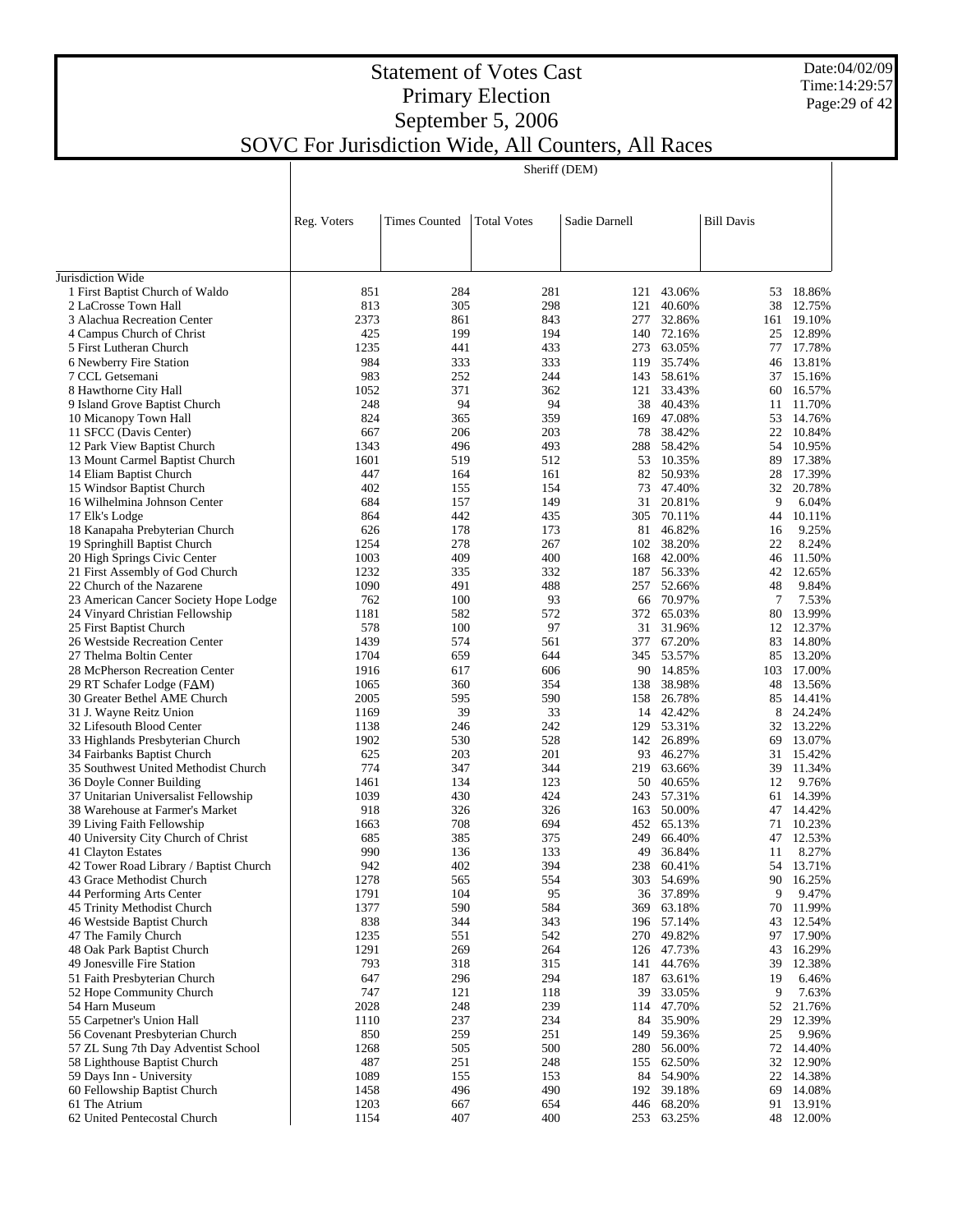Date:04/02/09 Time:14:29:57 Page:30 of 42

|                                    |             | Sheriff (DEM)                                                                    |       |       |        |      |        |  |  |  |  |
|------------------------------------|-------------|----------------------------------------------------------------------------------|-------|-------|--------|------|--------|--|--|--|--|
|                                    |             | <b>Total Votes</b><br><b>Times Counted</b><br>Sadie Darnell<br><b>Bill Davis</b> |       |       |        |      |        |  |  |  |  |
|                                    | Reg. Voters |                                                                                  |       |       |        |      |        |  |  |  |  |
|                                    |             |                                                                                  |       |       |        |      |        |  |  |  |  |
| 63 Plantation Oaks Clubhouse       | 910         | 423                                                                              | 420   | 223   | 53.10% | 59   | 14.05% |  |  |  |  |
| 64 Westminster Presbyterian Church | 753         | 418                                                                              | 412   | 259   | 62.86% | 63   | 15.29% |  |  |  |  |
| 65 Newberry Methodist Church       | 817         | 280                                                                              | 278   | 107   | 38.49% | 42   | 15.11% |  |  |  |  |
| 66 Best Western Gateway Hotel      | 818         | 378                                                                              | 373   | 210   | 56.30% | 36   | 9.65%  |  |  |  |  |
| 67 Oak Dale Baptist Church         | 719         | 265                                                                              | 262   | 116   | 44.27% | 33   | 12.60% |  |  |  |  |
| 68 Shrine Club                     | 1175        | 446                                                                              | 439   | 243   | 55.35% | 70   | 15.95% |  |  |  |  |
| 69 Haile Meeting Hall              | 1120        | 511                                                                              | 506   | 319   | 63.04% | 65   | 12.85% |  |  |  |  |
| 70 North Pleasant Grove Church     | 514         | 198                                                                              | 188   | 69    | 36.70% | 37   | 19.68% |  |  |  |  |
| 71 Archer Methodist Church         | 729         | 313                                                                              | 310   | 161   | 51.94% | 39   | 12.58% |  |  |  |  |
| Total                              | 73156       | 24423                                                                            | 24008 | 11976 | 49.88% | 3301 | 13.75% |  |  |  |  |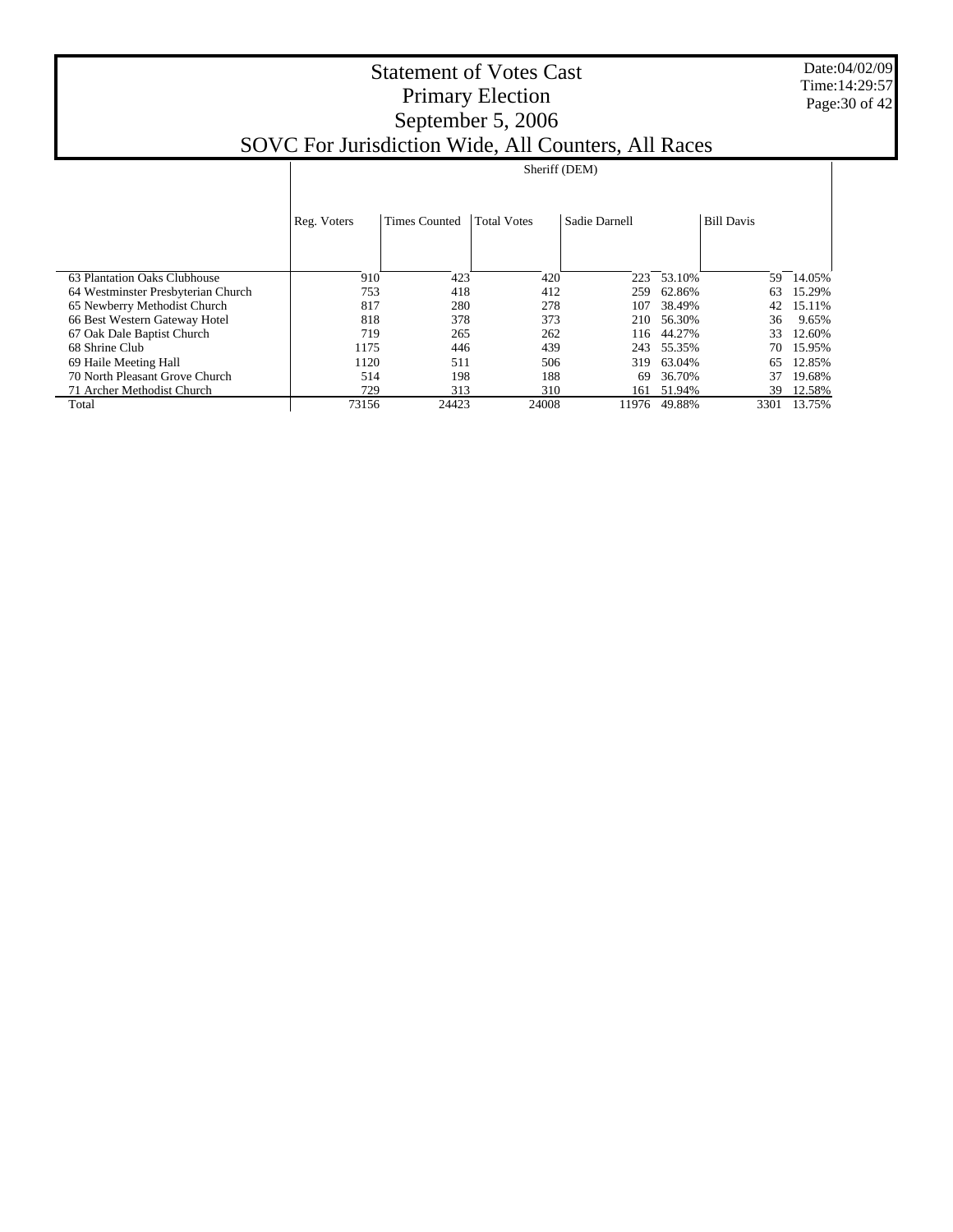#### Date:04/02/09 Time:14:29:57 Page:31 of 42

## Statement of Votes Cast Primary Election September 5, 2006 SOVC For Jurisdiction Wide, All Counters, All Races

Sheriff (DEM)

|                                                                | John "Butch" Jones |                        | Lonnie Scott         |                      |
|----------------------------------------------------------------|--------------------|------------------------|----------------------|----------------------|
| Jurisdiction Wide                                              |                    |                        |                      |                      |
| 1 First Baptist Church of Waldo                                | 37                 | 13.17%                 |                      | 70 24.91%            |
| 2 LaCrosse Town Hall                                           |                    | 46 15.44%              |                      | 93 31.21%            |
| 3 Alachua Recreation Center                                    | 221                | 26.22%                 | 184                  | 21.83%               |
| 4 Campus Church of Christ                                      | 18                 | 9.28%                  | 11                   | 5.67%                |
| 5 First Lutheran Church                                        |                    | 58 13.39%<br>94 28.23% | 25                   | 5.77%<br>74 22.22%   |
| 6 Newberry Fire Station<br>7 CCL Getsemani                     |                    | 40 16.39%              | 24                   | 9.84%                |
| 8 Hawthorne City Hall                                          |                    | 66 18.23%              | 115                  | 31.77%               |
| 9 Island Grove Baptist Church                                  |                    | 38 40.43%              | 7                    | 7.45%                |
| 10 Micanopy Town Hall                                          |                    | 71 19.78%              | 66                   | 18.38%               |
| 11 SFCC (Davis Center)                                         | 41                 | 20.20%                 | 62                   | 30.54%               |
| 12 Park View Baptist Church                                    |                    | 87 17.65%              | 64                   | 12.98%               |
| 13 Mount Carmel Baptist Church                                 | 23                 | 4.49%                  | 347                  | 67.77%               |
| 14 Eliam Baptist Church                                        |                    | 32 19.88%              | 19                   | 11.80%               |
| 15 Windsor Baptist Church                                      |                    | 23 14.94%              | 26                   | 16.88%               |
| 16 Wilhelmina Johnson Center                                   | 12                 | 8.05%                  |                      | 97 65.10%            |
| 17 Elk's Lodge                                                 |                    | 54 12.41%              | 32                   | 7.36%                |
| 18 Kanapaha Prebyterian Church<br>19 Springhill Baptist Church | 24                 | 23 13.29%              | 53                   | 30.64%<br>119 44.57% |
| 20 High Springs Civic Center                                   | 111                | 8.99%<br>27.75%        | 75                   | 18.75%               |
| 21 First Assembly of God Church                                |                    | 59 17.77%              | 44                   | 13.25%               |
| 22 Church of the Nazarene                                      |                    | 62 12.70%              | 121                  | 24.80%               |
| 23 American Cancer Society Hope Lodge                          |                    | 10 10.75%              | 10                   | 10.75%               |
| 24 Vinyard Christian Fellowship                                | 71                 | 12.41%                 | 49                   | 8.57%                |
| 25 First Baptist Church                                        | 6                  | 6.19%                  |                      | 48 49.48%            |
| 26 Westside Recreation Center                                  |                    | 73 13.01%              | 28                   | 4.99%                |
| 27 Thelma Boltin Center                                        |                    | 113 17.55%             | 101                  | 15.68%               |
| 28 McPherson Recreation Center                                 | 25                 | 4.13%                  | 388                  | 64.03%               |
| 29 RT Schafer Lodge (FAM)                                      |                    | 40 11.30%              | 128                  | 36.16%               |
| 30 Greater Bethel AME Church                                   | 63                 | 10.68%                 |                      | 284 48.14%           |
| 31 J. Wayne Reitz Union<br>32 Lifesouth Blood Center           | 7                  | 21.21%<br>36 14.88%    | $\overline{4}$<br>45 | 12.12%<br>18.60%     |
| 33 Highlands Presbyterian Church                               |                    | 66 12.50%              | 251                  | 47.54%               |
| 34 Fairbanks Baptist Church                                    | 21                 | 10.45%                 |                      | 56 27.86%            |
| 35 Southwest United Methodist Church                           |                    | 54 15.70%              | 32                   | 9.30%                |
| 36 Doyle Conner Building                                       | 21                 | 17.07%                 |                      | 40 32.52%            |
| 37 Unitarian Universalist Fellowship                           |                    | 60 14.15%              | 60                   | 14.15%               |
| 38 Warehouse at Farmer's Market                                |                    | 39 11.96%              | 77                   | 23.62%               |
| 39 Living Faith Fellowship                                     |                    | 105 15.13%             | 66                   | 9.51%                |
| 40 University City Church of Christ                            |                    | 39 10.40%              |                      | 40 10.67%            |
| 41 Clayton Estates                                             | 8                  | 6.02%                  | 65                   | 48.87%               |
| 42 Tower Road Library / Baptist Church                         | 61                 | 15.48%                 | 41<br>79             | 10.41%               |
| 43 Grace Methodist Church<br>44 Performing Arts Center         | 82<br>14           | 14.80%<br>14.74%       | 36                   | 14.26%<br>37.89%     |
| 45 Trinity Methodist Church                                    | 82                 | 14.04%                 | 63                   | 10.79%               |
| 46 Westside Baptist Church                                     | 49                 | 14.29%                 | 55                   | 16.03%               |
| 47 The Family Church                                           | 89                 | 16.42%                 | 86                   | 15.87%               |
| 48 Oak Park Baptist Church                                     | 22                 | 8.33%                  | 73                   | 27.65%               |
| 49 Jonesville Fire Station                                     | 67                 | 21.27%                 | 68                   | 21.59%               |
| 51 Faith Presbyterian Church                                   | 53                 | 18.03%                 | 35                   | 11.90%               |
| 52 Hope Community Church                                       | 14                 | 11.86%                 | 56                   | 47.46%               |
| 54 Harn Museum                                                 | 35                 | 14.64%                 | 38                   | 15.90%               |
| 55 Carpetner's Union Hall                                      | 36                 | 15.38%                 | 85                   | 36.32%               |
| 56 Covenant Presbyterian Church                                | 31                 | 12.35%                 | 46                   | 18.33%               |
| 57 ZL Sung 7th Day Adventist School                            | 75<br>38           | 15.00%                 | 73<br>23             | 14.60%               |
| 58 Lighthouse Baptist Church<br>59 Days Inn - University       | 24                 | 15.32%<br>15.69%       | 23                   | 9.27%<br>15.03%      |
| 60 Fellowship Baptist Church                                   | 126                | 25.71%                 | 103                  | 21.02%               |
| 61 The Atrium                                                  | 70                 | 10.70%                 | 47                   | 7.19%                |
| 62 United Pentecostal Church                                   | 53                 | 13.25%                 | 46                   | 11.50%               |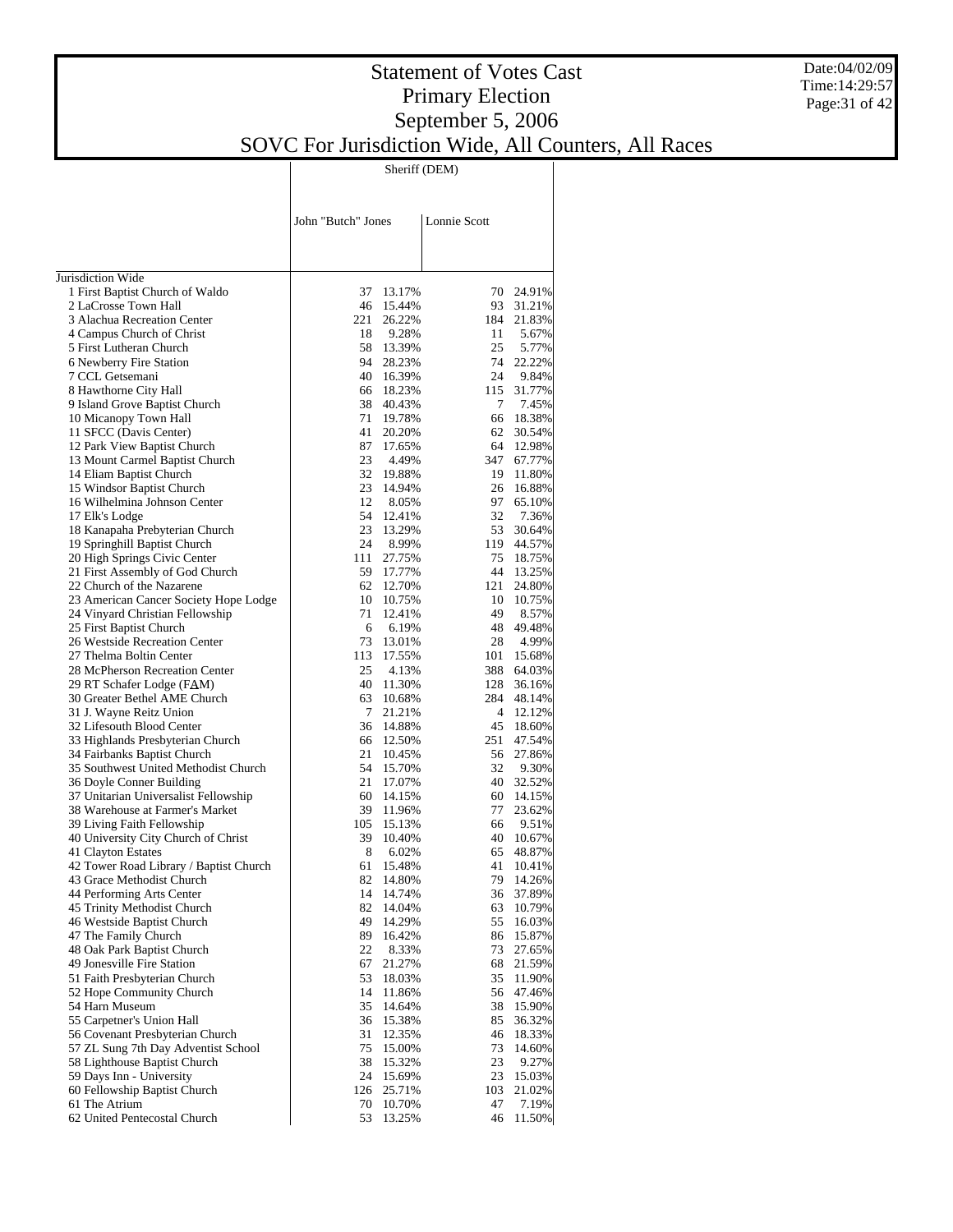|                                    | John "Butch" Jones |        | Lonnie Scott |        |
|------------------------------------|--------------------|--------|--------------|--------|
| 63 Plantation Oaks Clubhouse       | 103                | 24.52% | 35           | 8.33%  |
| 64 Westminster Presbyterian Church | 61                 | 14.81% | 29           | 7.04%  |
| 65 Newberry Methodist Church       | 101                | 36.33% | 28           | 10.07% |
| 66 Best Western Gateway Hotel      | 69                 | 18.50% | 58           | 15.55% |
| 67 Oak Dale Baptist Church         | 55                 | 20.99% | 58           | 22.14% |
| 68 Shrine Club                     | 46                 | 10.48% | 80           | 18.22% |
| 69 Haile Meeting Hall              | 69                 | 13.64% | 53           | 10.47% |
| 70 North Pleasant Grove Church     | 62                 | 32.98% | 20           | 10.64% |
| 71 Archer Methodist Church         | 58                 | 18.71% | 52           | 16.77% |
| Total                              | 3742               | 15.59% | 4989         | 20.78% |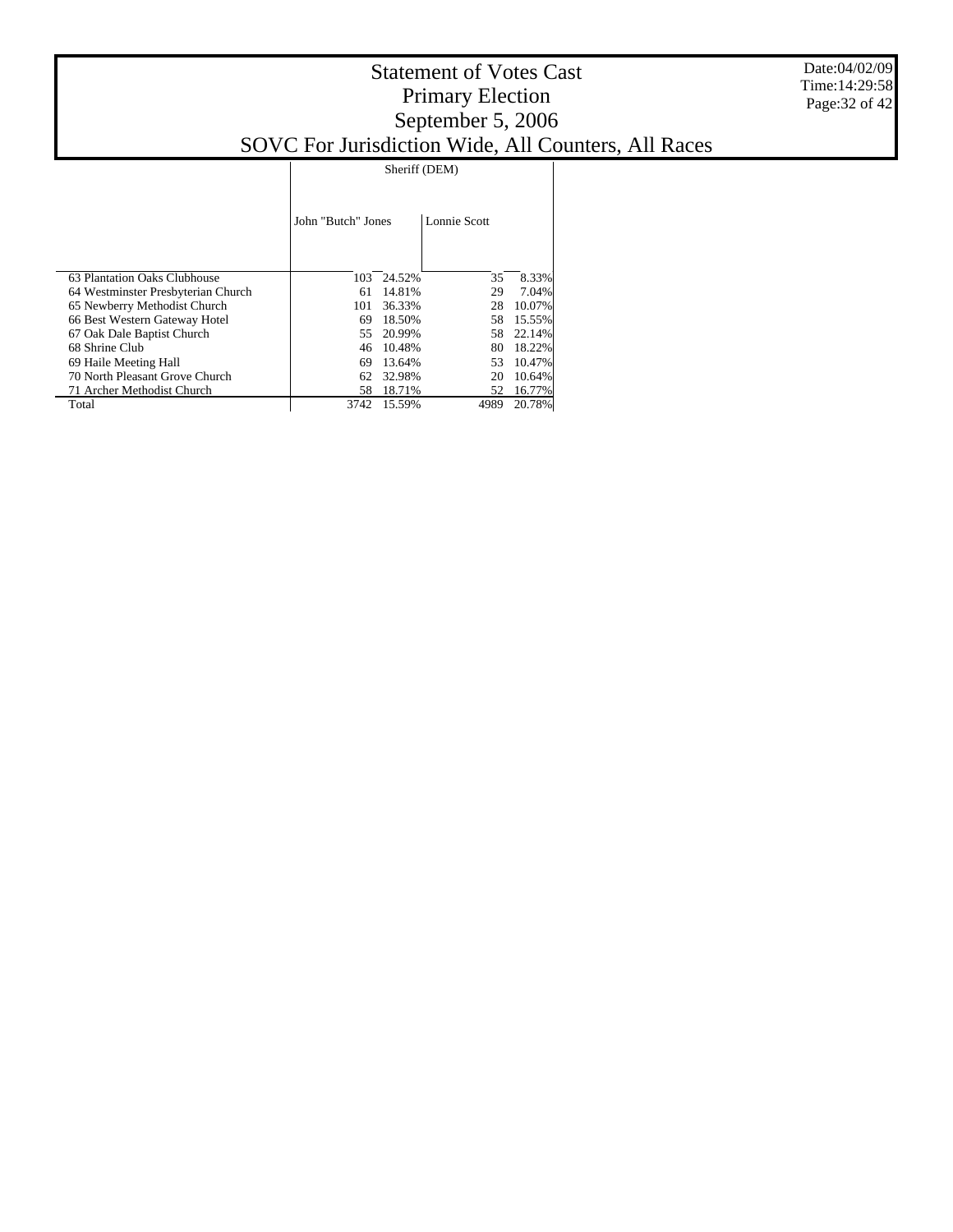Date:04/02/09 Time:14:29:58 Page:33 of 42

## Statement of Votes Cast Primary Election September 5, 2006 SOVC For Jurisdiction Wide, All Counters, All Races

|                                                                     | <b>COUNTY COMMISSIONER</b> |                      |                    |                            |                         |              |                          |
|---------------------------------------------------------------------|----------------------------|----------------------|--------------------|----------------------------|-------------------------|--------------|--------------------------|
|                                                                     |                            |                      |                    |                            |                         |              |                          |
|                                                                     | Reg. Voters                | <b>Times Counted</b> | <b>Total Votes</b> | <b>Betsy Maloney Hurst</b> |                         | Lee Pinkoson |                          |
| Jurisdiction Wide                                                   |                            |                      |                    |                            |                         |              |                          |
| 1 First Baptist Church of Waldo                                     | 851                        | 284                  | 265                | 107                        | 40.38%                  | 158          | 59.62%                   |
| 2 LaCrosse Town Hall                                                | 813                        | 305                  | 284                |                            | 112 39.44%              | 172          | 60.56%                   |
| 3 Alachua Recreation Center                                         | 2373                       | 861                  | 810                | 323                        | 39.88%                  | 487          | 60.12%                   |
| 4 Campus Church of Christ                                           | 425                        | 199                  | 182                |                            | 101 55.49%              |              | 81 44.51%                |
| 5 First Lutheran Church                                             | 1235<br>984                | 441<br>333           | 413<br>321         | 259<br>121                 | 62.71%<br>37.69%        |              | 154 37.29%<br>200 62.31% |
| 6 Newberry Fire Station<br>7 CCL Getsemani                          | 983                        | 252                  | 235                |                            | 128 54.47%              | 107          | 45.53%                   |
| 8 Hawthorne City Hall                                               | 1052                       | 371                  | 345                |                            | 124 35.94%              | 221          | 64.06%                   |
| 9 Island Grove Baptist Church                                       | 248                        | 94                   | 91                 | 37                         | 40.66%                  |              | 54 59.34%                |
| 10 Micanopy Town Hall                                               | 824                        | 365                  | 351                | 174                        | 49.57%                  | 177          | 50.43%                   |
| 11 SFCC (Davis Center)                                              | 667                        | 206                  | 195                | 67                         | 34.36%                  | 128          | 65.64%                   |
| 12 Park View Baptist Church                                         | 1343                       | 496                  | 477                |                            | 258 54.09%              |              | 219 45.91%               |
| 13 Mount Carmel Baptist Church                                      | 1601                       | 519                  | 479                |                            | 91 19.00%               | 388          | 81.00%                   |
| 14 Eliam Baptist Church<br>15 Windsor Baptist Church                | 447<br>402                 | 164<br>155           | 160<br>149         | 63<br>53                   | 39.38%<br>35.57%        | 97<br>96     | 60.63%<br>64.43%         |
| 16 Wilhelmina Johnson Center                                        | 684                        | 157                  | 141                |                            | 50 35.46%               | 91           | 64.54%                   |
| 17 Elk's Lodge                                                      | 864                        | 442                  | 419                | 174                        | 41.53%                  |              | 245 58.47%               |
| 18 Kanapaha Prebyterian Church                                      | 626                        | 178                  | 169                | 79                         | 46.75%                  |              | 90 53.25%                |
| 19 Springhill Baptist Church                                        | 1254                       | 278                  | 252                | 98                         | 38.89%                  |              | 154 61.11%               |
| 20 High Springs Civic Center                                        | 1003                       | 409                  | 377                | 151                        | 40.05%                  |              | 226 59.95%               |
| 21 First Assembly of God Church                                     | 1232                       | 335                  | 316                | 159                        | 50.32%                  | 157          | 49.68%                   |
| 22 Church of the Nazarene                                           | 1090                       | 491                  | 471                |                            | 212 45.01%              |              | 259 54.99%               |
| 23 American Cancer Society Hope Lodge                               | 762                        | 100                  | 90                 | 44                         | 48.89%                  |              | 46 51.11%                |
| 24 Vinyard Christian Fellowship<br>25 First Baptist Church          | 1181<br>578                | 582<br>100           | 554<br>91          |                            | 295 53.25%<br>30 32.97% |              | 259 46.75%<br>61 67.03%  |
| 26 Westside Recreation Center                                       | 1439                       | 574                  | 541                |                            | 267 49.35%              | 274          | 50.65%                   |
| 27 Thelma Boltin Center                                             | 1704                       | 659                  | 616                |                            | 365 59.25%              | 251          | 40.75%                   |
| 28 McPherson Recreation Center                                      | 1916                       | 617                  | 587                |                            | 115 19.59%              | 472          | 80.41%                   |
| 29 RT Schafer Lodge (FAM)                                           | 1065                       | 360                  | 340                |                            | 135 39.71%              | 205          | 60.29%                   |
| 30 Greater Bethel AME Church                                        | 2005                       | 595                  | 556                | 173                        | 31.12%                  | 383          | 68.88%                   |
| 31 J. Wayne Reitz Union                                             | 1169                       | 39                   | 28                 | 19                         | 67.86%                  |              | 9 32.14%                 |
| 32 Lifesouth Blood Center                                           | 1138                       | 246                  | 227                | 101                        | 44.49%                  |              | 126 55.51%               |
| 33 Highlands Presbyterian Church<br>34 Fairbanks Baptist Church     | 1902<br>625                | 530<br>203           | 502<br>193         | 149                        | 29.68%<br>76 39.38%     | 117          | 353 70.32%<br>60.62%     |
| 35 Southwest United Methodist Church                                | 774                        | 347                  | 333                |                            | 171 51.35%              |              | 162 48.65%               |
| 36 Doyle Conner Building                                            | 1461                       | 134                  | 114                |                            | 56 49.12%               |              | 58 50.88%                |
| 37 Unitarian Universalist Fellowship                                | 1039                       | 430                  | 410                | 183                        | 44.63%                  |              | 227 55.37%               |
| 38 Warehouse at Farmer's Market                                     | 918                        | 326                  | 312                |                            | 140 44.87%              |              | 172 55.13%               |
| 39 Living Faith Fellowship                                          | 1663                       | 708                  | 671                | 315                        | 46.94%                  |              | 356 53.06%               |
| 40 University City Church of Christ                                 | 685                        | 385                  | 356                |                            | 157 44.10%              |              | 199 55.90%               |
| 41 Clayton Estates                                                  | 990                        | 136                  | 129                |                            | 64 49.61%               |              | 65 50.39%                |
| 42 Tower Road Library / Baptist Church<br>43 Grace Methodist Church | 942<br>1278                | 402<br>565           | 380<br>545         | 267                        | 177 46.58%<br>48.99%    |              | 203 53.42%<br>278 51.01% |
| 44 Performing Arts Center                                           | 1791                       | 104                  | 88                 |                            | 38 43.18%               |              | 50 56.82%                |
| 45 Trinity Methodist Church                                         | 1377                       | 590                  | 551                | 243                        | 44.10%                  |              | 308 55.90%               |
| 46 Westside Baptist Church                                          | 838                        | 344                  | 336                |                            | 167 49.70%              |              | 169 50.30%               |
| 47 The Family Church                                                | 1235                       | 551                  | 529                |                            | 274 51.80%              |              | 255 48.20%               |
| 48 Oak Park Baptist Church                                          | 1291                       | 269                  | 255                |                            | 106 41.57%              |              | 149 58.43%               |
| 49 Jonesville Fire Station                                          | 793                        | 318                  | 301                |                            | 131 43.52%              |              | 170 56.48%               |
| 51 Faith Presbyterian Church                                        | 647                        | 296                  | 287                |                            | 146 50.87%              |              | 141 49.13%               |
| 52 Hope Community Church<br>54 Harn Museum                          | 747<br>2028                | 121<br>248           | 115<br>224         |                            | 51 44.35%<br>114 50.89% |              | 64 55.65%<br>110 49.11%  |
| 55 Carpetner's Union Hall                                           | 1110                       | 237                  | 229                | 89                         | 38.86%                  |              | 140 61.14%               |
| 56 Covenant Presbyterian Church                                     | 850                        | 259                  | 249                |                            | 126 50.60%              |              | 123 49.40%               |
| 57 ZL Sung 7th Day Adventist School                                 | 1268                       | 505                  | 473                |                            | 226 47.78%              |              | 247 52.22%               |
| 58 Lighthouse Baptist Church                                        | 487                        | 251                  | 243                |                            | 107 44.03%              |              | 136 55.97%               |
| 59 Days Inn - University                                            | 1089                       | 155                  | 142                | 77                         | 54.23%                  |              | 65 45.77%                |
| 60 Fellowship Baptist Church                                        | 1458                       | 496                  | 468                |                            | 189 40.38%              |              | 279 59.62%               |
| 61 The Atrium                                                       | 1203                       | 667                  | 641                | 291                        | 45.40%                  |              | 350 54.60%               |
| 62 United Pentecostal Church                                        | 1154                       | 407                  | 389                |                            | 163 41.90%              |              | 226 58.10%               |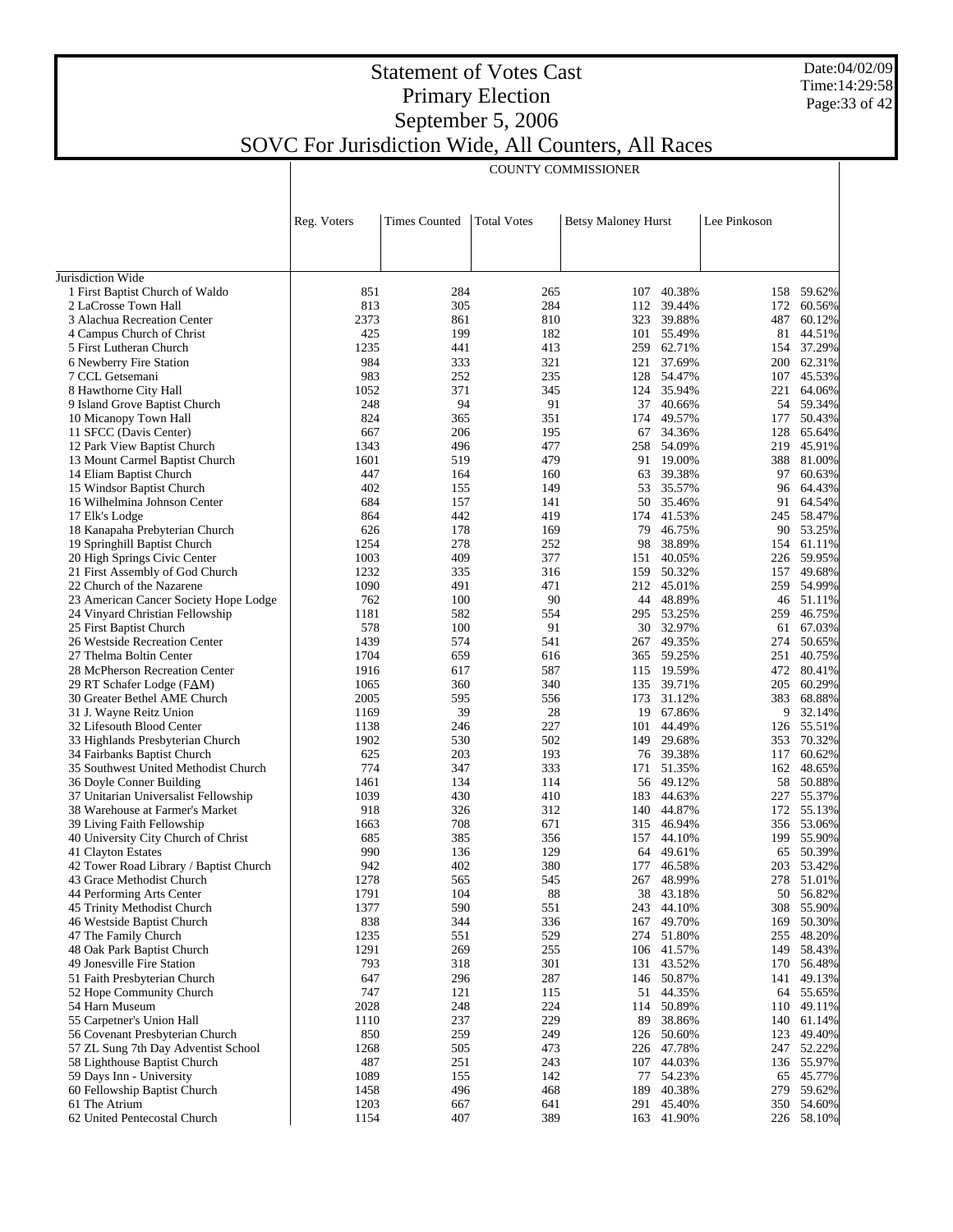Date:04/02/09 Time:14:29:58 Page:34 of 42

|                                    | <b>COUNTY COMMISSIONER</b>                                                              |       |              |       |        |       |        |  |  |
|------------------------------------|-----------------------------------------------------------------------------------------|-------|--------------|-------|--------|-------|--------|--|--|
|                                    |                                                                                         |       |              |       |        |       |        |  |  |
|                                    | <b>Total Votes</b><br><b>Betsy Maloney Hurst</b><br><b>Times Counted</b><br>Reg. Voters |       | Lee Pinkoson |       |        |       |        |  |  |
|                                    |                                                                                         |       |              |       |        |       |        |  |  |
| 63 Plantation Oaks Clubhouse       | 910                                                                                     | 423   | 408          | 136   | 33.33% | 272   | 66.67% |  |  |
| 64 Westminster Presbyterian Church | 753                                                                                     | 418   | 404          | 195   | 48.27% | 209   | 51.73% |  |  |
| 65 Newberry Methodist Church       | 817                                                                                     | 280   | 263          | 110   | 41.83% | 153   | 58.17% |  |  |
| 66 Best Western Gateway Hotel      | 818                                                                                     | 378   | 351          | 170   | 48.43% | 181   | 51.57% |  |  |
| 67 Oak Dale Baptist Church         | 719                                                                                     | 265   | 251          | 97    | 38.65% | 154   | 61.35% |  |  |
| 68 Shrine Club                     | 1175                                                                                    | 446   | 421          | 200   | 47.51% | 221   | 52.49% |  |  |
| 69 Haile Meeting Hall              | 1120                                                                                    | 511   | 495          | 206   | 41.62% | 289   | 58.38% |  |  |
| 70 North Pleasant Grove Church     | 514                                                                                     | 198   | 187          | 55.   | 29.41% | 132   | 70.59% |  |  |
| 71 Archer Methodist Church         | 729                                                                                     | 313   | 291          | 129   | 44.33% | 162   | 55.67% |  |  |
| Total                              | 73156                                                                                   | 24423 | 23068        | 10076 | 43.68% | 12992 | 56.32% |  |  |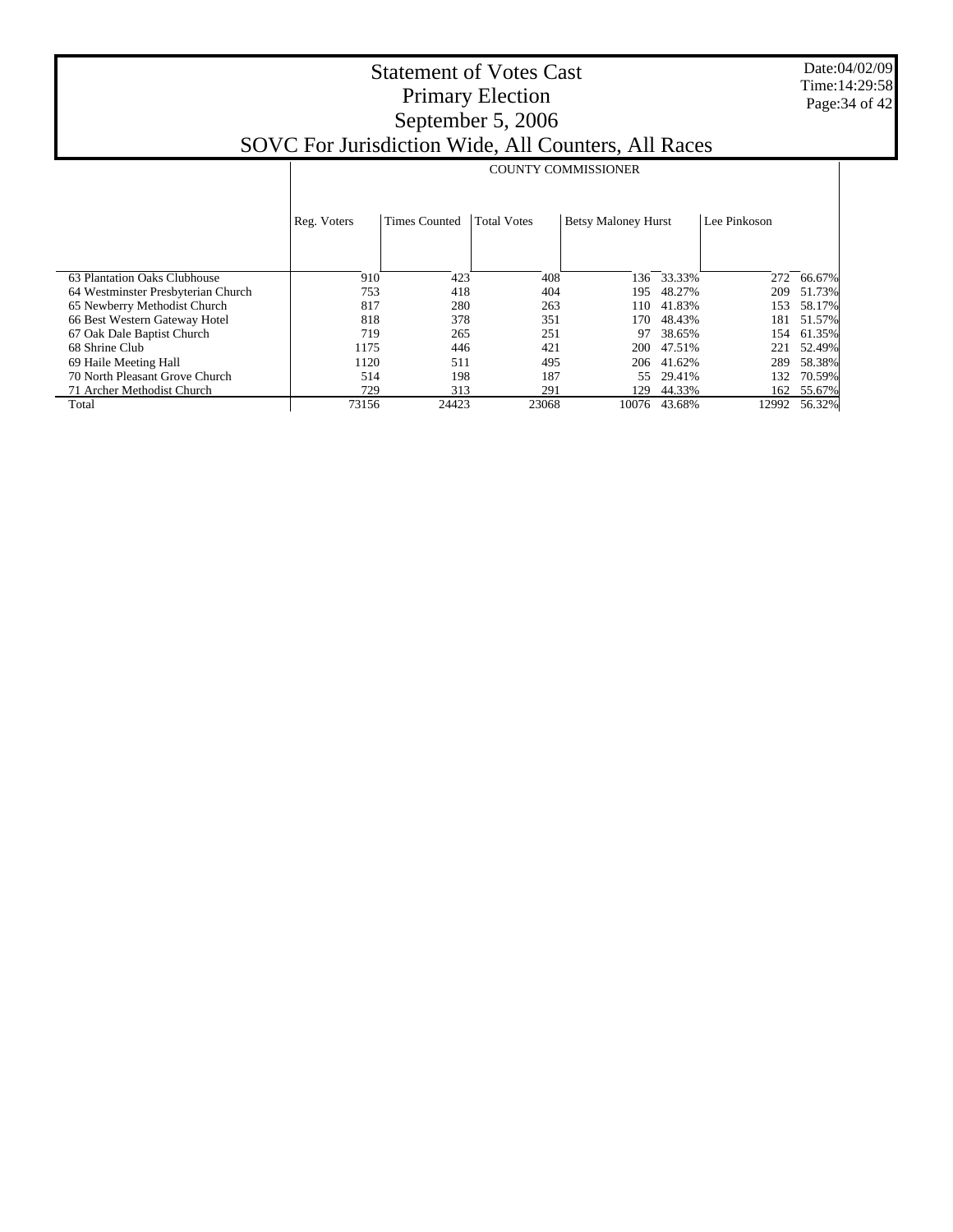#### Date:04/02/09 Time:14:29:58 Page:35 of 42

## Statement of Votes Cast Primary Election September 5, 2006

#### SOVC For Jurisdiction Wide, All Counters, All Races Circuit Court 8

|                                                              | Reg. Voters  | <b>Times Counted</b> | <b>Total Votes</b> | <b>Stan Griffis</b> |                         | Lorraine H. Sherman |                  |
|--------------------------------------------------------------|--------------|----------------------|--------------------|---------------------|-------------------------|---------------------|------------------|
|                                                              |              |                      |                    |                     |                         |                     |                  |
| Jurisdiction Wide                                            |              |                      |                    |                     |                         |                     |                  |
| 1 First Baptist Church of Waldo                              | 1638         | 430                  | 397                | 145                 | 36.52%                  | 67                  | 16.88%           |
| 2 LaCrosse Town Hall                                         | 1463         | 419                  | 398                |                     | 148 37.19%              | 98                  | 24.62%           |
| 3 Alachua Recreation Center                                  | 4311         | 1362                 | 1303               |                     | 585 44.90%              | 327                 | 25.10%           |
| 4 Campus Church of Christ                                    | 899          | 256                  | 243                |                     | 32 13.17%               | 37                  | 15.23%           |
| 5 First Lutheran Church                                      | 2564         | 565                  | 510                |                     | 65 12.75%               | 92                  | 18.04%           |
| 6 Newberry Fire Station                                      | 1946         | 520                  | 497                |                     | 230 46.28%              | 96                  | 19.32%           |
| 7 CCL Getsemani                                              | 1884         | 337                  | 315                |                     | 50 15.87%               | 95                  | 30.16%           |
| 8 Hawthorne City Hall                                        | 1841         | 529                  | 481                |                     | 144 29.94%              | 127                 | 26.40%           |
| 9 Island Grove Baptist Church                                | 486          | 149                  | 133                |                     | 49 36.84%               | 31                  | 23.31%           |
| 10 Micanopy Town Hall                                        | 1433         | 526                  | 493                |                     | 146 29.61%              | 79                  | 16.02%           |
| 11 SFCC (Davis Center)                                       | 889          | 299                  | 279                |                     | 122 43.73%              | 63                  | 22.58%           |
| 12 Park View Baptist Church                                  | 2445         | 669                  | 618                |                     | 131 21.20%              | 152                 | 24.60%           |
| 13 Mount Carmel Baptist Church                               | 1961         | 552                  | 506                |                     | 87 17.19%               | 135                 | 26.68%           |
| 14 Eliam Baptist Church                                      | 901<br>836   | 248                  | 227                |                     | 70 30.84%               | 42                  | 18.50%           |
| 15 Windsor Baptist Church<br>16 Wilhelmina Johnson Center    | 1057         | 264<br>179           | 245                |                     | 106 43.27%<br>27 17.76% | 49                  | 20.00%<br>28.29% |
| 17 Elk's Lodge                                               | 1477         | 614                  | 152<br>562         |                     | 123 21.89%              | 43<br>69            | 12.28%           |
| 18 Kanapaha Prebyterian Church                               | 1149         | 266                  | 239                |                     | 76 31.80%               | 48                  | 20.08%           |
| 19 Springhill Baptist Church                                 | 2373         | 361                  | 320                |                     | 63 19.69%               | 89                  | 27.81%           |
| 20 High Springs Civic Center                                 | 2117         | 655                  | 605                |                     | 289 47.77%              | 115                 | 19.01%           |
| 21 First Assembly of God Church                              | 2605         | 518                  | 481                |                     | 106 22.04%              | 112                 | 23.28%           |
| 22 Church of the Nazarene                                    | 2247         | 737                  | 692                |                     | 184 26.59%              | 147                 | 21.24%           |
| 23 American Cancer Society Hope Lodge                        | 1989         | 156                  | 135                |                     | 31 22.96%               | 22                  | 16.30%           |
| 24 Vinyard Christian Fellowship                              | 2056         | 805                  | 738                |                     | 161 21.82%              | 134                 | 18.16%           |
| 25 First Baptist Church                                      | 1188         | 124                  | 112                |                     | 19 16.96%               | 32                  | 28.57%           |
| 26 Westside Recreation Center                                | 2772         | 768                  | 707                |                     | 109 15.42%              | 137                 | 19.38%           |
| 27 Thelma Boltin Center                                      | 2651         | 814                  | 747                |                     | 85 11.38%               | 154                 | 20.62%           |
| 28 McPherson Recreation Center                               | 2369         | 663                  | 621                |                     | 93 14.98%               | 143                 | 23.03%           |
| 29 RT Schafer Lodge (FAM)                                    | 1561         | 446                  | 399                |                     | 86 21.55%               | 124                 | 31.08%           |
| 30 Greater Bethel AME Church                                 | 2754         | 676                  | 629                |                     | 134 21.30%              | 197                 | 31.32%           |
| 31 J. Wayne Reitz Union                                      | 3039         | 60                   | 42                 |                     | 12 28.57%               | 10                  | 23.81%           |
| 32 Lifesouth Blood Center                                    | 2699         | 374                  | 335                |                     | 83 24.78%               | 59                  | 17.61%           |
| 33 Highlands Presbyterian Church                             | 2769         | 634                  | 589                |                     | 122 20.71%              | 172                 | 29.20%           |
| 34 Fairbanks Baptist Church                                  | 1112         | 304                  | 291                |                     | 96 32.99%               | 65                  | 22.34%           |
| 35 Southwest United Methodist Church                         | 1561         | 550                  | 508                |                     | 108 21.26%              | 76                  | 14.96%           |
| 36 Doyle Conner Building                                     | 3608         | 222                  | 193                |                     | 54 27.98%               | 52                  | 26.94%           |
| 37 Unitarian Universalist Fellowship                         | 2105         | 672                  | 618                |                     | 166 26.86%              | 102                 | 16.50%           |
| 38 Warehouse at Farmer's Market                              | 1983         | 545                  | 513                |                     | 165 32.16%              | 118                 | 23.00%           |
| 39 Living Faith Fellowship                                   | 3397         | 1045                 | 974                |                     | 215 22.07%              |                     | 140 14.37%       |
| 40 University City Church of Christ                          | 1320         | 595                  | 549                |                     | 162 29.51%              | 80                  | 14.57%           |
| 41 Clayton Estates<br>42 Tower Road Library / Baptist Church | 2005<br>2307 | 201<br>716           | 189<br>649         |                     | 45 23.81%<br>160 24.65% | 55<br>122           | 29.10%<br>18.80% |
| 43 Grace Methodist Church                                    | 3023         | 998                  | 928                |                     | 275 29.63%              |                     | 155 16.70%       |
| 44 Performing Arts Center                                    | 4379         | 172                  | 149                |                     | 35 23.49%               | 37                  | 24.83%           |
| 45 Trinity Methodist Church                                  | 3144         | 989                  | 900                | 261                 | 29.00%                  | 146                 | 16.22%           |
| 46 Westside Baptist Church                                   | 2183         | 623                  | 589                | 163                 | 27.67%                  | 124                 | 21.05%           |
| 47 The Family Church                                         | 3010         | 977                  | 917                |                     | 269 29.33%              |                     | 142 15.49%       |
| 48 Oak Park Baptist Church                                   | 2845         | 433                  | 398                |                     | 112 28.14%              | 117                 | 29.40%           |
| 49 Jonesville Fire Station                                   | 1593         | 514                  | 482                |                     | 209 43.36%              | 80                  | 16.60%           |
| 51 Faith Presbyterian Church                                 | 1363         | 485                  | 462                | 139                 | 30.09%                  | 82                  | 17.75%           |
| 52 Hope Community Church                                     | 1366         | 167                  | 151                |                     | 36 23.84%               | 55                  | 36.42%           |
| 54 Harn Museum                                               | 4866         | 398                  | 365                | 69                  | 18.90%                  | 80                  | 21.92%           |
| 55 Carpetner's Union Hall                                    | 1867         | 311                  | 296                |                     | 79 26.69%               | 89                  | 30.07%           |
| 56 Covenant Presbyterian Church                              | 2185         | 463                  | 427                | 113                 | 26.46%                  | 89                  | 20.84%           |
| 57 ZL Sung 7th Day Adventist School                          | 2613         | 800                  | 722                |                     | 176 24.38%              | 163                 | 22.58%           |
| 58 Lighthouse Baptist Church                                 | 996          | 419                  | 387                |                     | 97 25.06%               | 105                 | 27.13%           |
| 59 Days Inn - University                                     | 2591         | 234                  | 218                |                     | 48 22.02%               | 51                  | 23.39%           |
| 60 Fellowship Baptist Church                                 | 3026         | 799                  | 754                |                     | 341 45.23%              | 130                 | 17.24%           |
| 61 The Atrium                                                | 2183         | 964                  | 909                |                     | 226 24.86%              |                     | 144 15.84%       |
| 62 United Pentecostal Church                                 | 2475         | 646                  | 601                |                     | 162 26.96%              |                     | 116 19.30%       |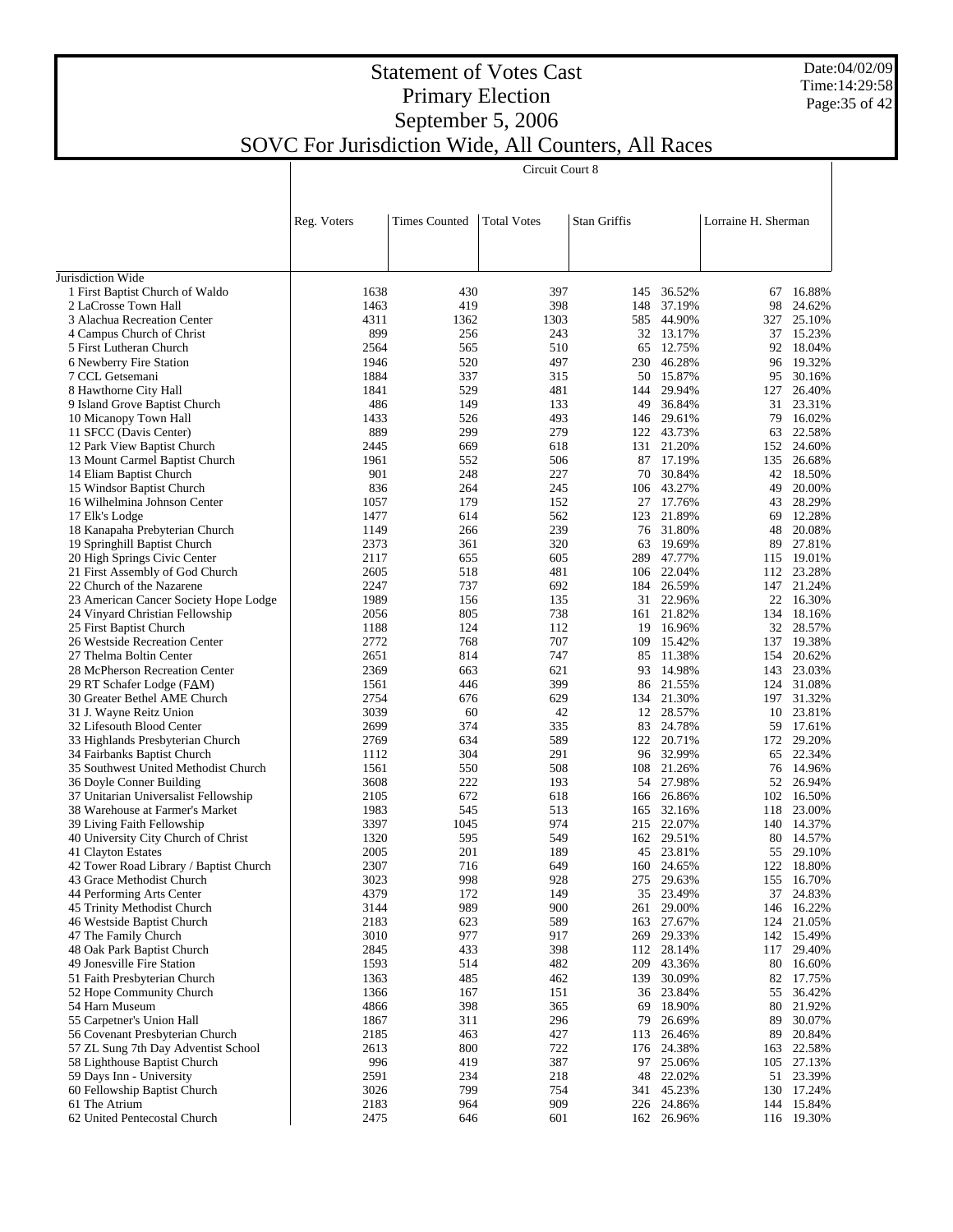Date:04/02/09 Time:14:29:58 Page:36 of 42

# Reg. Voters Times Counted | Total Votes | Stan Griffis | Lorraine H. Sherman Circuit Court 8

| 63 Plantation Oaks Clubhouse       | 2053   | 807   | 765   | 277  | 36.21%      | 132. | 17.25% |
|------------------------------------|--------|-------|-------|------|-------------|------|--------|
| 64 Westminster Presbyterian Church | 1339   | 595   | 557   | 114  | 20.47%      | 69   | 12.39% |
| 65 Newberry Methodist Church       | 1784   | 505   | 464   | 211  | 45.47%      | 75   | 16.16% |
| 66 Best Western Gateway Hotel      | 1846   | 641   | 604   | 201  | 33.28%      | 108  | 17.88% |
| 67 Oak Dale Baptist Church         | 1424   | 430   | 396   | 148  | 37.37%      | 66   | 16.67% |
| 68 Shrine Club                     | 2855   | 802   | 723   | 230  | 31.81%      | 154  | 21.30% |
| 69 Haile Meeting Hall              | 3194   | 998   | 923   | 223  | 24.16%      | 138  | 14.95% |
| 70 North Pleasant Grove Church     | 1101   | 337   | 322   | 154  | 47.83%      | 54   | 16.77% |
| 71 Archer Methodist Church         | 1376   | 445   | 402   | 140. | 34.83%      | 72   | 17.91% |
| Total                              | 146447 | 36777 | 34045 |      | 9592 28.17% | 6880 | 20.21% |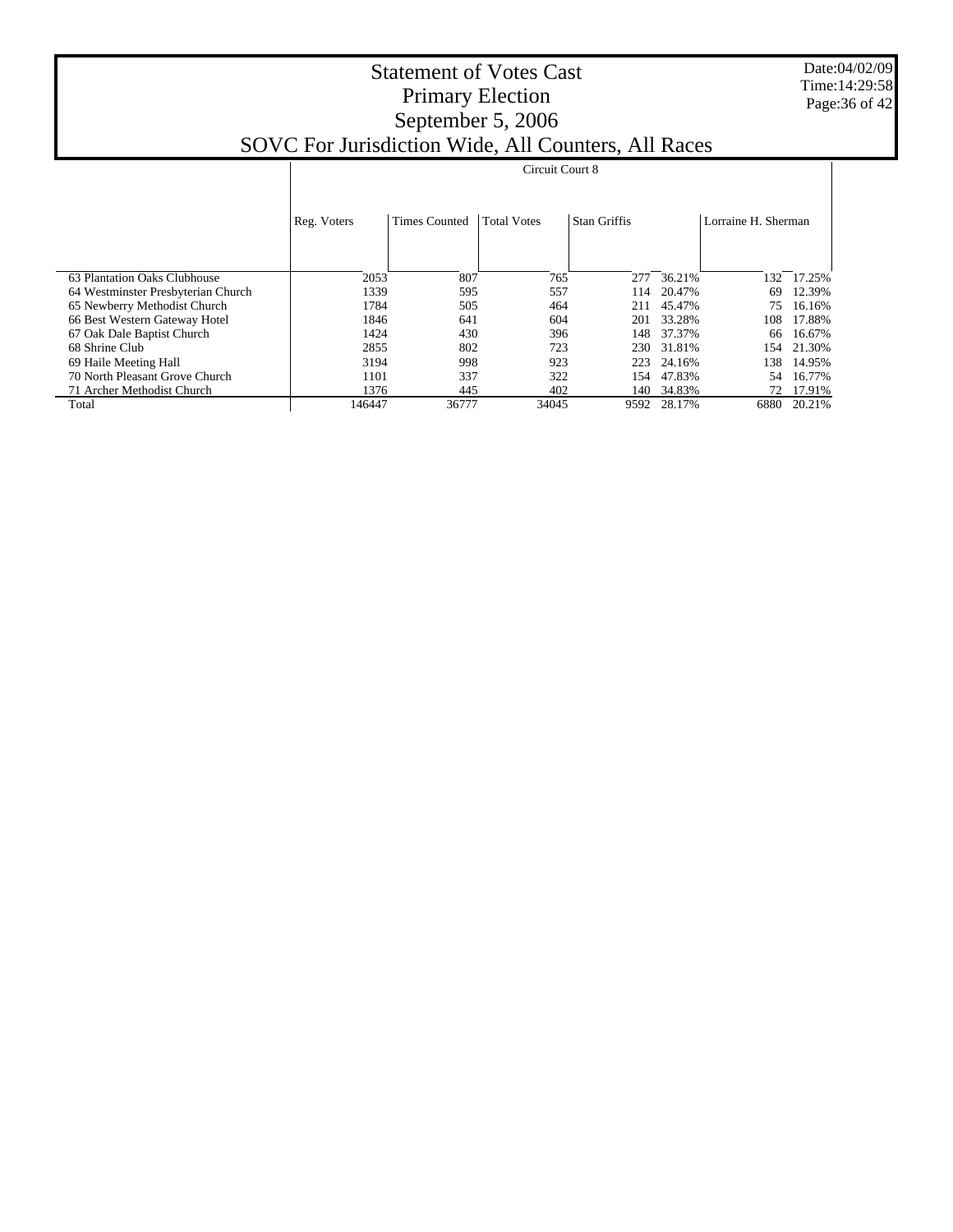Jurisdiction Wide 1 First Baptist Church of Waldo 2 LaCrosse Town Hall 3 Alachua Recreation Center 4 Campus Church of Christ 5 First Lutheran Church 6 Newberry Fire Station 7 CCL Getsemani 8 Hawthorne City Hall 9 Island Grove Baptist Church 10 Micanopy Town Hall 11 SFCC (Davis Center) 12 Park View Baptist Church 13 Mount Carmel Baptist Church 14 Eliam Baptist Church 15 Windsor Baptist Church 16 Wilhelmina Johnson Center 17 Elk's Lodge 18 Kanapaha Prebyterian Church 19 Springhill Baptist Church 20 High Springs Civic Center 21 First Assembly of God Church 22 Church of the Nazarene 23 American Cancer Society Hope Lodge 24 Vinyard Christian Fellowship 25 First Baptist Church 26 Westside Recreation Center 27 Thelma Boltin Center 28 McPherson Recreation Center 29 RT Schafer Lodge (FAM) 30 Greater Bethel AME Church 31 J. Wayne Reitz Union 32 Lifesouth Blood Center 33 Highlands Presbyterian Church 34 Fairbanks Baptist Church 35 Southwest United Methodist Church 36 Doyle Conner Building 37 Unitarian Universalist Fellowship 38 Warehouse at Farmer's Market 39 Living Faith Fellowship 40 University City Church of Christ 41 Clayton Estates 42 Tower Road Library / Baptist Church 43 Grace Methodist Church 44 Performing Arts Center 45 Trinity Methodist Church 46 Westside Baptist Church 47 The Family Church 48 Oak Park Baptist Church 49 Jonesville Fire Station 51 Faith Presbyterian Church 52 Hope Community Church 54 Harn Museum 55 Carpetner's Union Hall 56 Covenant Presbyterian Church 57 ZL Sung 7th Day Adventist School 58 Lighthouse Baptist Church 59 Days Inn - University 60 Fellowship Baptist Church 61 The Atrium 62 United Pentecostal Church Stephen Pennypacker Circuit Court 8 185 46.60% 152 38.19% 391 30.01%<br>174 71.60% 174 71.60% 353 69.22% 34.41% 170 53.97% 210 43.66% 53 39.85% 268 54.36%<br>94 33.69% 94 33.69%<br>335 54.21% 335 54.21% 56.13% 115 50.66%<br>90 36.73% 90 36.73%<br>82 53.95% 53.95% 370 65.84% 48.12% 168 52.50% 201 33.22%<br>263 54.68% 54.68% 361 52.17% 82 60.74% 60.03% 61 54.46%<br>461 65.21% 461 65.21% 508 68.01% 62.00% 189 47.37% 47.38% 20 47.62%<br>193 57.61% 193 57.61%<br>295 50.08% 50.08% 130 44.67%<br>324 63.78% 63.78% 87 45.08%<br>350 56.63% 350 56.63%<br>230 44.83% 44.83% 619 63.55% 55.92% 89 47.09% 367 56.55% 53.66% 77 51.68% 54.78% 302 51.27% 506 55.18%<br>169 42.46% 169 42.46%<br>193 40.04% 193 40.04% 52.16% 60 39.74% 216 59.18% 128 43.24% 52.69% 383 53.05% 185 47.80%<br>119 54.59% 54.59% 283 37.53%<br>539 59.30% 539 59.30% 323 53.74%

Date:04/02/09 Time:14:29:58 Page:37 of 42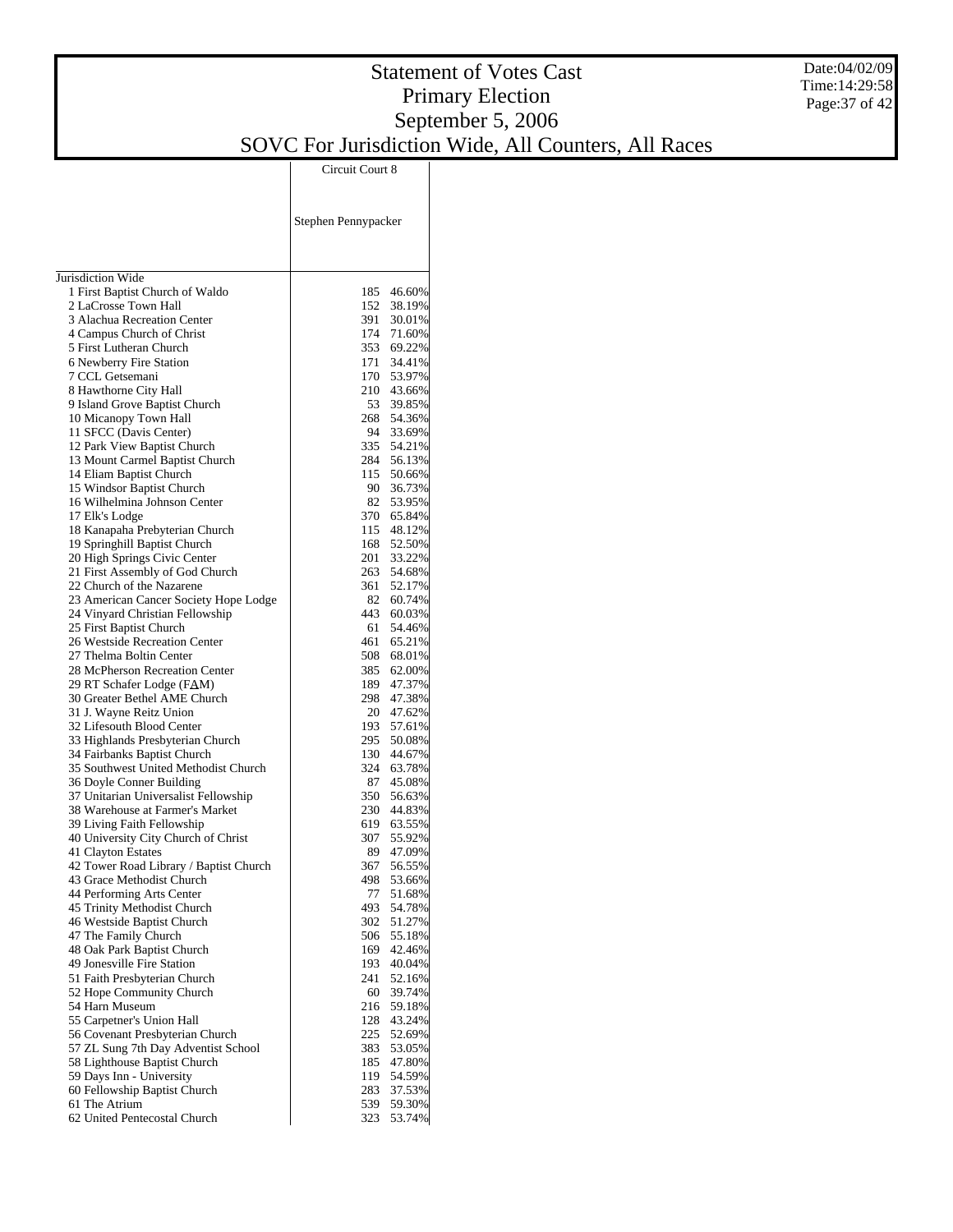|                                    | Circuit Court 8     |        |  |
|------------------------------------|---------------------|--------|--|
|                                    | Stephen Pennypacker |        |  |
| 63 Plantation Oaks Clubhouse       | 356                 | 46.54% |  |
| 64 Westminster Presbyterian Church | 374                 | 67.15% |  |
| 65 Newberry Methodist Church       | 178                 | 38.36% |  |
| 66 Best Western Gateway Hotel      | 295                 | 48.84% |  |
| 67 Oak Dale Baptist Church         | 182                 | 45.96% |  |
| 68 Shrine Club                     | 339                 | 46.89% |  |
| 69 Haile Meeting Hall              | 562                 | 60.89% |  |
| 70 North Pleasant Grove Church     | 114                 | 35.40% |  |
| 71 Archer Methodist Church         | 190                 | 47.26% |  |
| Total                              | 17573               | 51.62% |  |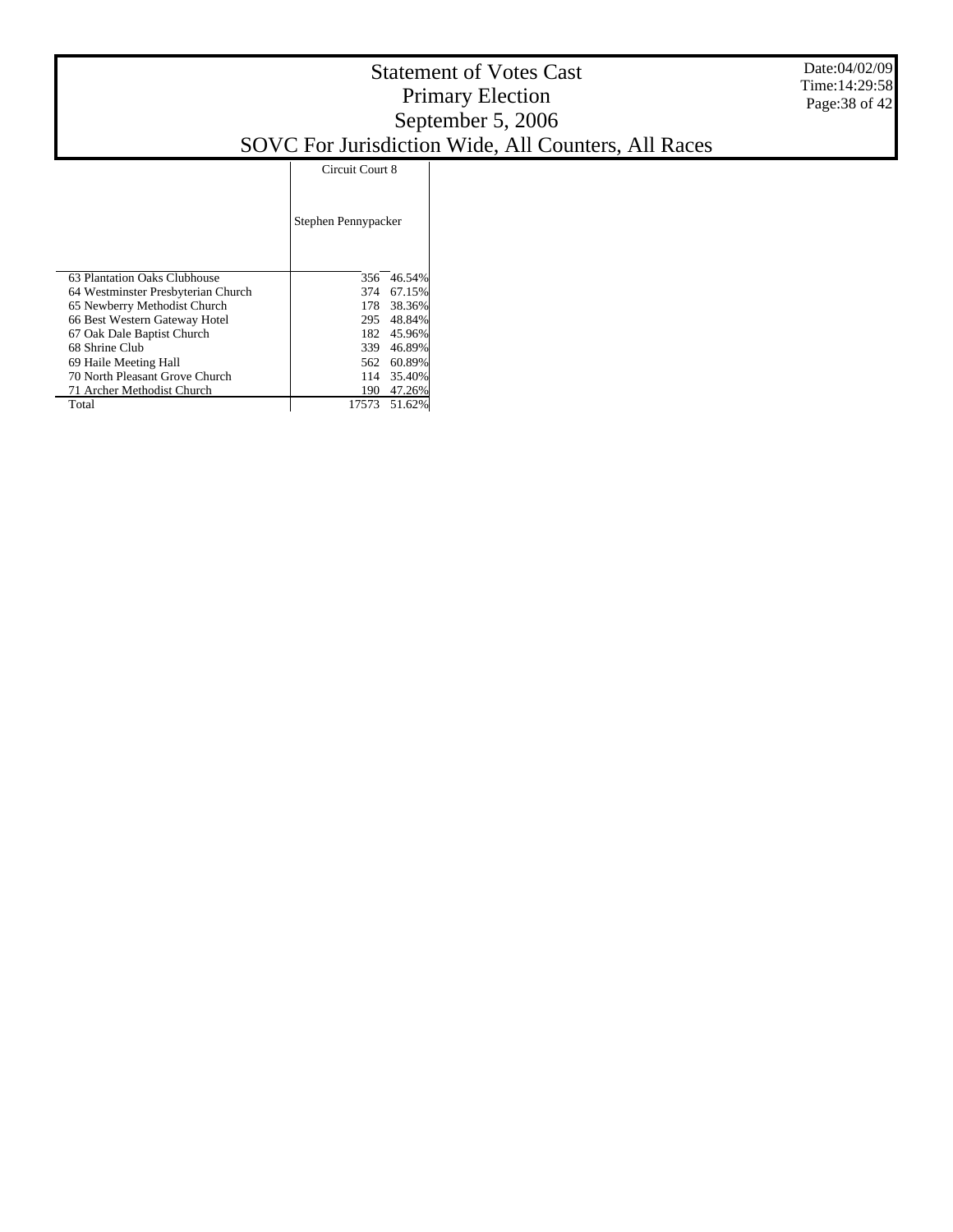Date:04/02/09 Time:14:29:58 Page:39 of 42

 $\overline{\phantom{a}}$ 

## Statement of Votes Cast Primary Election September 5, 2006 SOVC For Jurisdiction Wide, All Counters, All Races

School Board 1

|                                                                     | Reg. Voters  | <b>Times Counted</b> | <b>Total Votes</b> | Tina Turner Pinkoson |                          | Clint Robinson |                          |
|---------------------------------------------------------------------|--------------|----------------------|--------------------|----------------------|--------------------------|----------------|--------------------------|
|                                                                     |              |                      |                    |                      |                          |                |                          |
|                                                                     |              |                      |                    |                      |                          |                |                          |
| Jurisdiction Wide                                                   |              |                      |                    |                      |                          |                |                          |
| 1 First Baptist Church of Waldo                                     | 1638         | 430                  | 395                |                      | 194 49.11%               | 201            | 50.89%                   |
| 2 LaCrosse Town Hall                                                | 1463         | 419                  | 381                |                      | 188 49.34%               |                | 193 50.66%               |
| 3 Alachua Recreation Center                                         | 4311         | 1362                 | 1269               |                      | 577 45.47%               |                | 692 54.53%               |
| 4 Campus Church of Christ                                           | 899          | 256                  | 231                |                      | 119 51.52%               |                | 112 48.48%               |
| 5 First Lutheran Church                                             | 2564         | 565                  | 519                |                      | 210 40.46%               |                | 309 59.54%               |
| 6 Newberry Fire Station                                             | 1946         | 520                  | 503                |                      | 223 44.33%               |                | 280 55.67%               |
| 7 CCL Getsemani<br>8 Hawthorne City Hall                            | 1884<br>1841 | 337<br>529           | 311<br>487         |                      | 153 49.20%<br>236 48.46% |                | 158 50.80%<br>251 51.54% |
| 9 Island Grove Baptist Church                                       | 486          | 149                  | 139                | 70                   | 50.36%                   | 69             | 49.64%                   |
| 10 Micanopy Town Hall                                               | 1433         | 526                  | 496                |                      | 258 52.02%               |                | 238 47.98%               |
| 11 SFCC (Davis Center)                                              | 889          | 299                  | 279                | 122                  | 43.73%                   | 157            | 56.27%                   |
| 12 Park View Baptist Church                                         | 2445         | 669                  | 634                |                      | 275 43.38%               |                | 359 56.62%               |
| 13 Mount Carmel Baptist Church                                      | 1961         | 552                  | 512                | 361                  | 70.51%                   | 151            | 29.49%                   |
| 14 Eliam Baptist Church                                             | 901          | 248                  | 232                |                      | 112 48.28%               |                | 120 51.72%               |
| 15 Windsor Baptist Church                                           | 836          | 264                  | 244                |                      | 152 62.30%               | 92             | 37.70%                   |
| 16 Wilhelmina Johnson Center                                        | 1057         | 179                  | 155                |                      | 98 63.23%                | 57             | 36.77%                   |
| 17 Elk's Lodge                                                      | 1477         | 614                  | 575                | 307                  | 53.39%                   | 268            | 46.61%                   |
| 18 Kanapaha Prebyterian Church                                      | 1149         | 266                  | 246                |                      | 119 48.37%               | 127            | 51.63%                   |
| 19 Springhill Baptist Church                                        | 2373         | 361                  | 319                |                      | 188 58.93%               | 131            | 41.07%                   |
| 20 High Springs Civic Center                                        | 2117         | 655                  | 601                |                      | 270 44.93%               |                | 331 55.07%               |
| 21 First Assembly of God Church                                     | 2605         | 518                  | 480                |                      | 239 49.79%               | 241            | 50.21%                   |
| 22 Church of the Nazarene                                           | 2247         | 737                  | 698                |                      | 362 51.86%               |                | 336 48.14%               |
| 23 American Cancer Society Hope Lodge                               | 1989         | 156                  | 137                |                      | 72 52.55%                |                | 65 47.45%                |
| 24 Vinyard Christian Fellowship                                     | 2056         | 805                  | 761                |                      | 353 46.39%               |                | 408 53.61%               |
| 25 First Baptist Church                                             | 1188         | 124                  | 112                |                      | 72 64.29%                | 40             | 35.71%                   |
| 26 Westside Recreation Center<br>27 Thelma Boltin Center            | 2772<br>2651 | 768<br>814           | 711<br>757         |                      | 324 45.57%<br>286 37.78% |                | 387 54.43%<br>471 62.22% |
| 28 McPherson Recreation Center                                      | 2369         | 663                  | 629                |                      | 456 72.50%               |                | 173 27.50%               |
| 29 RT Schafer Lodge (FAM)                                           | 1561         | 446                  | 418                |                      | 238 56.94%               |                | 180 43.06%               |
| 30 Greater Bethel AME Church                                        | 2754         | 676                  | 632                |                      | 391 61.87%               | 241            | 38.13%                   |
| 31 J. Wayne Reitz Union                                             | 3039         | 60                   | 39                 | 23                   | 58.97%                   |                | 16 41.03%                |
| 32 Lifesouth Blood Center                                           | 2699         | 374                  | 346                |                      | 183 52.89%               |                | 163 47.11%               |
| 33 Highlands Presbyterian Church                                    | 2769         | 634                  | 607                |                      | 380 62.60%               | 227            | 37.40%                   |
| 34 Fairbanks Baptist Church                                         | 1112         | 304                  | 287                |                      | 149 51.92%               |                | 138 48.08%               |
| 35 Southwest United Methodist Church                                | 1561         | 550                  | 526                |                      | 280 53.23%               |                | 246 46.77%               |
| 36 Doyle Conner Building                                            | 3608         | 222                  | 192                |                      | 101 52.60%               |                | 91 47.40%                |
| 37 Unitarian Universalist Fellowship                                | 2105         | 672                  | 636                | 311                  | 48.90%                   |                | 325 51.10%               |
| 38 Warehouse at Farmer's Market                                     | 1983         | 545                  | 522                |                      | 256 49.04%               |                | 266 50.96%               |
| 39 Living Faith Fellowship                                          | 3397         | 1045                 | 989                |                      | 487 49.24%               |                | 502 50.76%               |
| 40 University City Church of Christ                                 | 1320         | 595                  | 561                |                      | 307 54.72%               |                | 254 45.28%               |
| 41 Clayton Estates                                                  | 2005<br>2307 | 201<br>716           | 189<br>673         |                      | 110 58.20%<br>375 55.72% |                | 79 41.80%<br>298 44.28%  |
| 42 Tower Road Library / Baptist Church<br>43 Grace Methodist Church | 3023         | 998                  | 945                |                      | 499 52.80%               |                | 446 47.20%               |
| 44 Performing Arts Center                                           | 4379         | 172                  | 147                |                      | 79 53.74%                |                | 68 46.26%                |
| 45 Trinity Methodist Church                                         | 3144         | 989                  | 924                | 499                  | 54.00%                   |                | 425 46.00%               |
| 46 Westside Baptist Church                                          | 2183         | 623                  | 593                |                      | 309 52.11%               |                | 284 47.89%               |
| 47 The Family Church                                                | 3010         | 977                  | 920                | 490                  | 53.26%                   |                | 430 46.74%               |
| 48 Oak Park Baptist Church                                          | 2845         | 433                  | 406                |                      | 225 55.42%               |                | 181 44.58%               |
| 49 Jonesville Fire Station                                          | 1593         | 514                  | 479                | 221                  | 46.14%                   |                | 258 53.86%               |
| 51 Faith Presbyterian Church                                        | 1363         | 485                  | 465                |                      | 239 51.40%               |                | 226 48.60%               |
| 52 Hope Community Church                                            | 1366         | 167                  | 157                | 109                  | 69.43%                   |                | 48 30.57%                |
| 54 Harn Museum                                                      | 4866         | 398                  | 356                | 177                  | 49.72%                   |                | 179 50.28%               |
| 55 Carpetner's Union Hall                                           | 1867         | 311                  | 297                | 180                  | 60.61%                   | 117            | 39.39%                   |
| 56 Covenant Presbyterian Church                                     | 2185         | 463                  | 434                |                      | 216 49.77%               |                | 218 50.23%               |
| 57 ZL Sung 7th Day Adventist School                                 | 2613         | 800                  | 743                |                      | 355 47.78%               |                | 388 52.22%               |
| 58 Lighthouse Baptist Church                                        | 996          | 419                  | 393                |                      | 195 49.62%               |                | 198 50.38%               |
| 59 Days Inn - University                                            | 2591         | 234                  | 211                | 105                  | 49.76%                   |                | 106 50.24%               |
| 60 Fellowship Baptist Church                                        | 3026         | 799                  | 744                |                      | 319 42.88%               |                | 425 57.12%               |
| 61 The Atrium<br>62 United Pentecostal Church                       | 2183<br>2475 | 964                  | 908<br>608         | 449                  | 49.45%                   | 459            | 50.55%<br>267 43.91%     |
|                                                                     |              | 646                  |                    |                      | 341 56.09%               |                |                          |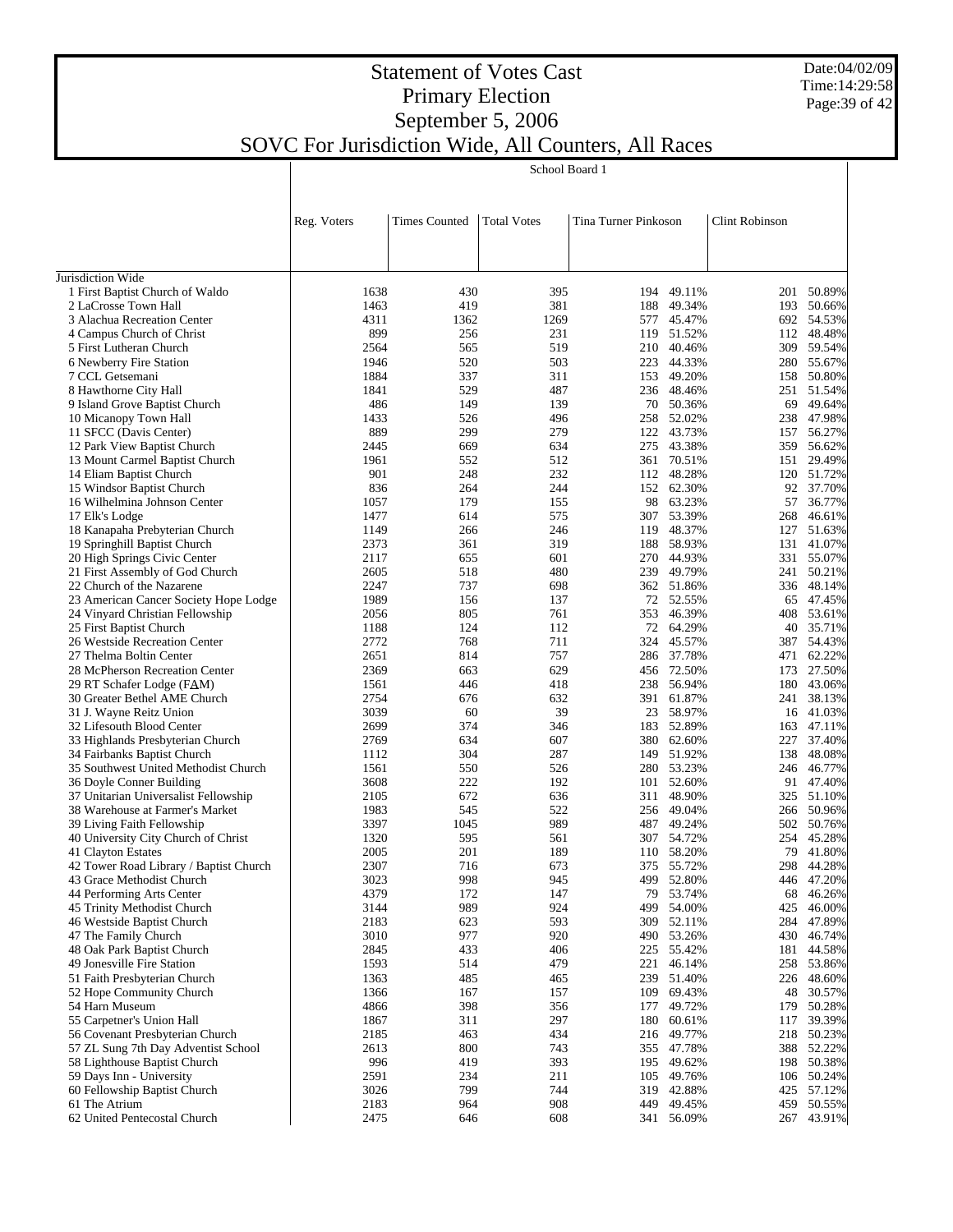Date:04/02/09 Time:14:29:58 Page:40 of 42

|                                    | School Board 1 |                      |                    |                      |        |                       |        |  |
|------------------------------------|----------------|----------------------|--------------------|----------------------|--------|-----------------------|--------|--|
|                                    | Reg. Voters    | <b>Times Counted</b> | <b>Total Votes</b> | Tina Turner Pinkoson |        | <b>Clint Robinson</b> |        |  |
|                                    |                |                      |                    |                      |        |                       |        |  |
| 63 Plantation Oaks Clubhouse       | 2053           | 807                  | 750                | 414                  | 55.20% | 336                   | 44.80% |  |
| 64 Westminster Presbyterian Church | 1339           | 595                  | 566                | 258                  | 45.58% | 308                   | 54.42% |  |
| 65 Newberry Methodist Church       | 1784           | 505                  | 462                | 223                  | 48.27% | 239                   | 51.73% |  |
| 66 Best Western Gateway Hotel      | 1846           | 641                  | 605                | 299                  | 49.42% | 306                   | 50.58% |  |
| 67 Oak Dale Baptist Church         | 1424           | 430                  | 390                | 188                  | 48.21% | 202                   | 51.79% |  |
| 68 Shrine Club                     | 2855           | 802                  | 739                | 396                  | 53.59% | 343                   | 46.41% |  |
| 69 Haile Meeting Hall              | 3194           | 998                  | 957                | 584                  | 61.02% | 373                   | 38.98% |  |
| 70 North Pleasant Grove Church     | 1101           | 337                  | 313                | 145                  | 46.33% | 168                   | 53.67% |  |
| 71 Archer Methodist Church         | 1376           | 445                  | 405                | 196                  | 48.40% | 209                   | 51.60% |  |
| Total                              | 146447         | 36777                | 34347              | 17697                | 51.52% | 16650                 | 48.48% |  |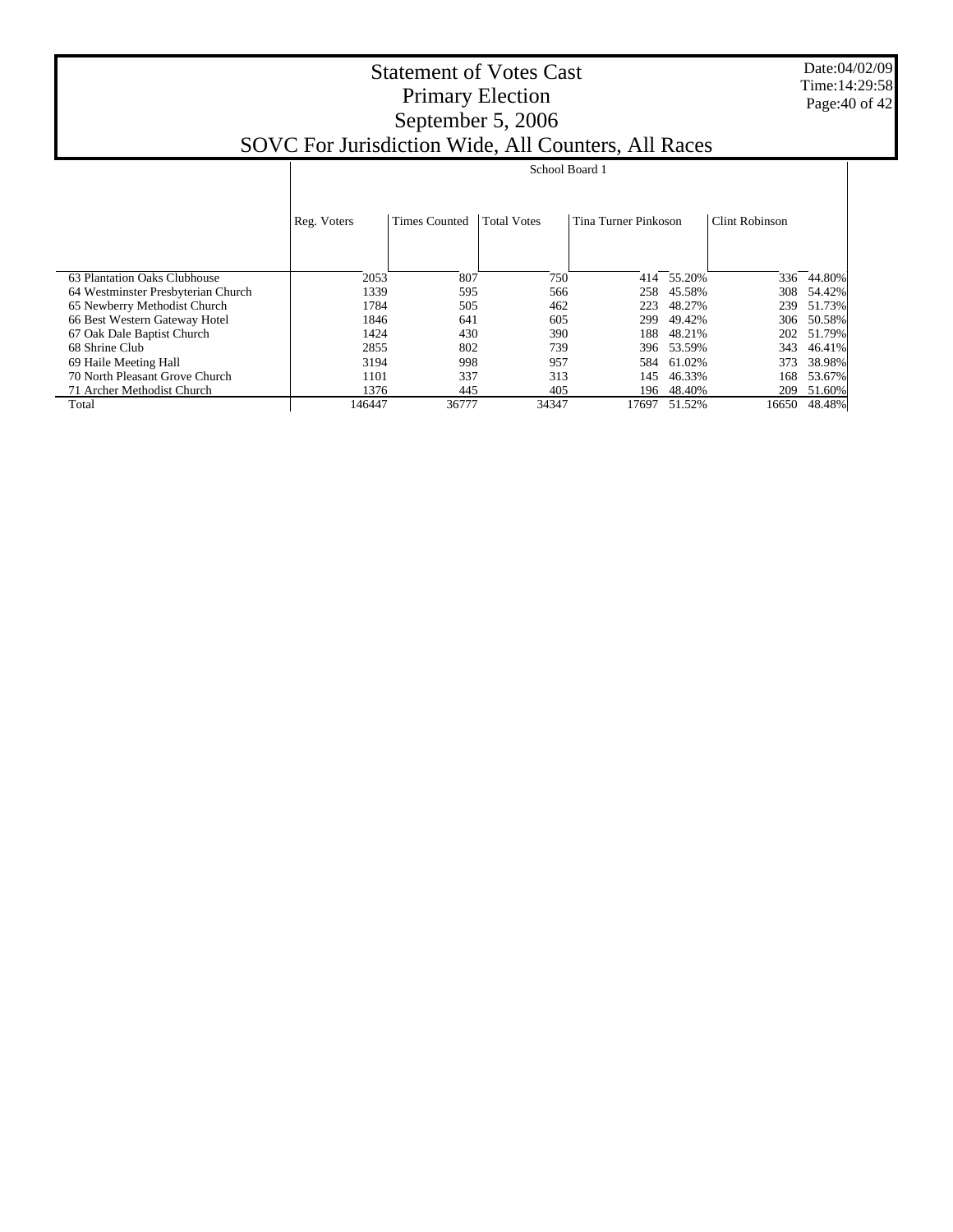Date:04/02/09 Time:14:29:58 Page:41 of 42

## Statement of Votes Cast Primary Election September 5, 2006 SOVC For Jurisdiction Wide, All Counters, All Races

School Board 5

|                                                                        | School Board 5 |                      |                    |               |                          |             |                          |
|------------------------------------------------------------------------|----------------|----------------------|--------------------|---------------|--------------------------|-------------|--------------------------|
|                                                                        |                |                      |                    |               |                          |             |                          |
|                                                                        |                |                      |                    |               |                          |             |                          |
|                                                                        | Reg. Voters    | <b>Times Counted</b> | <b>Total Votes</b> | Ginger Childs |                          | Deb Cupples |                          |
|                                                                        |                |                      |                    |               |                          |             |                          |
|                                                                        |                |                      |                    |               |                          |             |                          |
| Jurisdiction Wide                                                      |                |                      |                    |               |                          |             |                          |
| 1 First Baptist Church of Waldo                                        | 1638           | 430                  | 389                |               | 206 52.96%               | 183         | 47.04%                   |
| 2 LaCrosse Town Hall                                                   | 1463           | 419                  | 378                | 228           | 60.32%                   | 150         | 39.68%                   |
| 3 Alachua Recreation Center                                            | 4311           | 1362                 | 1264               | 703           | 55.62%                   | 561         | 44.38%                   |
| 4 Campus Church of Christ                                              | 899<br>2564    | 256<br>565           | 232<br>520         | 103           | 44.40%<br>197 37.88%     |             | 129 55.60%<br>323 62.12% |
| 5 First Lutheran Church<br>6 Newberry Fire Station                     | 1946           | 520                  | 491                |               | 259 52.75%               |             | 232 47.25%               |
| 7 CCL Getsemani                                                        | 1884           | 337                  | 306                |               | 142 46.41%               |             | 164 53.59%               |
| 8 Hawthorne City Hall                                                  | 1841           | 529                  | 489                | 295           | 60.33%                   |             | 194 39.67%               |
| 9 Island Grove Baptist Church                                          | 486            | 149                  | 137                |               | 73 53.28%                |             | 64 46.72%                |
| 10 Micanopy Town Hall                                                  | 1433           | 526                  | 497                |               | 267 53.72%               |             | 230 46.28%               |
| 11 SFCC (Davis Center)                                                 | 889            | 299                  | 281                |               | 149 53.02%               |             | 132 46.98%               |
| 12 Park View Baptist Church                                            | 2445           | 669                  | 623                |               | 262 42.05%               |             | 361 57.95%               |
| 13 Mount Carmel Baptist Church                                         | 1961           | 552                  | 509                |               | 348 68.37%               |             | 161 31.63%               |
| 14 Eliam Baptist Church                                                | 901            | 248                  | 227                |               | 138 60.79%               | 89          | 39.21%                   |
| 15 Windsor Baptist Church                                              | 836            | 264                  | 244                | 155           | 63.52%                   | 89          | 36.48%<br>36.54%         |
| 16 Wilhelmina Johnson Center                                           | 1057<br>1477   | 179<br>614           | 156<br>581         | 99            | 63.46%<br>298 51.29%     | 57<br>283   | 48.71%                   |
| 17 Elk's Lodge<br>18 Kanapaha Prebyterian Church                       | 1149           | 266                  | 247                |               | 139 56.28%               |             | 108 43.72%               |
| 19 Springhill Baptist Church                                           | 2373           | 361                  | 323                |               | 198 61.30%               |             | 125 38.70%               |
| 20 High Springs Civic Center                                           | 2117           | 655                  | 586                |               | 316 53.92%               |             | 270 46.08%               |
| 21 First Assembly of God Church                                        | 2605           | 518                  | 486                | 228           | 46.91%                   |             | 258 53.09%               |
| 22 Church of the Nazarene                                              | 2247           | 737                  | 691                |               | 364 52.68%               |             | 327 47.32%               |
| 23 American Cancer Society Hope Lodge                                  | 1989           | 156                  | 135                |               | 71 52.59%                |             | 64 47.41%                |
| 24 Vinyard Christian Fellowship                                        | 2056           | 805                  | 757                |               | 339 44.78%               |             | 418 55.22%               |
| 25 First Baptist Church                                                | 1188           | 124                  | 112                | 71            | 63.39%                   |             | 41 36.61%                |
| 26 Westside Recreation Center                                          | 2772           | 768                  | 715                | 345           | 48.25%                   |             | 370 51.75%               |
| 27 Thelma Boltin Center                                                | 2651           | 814                  | 763                |               | 258 33.81%               | 505         | 66.19%                   |
| 28 McPherson Recreation Center                                         | 2369           | 663                  | 631                | 466           | 73.85%                   | 165         | 26.15%                   |
| 29 RT Schafer Lodge (FAM)<br>30 Greater Bethel AME Church              | 1561<br>2754   | 446<br>676           | 428<br>636         | 237           | 55.37%<br>404 63.52%     | 191         | 44.63%<br>232 36.48%     |
| 31 J. Wayne Reitz Union                                                | 3039           | 60                   | 40                 |               | 22 55.00%                |             | 18 45.00%                |
| 32 Lifesouth Blood Center                                              | 2699           | 374                  | 339                | 175           | 51.62%                   |             | 164 48.38%               |
| 33 Highlands Presbyterian Church                                       | 2769           | 634                  | 604                | 369           | 61.09%                   |             | 235 38.91%               |
| 34 Fairbanks Baptist Church                                            | 1112           | 304                  | 288                |               | 181 62.85%               |             | 107 37.15%               |
| 35 Southwest United Methodist Church                                   | 1561           | 550                  | 531                | 307           | 57.82%                   |             | 224 42.18%               |
| 36 Doyle Conner Building                                               | 3608           | 222                  | 182                |               | 109 59.89%               | 73          | 40.11%                   |
| 37 Unitarian Universalist Fellowship                                   | 2105           | 672                  | 633                | 303           | 47.87%                   |             | 330 52.13%               |
| 38 Warehouse at Farmer's Market                                        | 1983           | 545                  | 524                |               | 254 48.47%               |             | 270 51.53%               |
| 39 Living Faith Fellowship                                             | 3397           | 1045                 | 993                | 505           | 50.86%                   | 488         | 49.14%                   |
| 40 University City Church of Christ                                    | 1320           | 595                  | 557                |               | 301 54.04%               |             | 256 45.96%               |
| 41 Clayton Estates                                                     | 2005           | 201                  | 188                |               | 117 62.23%               |             | 71 37.77%                |
| 42 Tower Road Library / Baptist Church<br>43 Grace Methodist Church    | 2307<br>3023   | 716<br>998           | 682<br>941         |               | 425 62.32%<br>537 57.07% |             | 257 37.68%<br>404 42.93% |
| 44 Performing Arts Center                                              | 4379           | 172                  | 142                |               | 75 52.82%                |             | 67 47.18%                |
| 45 Trinity Methodist Church                                            | 3144           | 989                  | 917                |               | 508 55.40%               | 409         | 44.60%                   |
| 46 Westside Baptist Church                                             | 2183           | 623                  | 593                |               | 334 56.32%               |             | 259 43.68%               |
| 47 The Family Church                                                   | 3010           | 977                  | 916                |               | 530 57.86%               |             | 386 42.14%               |
| 48 Oak Park Baptist Church                                             | 2845           | 433                  | 403                |               | 250 62.03%               |             | 153 37.97%               |
| 49 Jonesville Fire Station                                             | 1593           | 514                  | 476                |               | 247 51.89%               |             | 229 48.11%               |
| 51 Faith Presbyterian Church                                           | 1363           | 485                  | 469                |               | 253 53.94%               |             | 216 46.06%               |
| 52 Hope Community Church                                               | 1366           | 167                  | 160                |               | 118 73.75%               |             | 42 26.25%                |
| 54 Harn Museum                                                         | 4866           | 398                  | 358                |               | 186 51.96%               |             | 172 48.04%               |
| 55 Carpetner's Union Hall                                              | 1867           | 311                  | 298                |               | 186 62.42%               |             | 112 37.58%               |
| 56 Covenant Presbyterian Church<br>57 ZL Sung 7th Day Adventist School | 2185           | 463<br>800           | 439<br>738         |               | 233 53.08%<br>352 47.70% |             | 206 46.92%               |
| 58 Lighthouse Baptist Church                                           | 2613<br>996    | 419                  | 393                |               | 222 56.49%               |             | 386 52.30%<br>171 43.51% |
| 59 Days Inn - University                                               | 2591           | 234                  | 208                |               | 112 53.85%               |             | 96 46.15%                |
| 60 Fellowship Baptist Church                                           | 3026           | 799                  | 732                |               | 394 53.83%               |             | 338 46.17%               |
| 61 The Atrium                                                          | 2183           | 964                  | 908                |               | 416 45.81%               |             | 492 54.19%               |
| 62 United Pentecostal Church                                           | 2475           | 646                  | 601                |               | 355 59.07%               |             | 246 40.93%               |